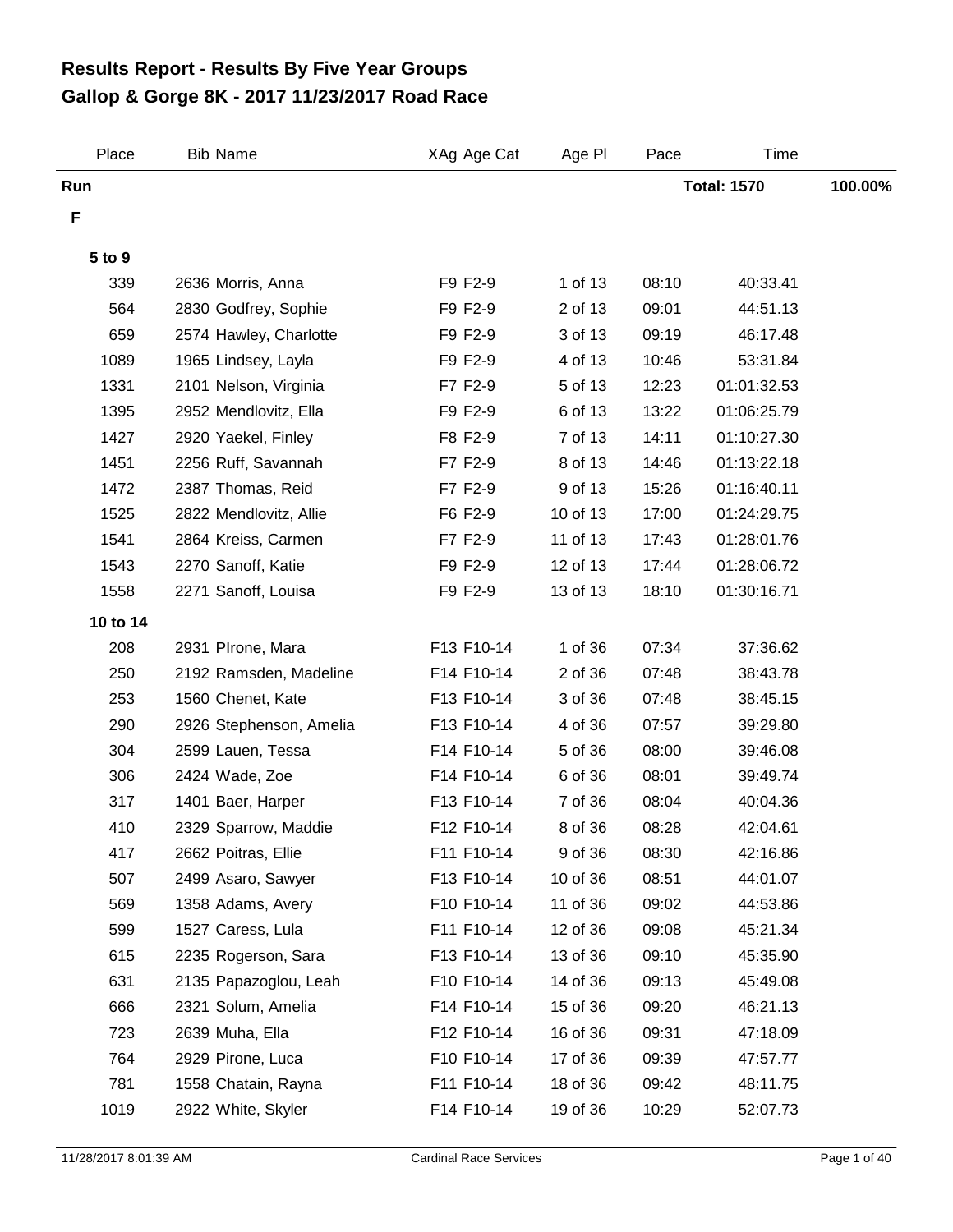| Place    | <b>Bib Name</b>                | XAg Age Cat | Age PI   | Pace  | Time        |  |
|----------|--------------------------------|-------------|----------|-------|-------------|--|
| 1053     | 1908 Kern, Morgan              | F12 F10-14  | 20 of 36 | 10:38 | 52:49.26    |  |
| 1067     | 2642 Muha, Maeve               | F14 F10-14  | 21 of 36 | 10:40 | 53:02.82    |  |
| 1122     | 2793 Schmidt, Victoria         | F13 F10-14  | 22 of 36 | 10:56 | 54:18.68    |  |
| 1147     | 1735 Gillon, Paige             | F14 F10-14  | 23 of 36 | 11:01 | 54:47.55    |  |
| 1163     | 2322 Solum, Chloe              | F10 F10-14  | 24 of 36 | 11:06 | 55:11.62    |  |
| 1214     | 2150 Pease, Brooklyn           | F12 F10-14  | 25 of 36 | 11:26 | 56:51.81    |  |
| 1278     | 2972 Gordon, Lucy              | F12 F10-14  | 26 of 36 | 11:55 | 59:12.10    |  |
| 1283     | 2764 Mouw, Lucy                | F11 F10-14  | 27 of 36 | 11:57 | 59:21.88    |  |
| 1284     | 2698 Stouder, Emerson          | F10 F10-14  | 28 of 36 | 11:57 | 59:21.94    |  |
| 1349     | 2407 Turnbull, Fiona           | F14 F10-14  | 29 of 36 | 12:40 | 01:02:55.61 |  |
| 1430     | 1972 Lopez Sanchez, Joana Jose | F10 F10-14  | 30 of 36 | 14:13 | 01:10:40.73 |  |
| 1440     | 2758 Lee, Sophia               | F14 F10-14  | 31 of 36 | 14:25 | 01:11:37.59 |  |
| 1468     | 1393 Ast, Abby                 | F13 F10-14  | 32 of 36 | 15:24 | 01:16:29.87 |  |
| 1471     | 1394 Ast, Caitlin              | F11 F10-14  | 33 of 36 | 15:25 | 01:16:36.35 |  |
| 1498     | 2228 Rodriguez, Isabel         | F12 F10-14  | 34 of 36 | 16:11 | 01:20:25.56 |  |
| 1499     | 2230 Rodriguez, Rylee          | F10 F10-14  | 35 of 36 | 16:11 | 01:20:26.88 |  |
| 1535     | 2151 Pease, Harlee             | F10 F10-14  | 36 of 36 | 17:10 | 01:25:19.02 |  |
| 15 to 19 |                                |             |          |       |             |  |
| 169      | 2612 mabe, lizzie              | F16 F15-19  | 1 of 43  | 07:23 | 36:44.19    |  |
| 224      | 1917 Kim, Veronica             | F19 F15-19  | 2 of 43  | 07:39 | 38:01.77    |  |
| 283      | 1371 Alexander, Sophia         | F15 F15-19  | 3 of 43  | 07:56 | 39:25.97    |  |
| 289      | 2945 Bolon, Roxane             | F16 F15-19  | 4 of 43  | 07:57 | 39:29.59    |  |
| 292      | 2905 MacKinnon, Katherine      | F16 F15-19  | 5 of 43  | 07:57 | 39:30.59    |  |
| 316      | 2699 Strauss, Jade             | F16 F15-19  | 6 of 43  | 08:03 | 40:02.95    |  |
| 334      | 2924 Gualtieri-Reed, Maeve     | F18 F15-19  | 7 of 43  | 08:07 | 40:22.37    |  |
| 342      | 2577 Heck, Rainie              | F19 F15-19  | 8 of 43  | 08:12 | 40:43.50    |  |
| 380      | 2480 Younts, Chandler          | F19 F15-19  | 9 of 43  | 08:22 | 41:37.31    |  |
| 387      | 2863 Clossick, Madigan         | F17 F15-19  | 10 of 43 | 08:23 | 41:42.04    |  |
| 404      | 1988 macleod, carolyn          | f19 F15-19  | 11 of 43 | 08:27 | 41:59.30    |  |
| 489      | 2873 Windham, Ellie            | F15 F15-19  | 12 of 43 | 08:49 | 43:49.16    |  |
| 501      | 2458 Wilhelm, Mackenzie        | F17 F15-19  | 13 of 43 | 08:51 | 43:58.92    |  |
| 502      | 2457 Wilhelm, Grace            | F17 F15-19  | 14 of 43 | 08:51 | 43:59.88    |  |
| 508      | 1969 Lloyd, Rachel             | F18 F15-19  | 15 of 43 | 08:51 | 44:01.34    |  |
| 537      | 1684 Fiorito, Teresa           | F15 F15-19  | 16 of 43 | 08:57 | 44:29.12    |  |
| 575      | 2096 nanney, grace             | f18 F15-19  | 17 of 43 | 09:03 | 44:56.27    |  |
| 609      | 2973 Gordon, Maggie            | F16 F15-19  | 18 of 43 | 09:10 | 45:32.64    |  |
| 642      | 1606 Crook, Marija             | F19 F15-19  | 19 of 43 | 09:15 | 45:59.18    |  |
| 683      | 1721 Gaylord, Alison           | F19 F15-19  | 20 of 43 | 09:22 | 46:34.79    |  |
| 839      | 1435 bell, annemarie           | F17 F15-19  | 21 of 43 | 09:54 | 49:11.14    |  |
| 872      | 1734 Gillon, Bridget           | F17 F15-19  | 22 of 43 | 09:59 | 49:37.92    |  |
| 890      | 1457 Boggess, Emma             | F19 F15-19  | 23 of 43 | 10:04 | 50:00.16    |  |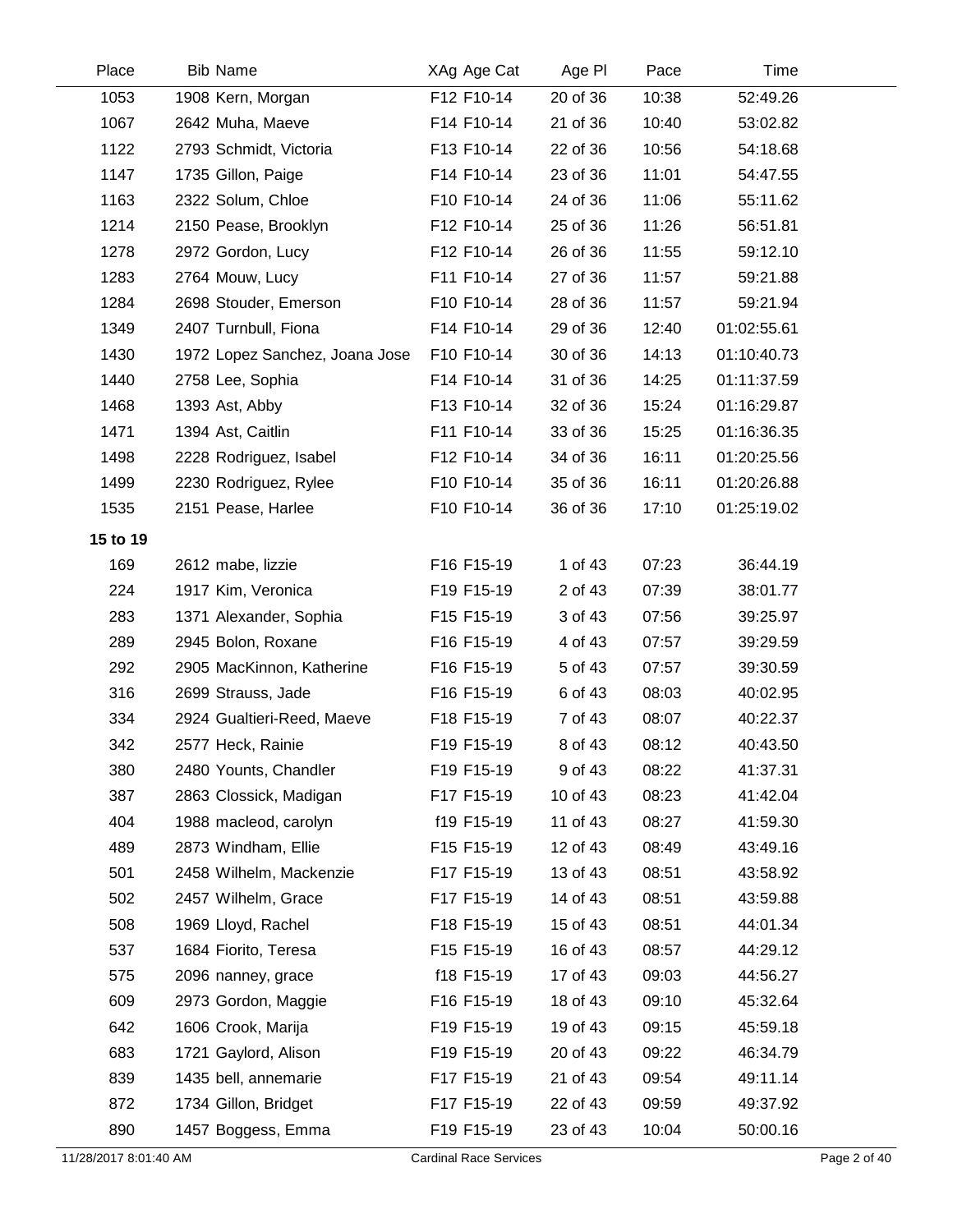| Place    | <b>Bib Name</b>            | XAg Age Cat | Age PI   | Pace  | Time        |  |
|----------|----------------------------|-------------|----------|-------|-------------|--|
| 894      | 2041 Millar, Ally          | F17 F15-19  | 24 of 43 | 10:06 | 50:10.66    |  |
| 914      | 2481 Younts, Henley        | F16 F15-19  | 25 of 43 | 10:10 | 50:33.28    |  |
| 927      | 2745 Bunch, Zoe            | F16 F15-19  | 26 of 43 | 10:12 | 50:39.87    |  |
| 985      | 1496 Bucy-Anderson, DeAnna | F17 F15-19  | 27 of 43 | 10:22 | 51:29.80    |  |
| 1056     | 1907 Kern, Kayla           | F18 F15-19  | 28 of 43 | 10:38 | 52:50.24    |  |
| 1081     | 410 Sharpless, Leigh       | F18 F15-19  | 29 of 43 | 10:44 | 53:20.91    |  |
| 1107     | 1830 Hoerner, Kate         | F16 F15-19  | 30 of 43 | 10:53 | 54:03.11    |  |
| 1108     | 1391 Arnott, Hallie        | F16 F15-19  | 31 of 43 | 10:53 | 54:03.53    |  |
| 1127     | 2883 Altmueller, Klara     | F15 F15-19  | 32 of 43 | 10:56 | 54:21.74    |  |
| 1181     | 1442 bell, ross            | F15 F15-19  | 33 of 43 | 11:13 | 55:46.59    |  |
| 1184     | 2766 Mullane, Taegan       | F18 F15-19  | 34 of 43 | 11:16 | 55:59.62    |  |
| 1251     | 1727 Ghio, Caroline        | F19 F15-19  | 35 of 43 | 11:43 | 58:11.81    |  |
| 1263     | 2955 Wright, Caroline      | F15 F15-19  | 36 of 43 | 11:49 | 58:42.81    |  |
| 1275     | 1492 Buck, Charlotte       | F18 F15-19  | 37 of 43 | 11:53 | 59:05.22    |  |
| 1356     | 2728 Watters, Catherine    | F15 F15-19  | 38 of 43 | 12:43 | 01:03:11.17 |  |
| 1455     | 1700 Freeman, Louise       | F18 F15-19  | 39 of 43 | 14:55 | 01:14:05.87 |  |
| 1466     | 2615 Mandeville, Stella    | F19 F15-19  | 40 of 43 | 15:11 | 01:15:28.29 |  |
| 1501     | 2893 Perry, Rebecca        | F19 F15-19  | 41 of 43 | 16:20 | 01:21:10.99 |  |
| 1506     | 2763 Mouw, Ella            | F17 F15-19  | 42 of 43 | 16:37 | 01:22:33.46 |  |
| 1532     | 1995 Manturuk, Elizabeth   | F17 F15-19  | 43 of 43 | 17:07 | 01:25:06.45 |  |
| 20 to 24 |                            |             |          |       |             |  |
| 32       | 1913 Kerwin, Sarah         | F24 F20-24  | 1 of 57  | 06:12 | 30:50.09    |  |
| 58       | 1697 Foster, Riley         | f21 F20-24  | 2 of 57  | 06:33 | 32:35.10    |  |
| 142      | 2315 Smith, Madeline       | F21 F20-24  | 3 of 57  | 07:16 | 36:09.21    |  |
| 161      | 2005 Matera, Elise         | F21 F20-24  | 4 of 57  | 07:22 | 36:35.37    |  |
| 198      | 1545 Castro-Wehr, Joy      | F20 F20-24  | 5 of 57  | 07:31 | 37:22.91    |  |
| 199      | 1912 Kerwin, Rosemary      | F20 F20-24  | 6 of 57  | 07:31 | 37:23.22    |  |
| 207      | 2729 Weeks, Ahna           | F24 F20-24  | 7 of 57  | 07:34 | 37:36.35    |  |
| 257      | 2386 Thomas, Meredith      | F21 F20-24  | 8 of 57  | 07:48 | 38:48.04    |  |
| 265      | 405 McNamara, Katy         | F20 F20-24  | 9 of 57  | 07:50 | 38:57.09    |  |
| 277      | 2283 Schmid, Emma          | F23 F20-24  | 10 of 57 | 07:54 | 39:13.60    |  |
| 281      | 2532 Davis, Mackenzie      | F23 F20-24  | 11 of 57 | 07:55 | 39:22.98    |  |
| 320      | 1494 Buck, Kelley          | F22 F20-24  | 12 of 57 | 08:04 | 40:07.73    |  |
| 324      | 2462 Willcox, Alexandra    | F22 F20-24  | 13 of 57 | 08:05 | 40:12.03    |  |
| 338      | 2891 Lohmann, Amanda       | F23 F20-24  | 14 of 57 | 08:09 | 40:30.84    |  |
| 367      | 2565 Handa, Maya           | F22 F20-24  | 15 of 57 | 08:19 | 41:21.24    |  |
| 397      | 2060 Montelli, Allison     | F22 F20-24  | 16 of 57 | 08:25 | 41:51.70    |  |
| 427      | 1367 Alexander, Emily      | F20 F20-24  | 17 of 57 | 08:32 | 42:27.09    |  |
| 431      | 2759 Maeder, Alex          | F23 F20-24  | 18 of 57 | 08:34 | 42:35.96    |  |
| 432      | 2990 Reuland, Frances      | F21 F20-24  | 19 of 57 | 08:35 | 42:37.62    |  |
| 527      | 2846 Sweeney, Farrell      | F24 F20-24  | 20 of 57 | 08:56 | 44:24.04    |  |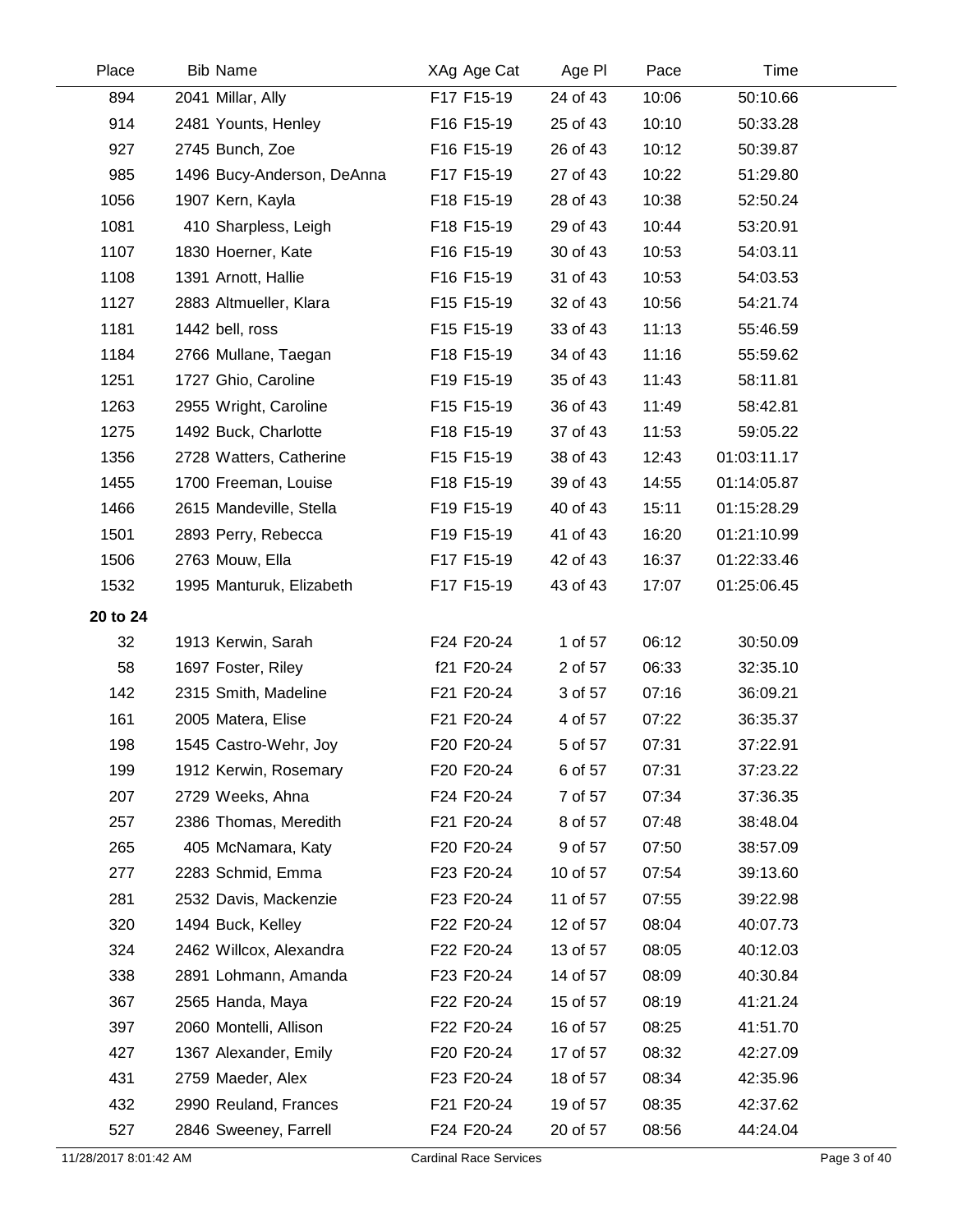| Place                 | <b>Bib Name</b>          | XAg Age Cat                   | Age PI   | Pace  | Time        |              |
|-----------------------|--------------------------|-------------------------------|----------|-------|-------------|--------------|
| 550                   | 1775 Hamon, Laura        | F23 F20-24                    | 21 of 57 | 08:58 | 44:36.04    |              |
| 566                   | 2435 Watters, Cassandra  | F22 F20-24                    | 22 of 57 | 09:02 | 44:52.66    |              |
| 598                   | 1471 Branton, Margaret   | F24 F20-24                    | 23 of 57 | 09:07 | 45:20.86    |              |
| 611                   | 2545 Ebeling, Carolyn    | F24 F20-24                    | 24 of 57 | 09:10 | 45:34.70    |              |
| 635                   | 2209 Riek, Callie        | F20 F20-24                    | 25 of 57 | 09:13 | 45:50.80    |              |
| 646                   | 2618 Margolis, Sara      | F23 F20-24                    | 26 of 57 | 09:16 | 46:01.69    |              |
| 648                   | 1989 Macleod, Kirstin    | f21 F20-24                    | 27 of 57 | 09:17 | 46:08.22    |              |
| 706                   | 1465 Bowen, Mimi         | F23 F20-24                    | 28 of 57 | 09:27 | 47:00.02    |              |
| 711                   | 1822 herndon, delaney    | f22 F20-24                    | 29 of 57 | 09:29 | 47:06.33    |              |
| 731                   | 1981 Lyu, Jennifer       | F22 F20-24                    | 30 of 57 | 09:32 | 47:23.03    |              |
| 742                   | 2956 Edwards, Mary       | F22 F20-24                    | 31 of 57 | 09:34 | 47:30.82    |              |
| 760                   | 1487 Brown, Anna         | F21 F20-24                    | 32 of 57 | 09:39 | 47:56.20    |              |
| 762                   | 2181 Prinzhorn, Ashley   | F22 F20-24                    | 33 of 57 | 09:39 | 47:56.52    |              |
| 796                   | 1639 Domeck, Jane        | F23 F20-24                    | 34 of 57 | 09:44 | 48:24.59    |              |
| 876                   | 1699 Freeman, Courtney   | F22 F20-24                    | 35 of 57 | 10:00 | 49:43.13    |              |
| 906                   | 2572 Haskins, Paige      | F20 F20-24                    | 36 of 57 | 10:09 | 50:24.39    |              |
| 935                   | 1772 Hamilton, Christine | F23 F20-24                    | 37 of 57 | 10:13 | 50:44.14    |              |
| 954                   | 2090 Musso, Jennifer     | F24 F20-24                    | 38 of 57 | 10:15 | 50:54.53    |              |
| 955                   | 2996 Valley, Holly       | F21 F20-24                    | 39 of 57 | 10:15 | 50:54.58    |              |
| 959                   | 2866 Bramwell, Brittnay  | F23 F20-24                    | 40 of 57 | 10:16 | 51:00.47    |              |
| 961                   | 2449 WHALEN, carolyn     | F24 F20-24                    | 41 of 57 | 10:16 | 51:02.88    |              |
| 976                   | 2995 Grant, Caitlin      | F20 F20-24                    | 42 of 57 | 10:19 | 51:16.45    |              |
| 1007                  | 1620 Davis, Kiki         | F23 F20-24                    | 43 of 57 | 10:27 | 51:56.02    |              |
| 1027                  | 1493 Buck, Emory         | F24 F20-24                    | 44 of 57 | 10:31 | 52:17.10    |              |
| 1029                  | 1976 Lucente, Chloe      | F22 F20-24                    | 45 of 57 | 10:32 | 52:19.68    |              |
| 1037                  | 2627 Mendes, Lexi        | F23 F20-24                    | 46 of 57 | 10:33 | 52:23.71    |              |
| 1051                  | 2882 Price, Allison      | F23 F20-24                    | 47 of 57 | 10:36 | 52:41.80    |              |
| 1092                  | 401 Grinnan, Lucy        | F20 F20-24                    | 48 of 57 | 10:47 | 53:34.88    |              |
| 1141                  | 1644 Duronio, Gina       | F20 F20-24                    | 49 of 57 | 11:00 | 54:40.86    |              |
| 1208                  | 2296 sell-goodhand, leah | F24 F20-24                    | 50 of 57 | 11:24 | 56:40.30    |              |
| 1346                  | 1955 Lennon, Rachel      | F21 F20-24                    | 51 of 57 | 12:36 | 01:02:36.00 |              |
| 1351                  | 402 Sorensen, Jurate     | F21 F20-24                    | 52 of 57 | 12:40 | 01:02:58.24 |              |
| 1386                  | 1426 Beals, Delaney      | F22 F20-24                    | 53 of 57 | 13:16 | 01:05:56.25 |              |
| 1402                  | 1835 Holloman, Denby     | F21 F20-24                    | 54 of 57 | 13:29 | 01:07:02.32 |              |
| 1436                  | 1440 bell, josie         | F20 F20-24                    | 55 of 57 | 14:24 | 01:11:35.30 |              |
| 1439                  | 1437 bell, darby         | F23 F20-24                    | 56 of 57 | 14:25 | 01:11:36.58 |              |
| 1480                  | 2495 Apperson, Emily     | F23 F20-24                    | 57 of 57 | 15:35 | 01:17:27.62 |              |
| 25 to 29              |                          |                               |          |       |             |              |
| 21                    | 2590 Kiernan, Reilly     | F29 F25-29                    | 1 of 96  | 06:01 | 29:52.59    |              |
| 44                    | 2420 Vick, Beth          | F26 F25-29                    | 2 of 96  | 06:23 | 31:42.12    |              |
| 56                    | 2015 McCravy, Libby      | F28 F25-29                    | 3 of 96  | 06:30 | 32:19.83    |              |
| 11/28/2017 8:01:43 AM |                          | <b>Cardinal Race Services</b> |          |       |             | Page 4 of 40 |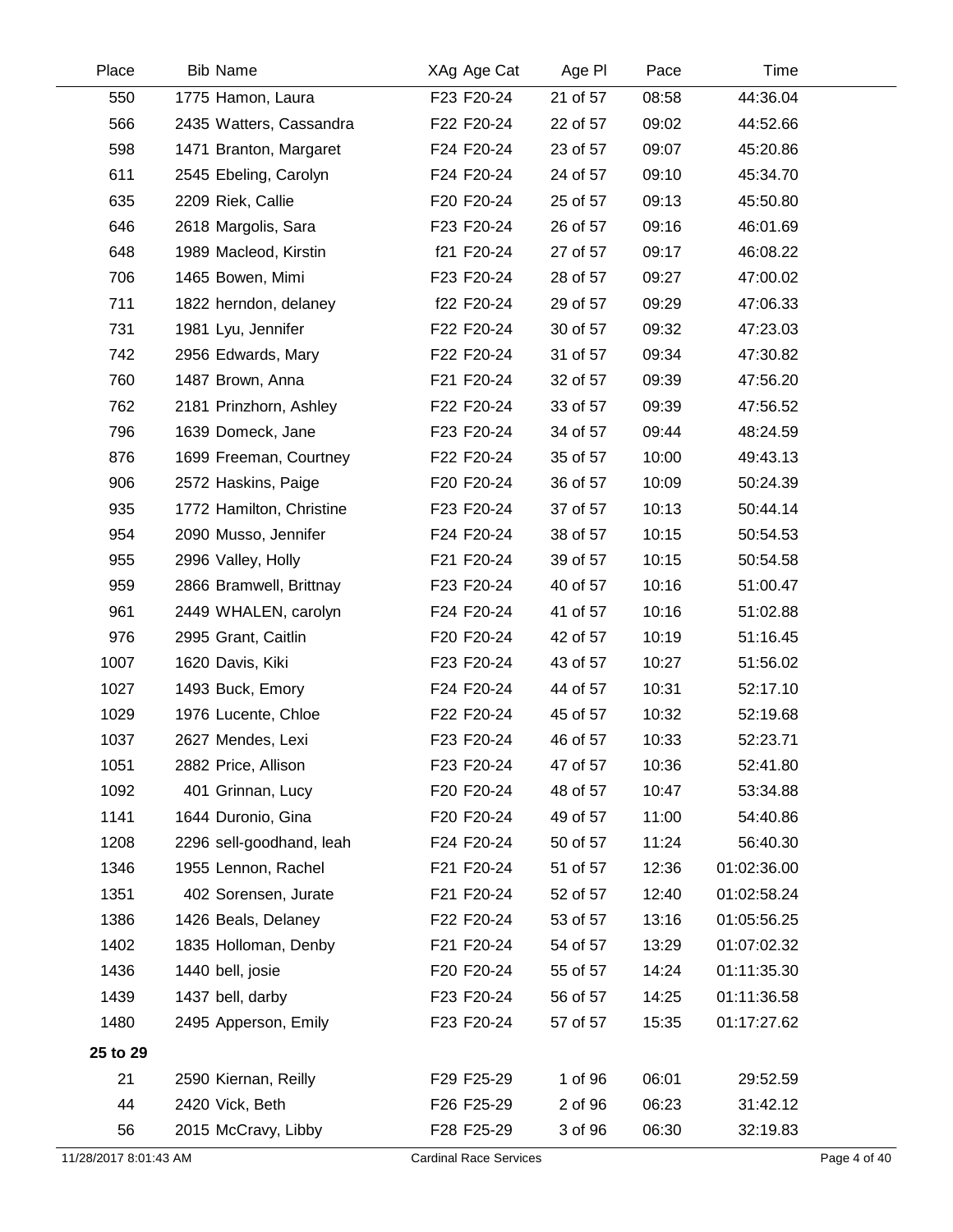| Place | <b>Bib Name</b>          | XAg Age Cat | Age PI   | Pace  | Time     |  |
|-------|--------------------------|-------------|----------|-------|----------|--|
| 112   | 1871 jones, anna         | f28 F25-29  | 4 of 96  | 06:59 | 34:41.48 |  |
| 136   | 2017 McDonnell, Rebecca  | F28 F25-29  | 5 of 96  | 07:14 | 35:57.73 |  |
| 139   | 2232 Roer, Phoebe        | F26 F25-29  | 6 of 96  | 07:15 | 36:04.35 |  |
| 146   | 1450 Bevilacqua, Ariana  | F26 F25-29  | 7 of 96  | 07:17 | 36:14.20 |  |
| 249   | 1427 Beals, Kendall      | F26 F25-29  | 8 of 96  | 07:47 | 38:42.73 |  |
| 273   | 2479 Young, Jessica      | F28 F25-29  | 9 of 96  | 07:53 | 39:10.05 |  |
| 288   | 1713 Garcia, Jamie       | F25 F25-29  | 10 of 96 | 07:57 | 39:29.04 |  |
| 301   | 1478 Bristol, Stephanie  | F25 F25-29  | 11 of 96 | 08:00 | 39:44.02 |  |
| 356   | 2531 Davis, Kaitlyn      | F25 F25-29  | 12 of 96 | 08:16 | 41:03.44 |  |
| 370   | 1469 Branton, Elizabeth  | F28 F25-29  | 13 of 96 | 08:21 | 41:27.54 |  |
| 372   | 1413 Balmes, Allison     | F28 F25-29  | 14 of 96 | 08:21 | 41:28.67 |  |
| 376   | 1659 Elsasser-Root, Ann  | F28 F25-29  | 15 of 96 | 08:22 | 41:34.98 |  |
| 382   | 2248 Ross, Morven        | F29 F25-29  | 16 of 96 | 08:23 | 41:38.93 |  |
| 386   | 1408 Baker, Katie        | F29 F25-29  | 17 of 96 | 08:23 | 41:41.49 |  |
| 393   | 1544 Cassidy, Elizabeth  | F26 F25-29  | 18 of 96 | 08:25 | 41:47.50 |  |
| 409   | 2622 McCormick, Casey    | F27 F25-29  | 19 of 96 | 08:28 | 42:04.56 |  |
| 421   | 2564 Grant, Victoria     | F26 F25-29  | 20 of 96 | 08:31 | 42:19.75 |  |
| 424   | 2213 Rimmler, Shelby     | F25 F25-29  | 21 of 96 | 08:32 | 42:23.98 |  |
| 430   | 2301 Shaughnessy, Sarah  | F26 F25-29  | 22 of 96 | 08:34 | 42:33.91 |  |
| 504   | 1712 Garber, Katherine   | F27 F25-29  | 23 of 96 | 08:51 | 44:00.37 |  |
| 505   | 2412 Valenti, Melissa    | F28 F25-29  | 24 of 96 | 08:51 | 44:01.02 |  |
| 509   | 2139 Park, Mariah        | F26 F25-29  | 25 of 96 | 08:52 | 44:02.86 |  |
| 512   | 2530 Davis, Allison      | F25 F25-29  | 26 of 96 | 08:53 | 44:08.86 |  |
| 529   | 2350 Straub, Magdalena   | F27 F25-29  | 27 of 96 | 08:57 | 44:26.48 |  |
| 544   | 2694 Stanford, Katie     | F26 F25-29  | 28 of 96 | 08:58 | 44:32.88 |  |
| 547   | 2263 Salas, Carla        | F25 F25-29  | 29 of 96 | 08:58 | 44:34.37 |  |
| 551   | 2454 Whittemore, Rachael | F25 F25-29  | 30 of 96 | 08:59 | 44:36.69 |  |
| 591   | 1730 GIL GONZALEZ, Maria | F29 F25-29  | 31 of 96 | 09:06 | 45:12.37 |  |
| 593   | 2932 Buckingham, Emma    | F29 F25-29  | 32 of 96 | 09:06 | 45:13.04 |  |
| 602   | 2947 Lyons, Kayley       | F29 F25-29  | 33 of 96 | 09:08 | 45:25.20 |  |
| 606   | 2004 Marvin, Christina   | F26 F25-29  | 34 of 96 | 09:09 | 45:28.90 |  |
| 607   | 2451 WHALEN, krista      | F27 F25-29  | 35 of 96 | 09:09 | 45:29.82 |  |
| 616   | 1421 Bartz, Angela       | F28 F25-29  | 36 of 96 | 09:11 | 45:37.41 |  |
| 625   | 2416 Venlet, Jessica     | F29 F25-29  | 37 of 96 | 09:12 | 45:41.85 |  |
| 626   | 1484 Broscious, Rachael  | F27 F25-29  | 38 of 96 | 09:12 | 45:42.12 |  |
| 630   | 2835 West, Rachel        | F29 F25-29  | 39 of 96 | 09:13 | 45:48.74 |  |
| 645   | 1953 Lennon, Alessa      | F26 F25-29  | 40 of 96 | 09:16 | 46:00.84 |  |
| 647   | 1515 Calabrese, Emma     | F29 F25-29  | 41 of 96 | 09:16 | 46:05.32 |  |
| 660   | 2472 Wood, Lydia         | F25 F25-29  | 42 of 96 | 09:19 | 46:17.60 |  |
| 681   | 2675 Sammon, Una         | F26 F25-29  | 43 of 96 | 09:22 | 46:32.43 |  |
| 686   | 2888 Clark, Hannah       | F27 F25-29  | 44 of 96 | 09:23 | 46:38.74 |  |
|       |                          |             |          |       |          |  |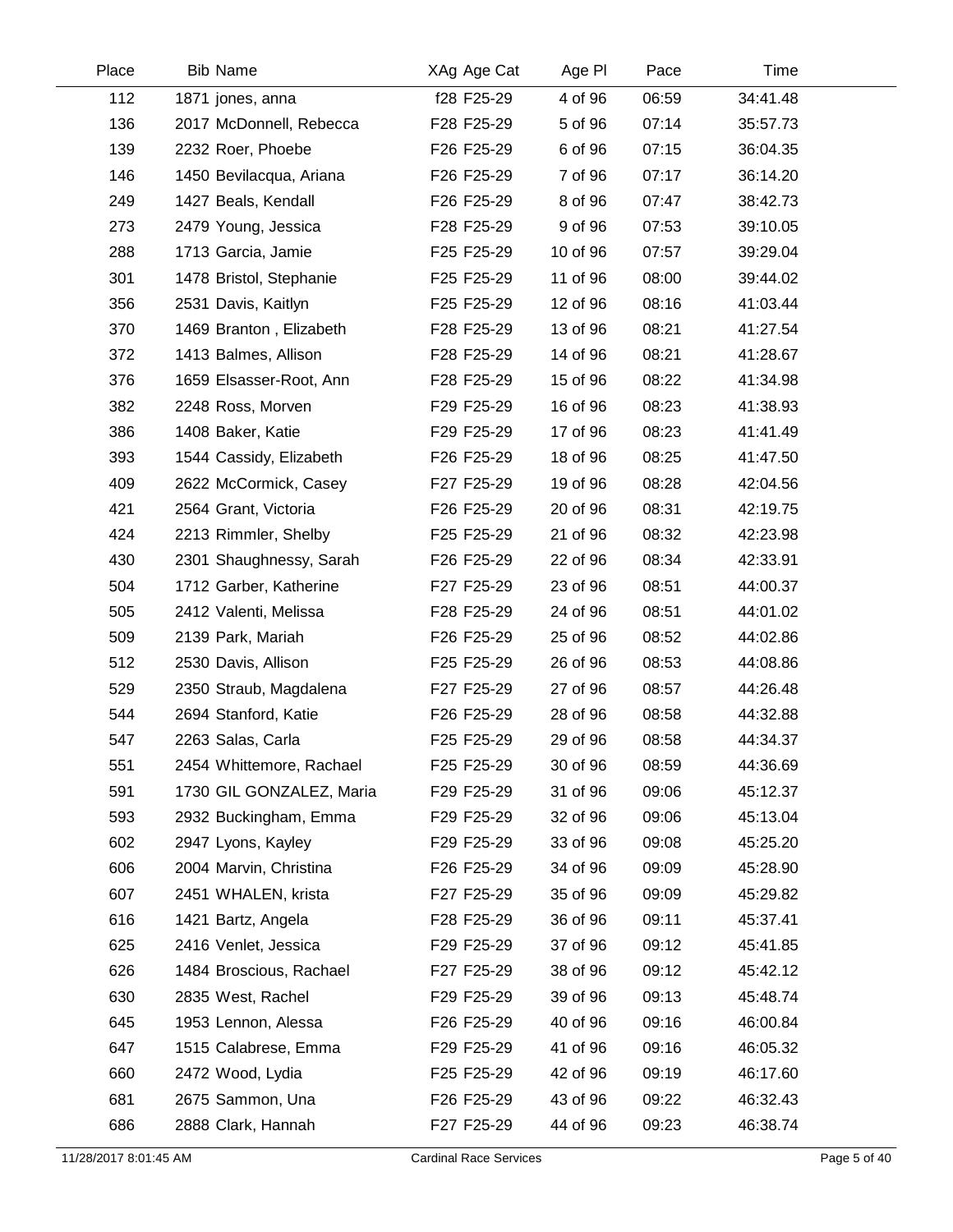| Place | <b>Bib Name</b>          | XAg Age Cat | Age PI   | Pace  | Time        |  |
|-------|--------------------------|-------------|----------|-------|-------------|--|
| 702   | 421 Guilfoile, Carlie    | f28 F25-29  | 45 of 96 | 09:27 | 46:57.02    |  |
| 715   | 2442 Webster, Megan      | F28 F25-29  | 46 of 96 | 09:29 | 47:10.30    |  |
| 741   | 2508 Begej, Izzy         | F26 F25-29  | 47 of 96 | 09:34 | 47:30.44    |  |
| 752   | 2349 Straub, Liza        | F29 F25-29  | 48 of 96 | 09:37 | 47:48.34    |  |
| 772   | 1454 Block, Marit        | F25 F25-29  | 49 of 96 | 09:40 | 48:04.89    |  |
| 783   | 2082 Murdoch, Caitlin    | F26 F25-29  | 50 of 96 | 09:42 | 48:13.38    |  |
| 812   | 2294 sell-goodhand, emma | F27 F25-29  | 51 of 96 | 09:49 | 48:49.71    |  |
| 841   | 1756 Grieco, Sarah       | F29 F25-29  | 52 of 96 | 09:54 | 49:11.79    |  |
| 853   | 2211 Rieth, Darian       | F26 F25-29  | 53 of 96 | 09:56 | 49:23.85    |  |
| 855   | 1888 Keene, Alder        | F28 F25-29  | 54 of 96 | 09:57 | 49:25.61    |  |
| 860   | 1664 Ervin, Lindsey      | F25 F25-29  | 55 of 96 | 09:57 | 49:26.65    |  |
| 867   | 1846 Howard, Janna       | F27 F25-29  | 56 of 96 | 09:57 | 49:29.44    |  |
| 911   | 2092 Musso, Melanie      | F25 F25-29  | 57 of 96 | 10:10 | 50:29.77    |  |
| 924   | 2600 Lee, Raney          | F27 F25-29  | 58 of 96 | 10:11 | 50:38.50    |  |
| 962   | 1963 Lillie, Margaret    | F26 F25-29  | 59 of 96 | 10:17 | 51:05.08    |  |
| 963   | 1577 Cohn, Sarah         | F26 F25-29  | 60 of 96 | 10:17 | 51:05.35    |  |
| 965   | 2821 DeHart, Sarah       | F26 F25-29  | 61 of 96 | 10:17 | 51:06.51    |  |
| 1003  | 2877 Jones, Marie        | F26 F25-29  | 62 of 96 | 10:26 | 51:49.81    |  |
| 1004  | 2320 Solie, Sarah        | F29 F25-29  | 63 of 96 | 10:26 | 51:51.58    |  |
| 1008  | 1551 Caves, Eleanor      | F28 F25-29  | 64 of 96 | 10:27 | 51:57.22    |  |
| 1015  | 2607 Ludlow, Caitlin     | F25 F25-29  | 65 of 96 | 10:28 | 52:02.74    |  |
| 1020  | 1799 Hayon, Ellen        | F29 F25-29  | 66 of 96 | 10:29 | 52:08.02    |  |
| 1024  | 2900 Goodman, Liz        | F29 F25-29  | 67 of 96 | 10:30 | 52:10.79    |  |
| 1025  | 2726 Walsh, Kerry        | F25 F25-29  | 68 of 96 | 10:30 | 52:11.73    |  |
| 1072  | 1931 Koreski, Katy       | F28 F25-29  | 69 of 96 | 10:42 | 53:08.64    |  |
| 1096  | 1554 Chapman, Stacie     | F27 F25-29  | 70 of 96 | 10:48 | 53:39.49    |  |
| 1160  | 1537 Carson, Claire      | F25 F25-29  | 71 of 96 | 11:06 | 55:07.84    |  |
| 1170  | 1816 Hennessy, Grace     | F27 F25-29  | 72 of 96 | 11:11 | 55:34.36    |  |
| 1203  | 2126 Olsen, Marie        | F27 F25-29  | 73 of 96 | 11:22 | 56:30.58    |  |
| 1210  | 1838 Holt, Amanda        | F25 F25-29  | 74 of 96 | 11:26 | 56:47.23    |  |
| 1216  | 2010 Matthews, Lindsay   | F27 F25-29  | 75 of 96 | 11:26 | 56:51.89    |  |
| 1228  | 1507 Bush, Becky         | F26 F25-29  | 76 of 96 | 11:32 | 57:21.72    |  |
| 1246  | 1717 Gasior, Kelsey      | F28 F25-29  | 77 of 96 | 11:41 | 58:03.59    |  |
| 1268  | 2621 Mays, Jordan        | F28 F25-29  | 78 of 96 | 11:51 | 58:54.80    |  |
| 1269  | 1597 Coughlan, Jenn      | F29 F25-29  | 79 of 96 | 11:52 | 58:57.45    |  |
| 1311  | 2392 Thompson, Emma      | F25 F25-29  | 80 of 96 | 12:13 | 01:00:40.64 |  |
| 1324  | 2124 Olsen, Chantal      | F26 F25-29  | 81 of 96 | 12:19 | 01:01:11.92 |  |
| 1336  | 1796 Hayes, Meredith     | F28 F25-29  | 82 of 96 | 12:26 | 01:01:48.44 |  |
| 1363  | 1738 Glen, Christina     | F28 F25-29  | 83 of 96 | 12:48 | 01:03:36.77 |  |
| 1371  | 2074 morgan, michaela    | f27 F25-29  | 84 of 96 | 13:03 | 01:04:53.19 |  |
| 1381  | 2715 Torres, Andrea      | F26 F25-29  | 85 of 96 | 13:11 | 01:05:33.37 |  |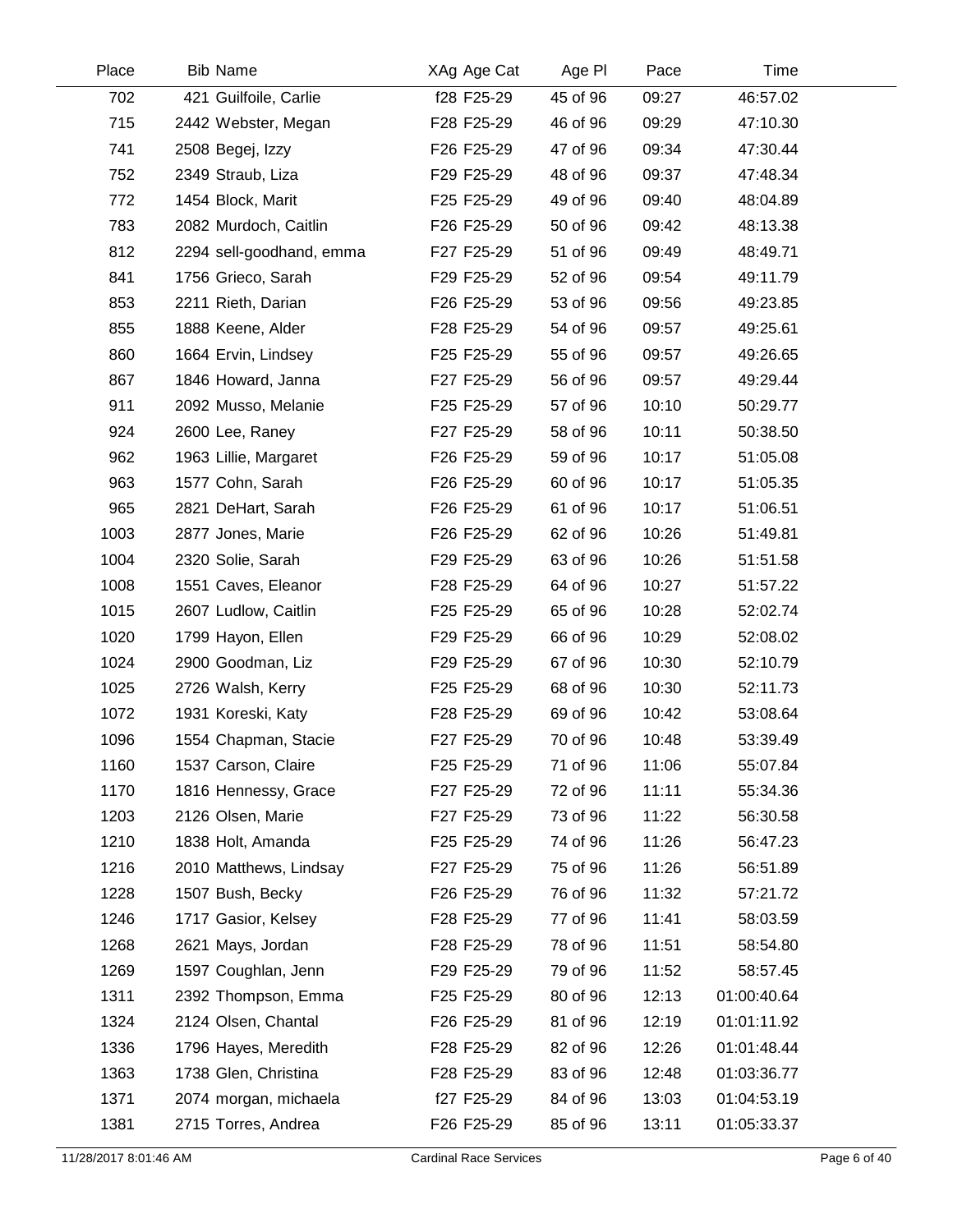| Place    | <b>Bib Name</b>               | XAg Age Cat | Age PI   | Pace  | Time        |  |
|----------|-------------------------------|-------------|----------|-------|-------------|--|
| 1392     | 2310 Sims, Katy               | F28 F25-29  | 86 of 96 | 13:21 | 01:06:20.97 |  |
| 1401     | 1837 Holloman, Sarah          | F29 F25-29  | 87 of 96 | 13:29 | 01:07:02.28 |  |
| 1416     | 1535 Carreno, Michelle        | F25 F25-29  | 88 of 96 | 13:53 | 01:09:00.99 |  |
| 1417     | 2266 Salvo-Lewis, Camila      | F27 F25-29  | 89 of 96 | 13:54 | 01:09:04.19 |  |
| 1458     | 1363 Adney, Emily             | F26 F25-29  | 90 of 96 | 15:00 | 01:14:33.80 |  |
| 1462     | 1405 Bailey, Rachel           | F27 F25-29  | 91 of 96 | 15:04 | 01:14:54.90 |  |
| 1464     | 1404 Bailey, Kristen          | F29 F25-29  | 92 of 96 | 15:05 | 01:14:57.42 |  |
| 1475     | 1932 Koreski, Kirby           | F27 F25-29  | 93 of 96 | 15:31 | 01:17:04.73 |  |
| 1484     | 1468 Branton, Caroline        | F26 F25-29  | 94 of 96 | 15:45 | 01:18:15.64 |  |
| 1492     | 1833 Holder, Holly            | F26 F25-29  | 95 of 96 | 15:55 | 01:19:08.58 |  |
| 1495     | 2456 Wice, Kelly              | F27 F25-29  | 96 of 96 | 16:09 | 01:20:17.51 |  |
| 30 to 34 |                               |             |          |       |             |  |
| 55       | 1939 Krishna, Aditi           | F32 F30-34  | 1 of 92  | 06:29 | 32:15.57    |  |
| 66       | 1563 chu, jennifer            | f33 F30-34  | 2 of 92  | 06:38 | 32:59.82    |  |
| 123      | 1760 Grindheim, Jana          | F32 F30-34  | 3 of 92  | 07:08 | 35:27.68    |  |
| 148      | 2549 Erwin, Meredith          | F32 F30-34  | 4 of 92  | 07:19 | 36:21.08    |  |
| 255      | 1941 Kuritzky, Melanie        | F34 F30-34  | 5 of 92  | 07:48 | 38:46.40    |  |
| 270      | 1789 Hausch, Lisa             | F30 F30-34  | 6 of 92  | 07:52 | 39:07.71    |  |
| 284      | 2196 Ratner, Rebeccah         | F30 F30-34  | 7 of 92  | 07:56 | 39:26.22    |  |
| 311      | 1985 MacDonald, Anna          | F33 F30-34  | 8 of 92  | 08:02 | 39:56.15    |  |
| 336      | 2789 Reintjes-Tolen, Sarah    | F31 F30-34  | 9 of 92  | 08:08 | 40:26.94    |  |
| 347      | 1432 Bedford, Lindsay         | F34 F30-34  | 10 of 92 | 08:14 | 40:54.76    |  |
| 358      | 2220 Roberts, Kathryn         | F30 F30-34  | 11 of 92 | 08:16 | 41:05.20    |  |
| 389      | 1999 Marion, Summer           | F31 F30-34  | 12 of 92 | 08:24 | 41:44.84    |  |
| 394      | 2297 Settlemires, Ivy         | F32 F30-34  | 13 of 92 | 08:25 | 41:48.07    |  |
| 395      | 2384 Thomas, Jennifer         | F32 F30-34  | 14 of 92 | 08:25 | 41:49.54    |  |
| 428      | 2002 Martini, Jennifer        | F33 F30-34  | 15 of 92 | 08:33 | 42:30.54    |  |
| 481      | 2342 Stifler, Tara            | F33 F30-34  | 16 of 92 | 08:48 | 43:46.48    |  |
| 488      | 2526 Conrad, Lindsey          | F30 F30-34  | 17 of 92 | 08:49 | 43:48.97    |  |
| 495      | 1627 Dempsey, Jillian         | F34 F30-34  | 18 of 92 | 08:51 | 43:57.70    |  |
| 520      | 1877 Kanopoulos, Nichole      | F30 F30-34  | 19 of 92 | 08:55 | 44:19.79    |  |
| 528      | 2131 Owens, Sarah             | F30 F30-34  | 20 of 92 | 08:56 | 44:26.17    |  |
| 534      | 2684 Schoenherr, Sarah        | F34 F30-34  | 21 of 92 | 08:57 | 44:27.63    |  |
| 540      | 1897 Kelly, Abby              | F32 F30-34  | 22 of 92 | 08:57 | 44:31.24    |  |
| 542      | 2984 Steinwand, Blaire        | F32 F30-34  | 23 of 92 | 08:58 | 44:32.37    |  |
| 549      | 1774 Hamon, Katherine         | F31 F30-34  | 24 of 92 | 08:58 | 44:35.75    |  |
| 553      | 2858 Fagerberg, Jessica       | F30 F30-34  | 25 of 92 | 08:59 | 44:40.13    |  |
| 559      | 2650 Nadolski, Bethany        | F33 F30-34  | 26 of 92 | 09:00 | 44:45.88    |  |
| 562      | 1423 bauer, tanja             | f34 F30-34  | 27 of 92 | 09:01 | 44:49.80    |  |
| 604      | 1490 Bryant-Comstock, Katelyn | F30 F30-34  | 28 of 92 | 09:09 | 45:26.97    |  |
| 608      | 2164 Piontak, Rachel          | F30 F30-34  | 29 of 92 | 09:09 | 45:29.97    |  |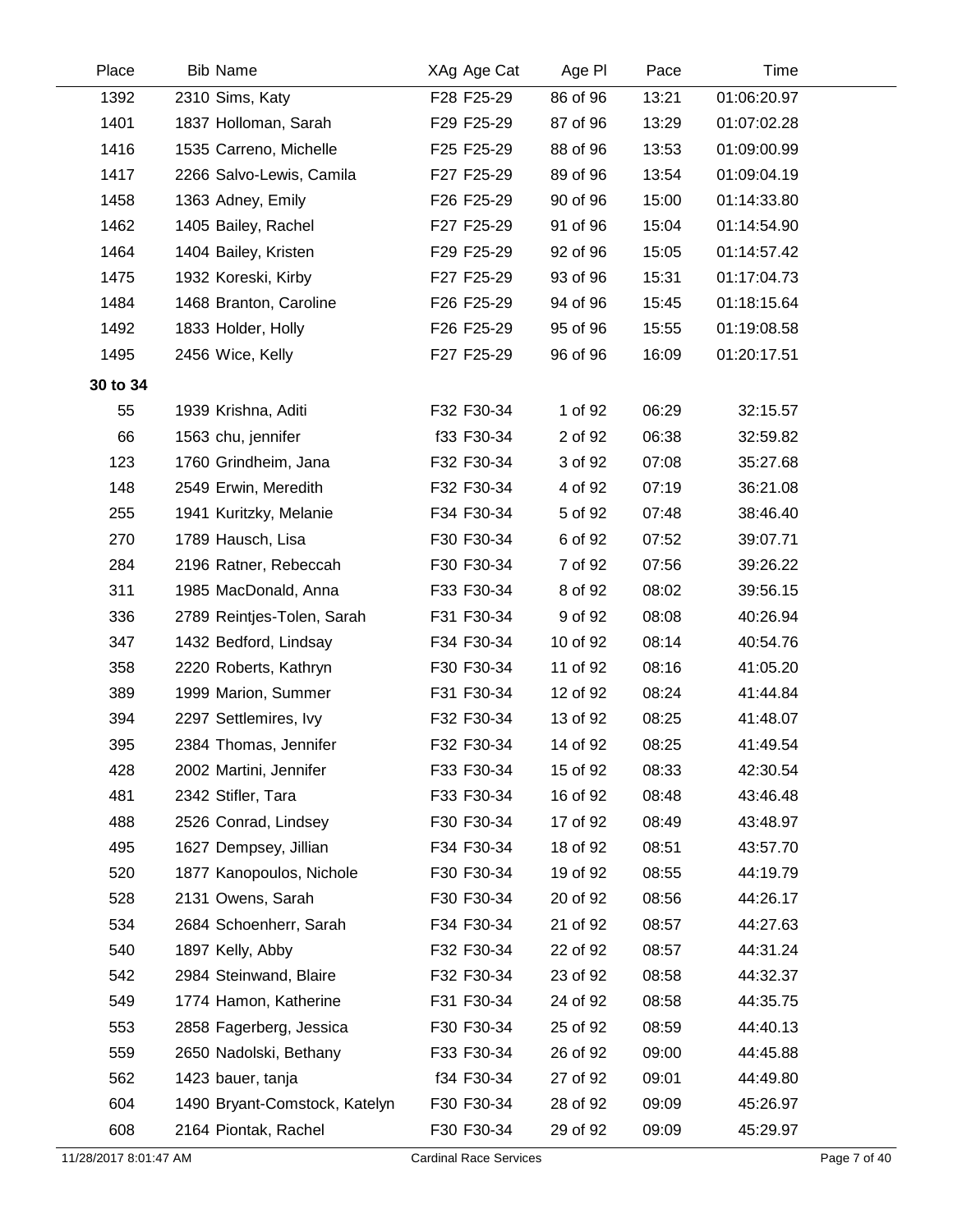| Place | <b>Bib Name</b>         | XAg Age Cat | Age PI   | Pace  | Time     |  |
|-------|-------------------------|-------------|----------|-------|----------|--|
| 612   | 2068 Morales, Elizabeth | F30 F30-34  | 30 of 92 | 09:10 | 45:35.09 |  |
| 629   | 1880 Kariisa, Ankunda   | F31 F30-34  | 31 of 92 | 09:13 | 45:46.01 |  |
| 694   | 2106 Nguyen, Amy        | F32 F30-34  | 32 of 92 | 09:24 | 46:44.45 |  |
| 719   | 2969 Payne, Julianne    | F33 F30-34  | 33 of 92 | 09:30 | 47:14.85 |  |
| 734   | 1649 Edwards, Amanda    | F31 F30-34  | 34 of 92 | 09:32 | 47:25.21 |  |
| 736   | 2032 McShane, Lauren    | F30 F30-34  | 35 of 92 | 09:33 | 47:26.52 |  |
| 750   | 2318 Smith, Suzy        | F30 F30-34  | 36 of 92 | 09:36 | 47:41.92 |  |
| 765   | 2339 Stifler, Christina | F32 F30-34  | 37 of 92 | 09:39 | 47:57.84 |  |
| 768   | 412 Classi, Rachael     | F33 F30-34  | 38 of 92 | 09:39 | 47:59.83 |  |
| 777   | 2306 Shuler, Donna      | F30 F30-34  | 39 of 92 | 09:41 | 48:07.82 |  |
| 779   | 2026 McHugh, Sheena     | F32 F30-34  | 40 of 92 | 09:41 | 48:09.94 |  |
| 802   | 2133 Paille, Helen      | F30 F30-34  | 41 of 92 | 09:46 | 48:33.59 |  |
| 813   | 1851 Humphries, Sarah   | F32 F30-34  | 42 of 92 | 09:50 | 48:50.31 |  |
| 829   | 2242 Roscher, Michelle  | F32 F30-34  | 43 of 92 | 09:53 | 49:06.44 |  |
| 836   | 2775 Palta, Priya       | F31 F30-34  | 44 of 92 | 09:53 | 49:09.44 |  |
| 851   | 422 Gorman, Rachel      | f31 F30-34  | 45 of 92 | 09:56 | 49:21.75 |  |
| 856   | 1476 Bristol, Katherine | F30 F30-34  | 46 of 92 | 09:57 | 49:25.81 |  |
| 862   | 2678 Saylor, Bonner     | F33 F30-34  | 47 of 92 | 09:57 | 49:26.70 |  |
| 868   | 1624 Delgado, Candice   | F30 F30-34  | 48 of 92 | 09:58 | 49:29.58 |  |
| 880   | 2987 Allred, Jessica    | F33 F30-34  | 49 of 92 | 10:01 | 49:45.00 |  |
| 884   | 2148 Pearl, Morris      | F34 F30-34  | 50 of 92 | 10:01 | 49:48.23 |  |
| 893   | 1737 Glen, Allyson      | F30 F30-34  | 51 of 92 | 10:04 | 50:01.89 |  |
| 915   | 2562 Gottfredson, Nisha | F33 F30-34  | 52 of 92 | 10:10 | 50:33.86 |  |
| 925   | 1531 Carmen, Natalie    | F30 F30-34  | 53 of 92 | 10:11 | 50:38.89 |  |
| 948   | 2083 murphy, kaitlyn    | F31 F30-34  | 54 of 92 | 10:14 | 50:50.51 |  |
| 956   | 2705 Thompson, Amanda   | F33 F30-34  | 55 of 92 | 10:15 | 50:57.68 |  |
| 1000  | 2976 Mistler, Allison   | F33 F30-34  | 56 of 92 | 10:25 | 51:45.29 |  |
| 1011  | 2667 Revelle, Rachael   | F31 F30-34  | 57 of 92 | 10:28 | 52:00.76 |  |
| 1012  | 1552 Caves, Josie       | F32 F30-34  | 58 of 92 | 10:28 | 52:00.78 |  |
| 1032  | 1991 Maher, Ellen       | F31 F30-34  | 59 of 92 | 10:32 | 52:20.62 |  |
| 1060  | 2372 Tauchen, Christine | F30 F30-34  | 60 of 92 | 10:38 | 52:52.77 |  |
| 1068  | 2237 Rooney, Cassie     | F31 F30-34  | 61 of 92 | 10:41 | 53:04.29 |  |
| 1090  | 2491 Bunn, Nancy        | F34 F30-34  | 62 of 92 | 10:46 | 53:32.62 |  |
| 1091  | 2360 Sullivan, Chelsea  | F31 F30-34  | 63 of 92 | 10:46 | 53:32.82 |  |
| 1098  | 2172 Pollak, Amanda     | F30 F30-34  | 64 of 92 | 10:49 | 53:46.96 |  |
| 1105  | 2152 Pedraza, Elizabeth | F33 F30-34  | 65 of 92 | 10:52 | 54:00.38 |  |
| 1106  | 2375 Taylor, Kyla       | F33 F30-34  | 66 of 92 | 10:52 | 54:01.06 |  |
| 1119  | 397 Althaus, Kristen    | F30 F30-34  | 67 of 92 | 10:55 | 54:14.42 |  |
| 1139  | 1541 Carter, Renee      | F33 F30-34  | 68 of 92 | 11:00 | 54:38.96 |  |
| 1148  | 1506 Burrowes, Jennie   | F30 F30-34  | 69 of 92 | 11:02 | 54:48.27 |  |
| 1161  | 1495 Bucurel, Heather   | F33 F30-34  | 70 of 92 | 11:06 | 55:09.90 |  |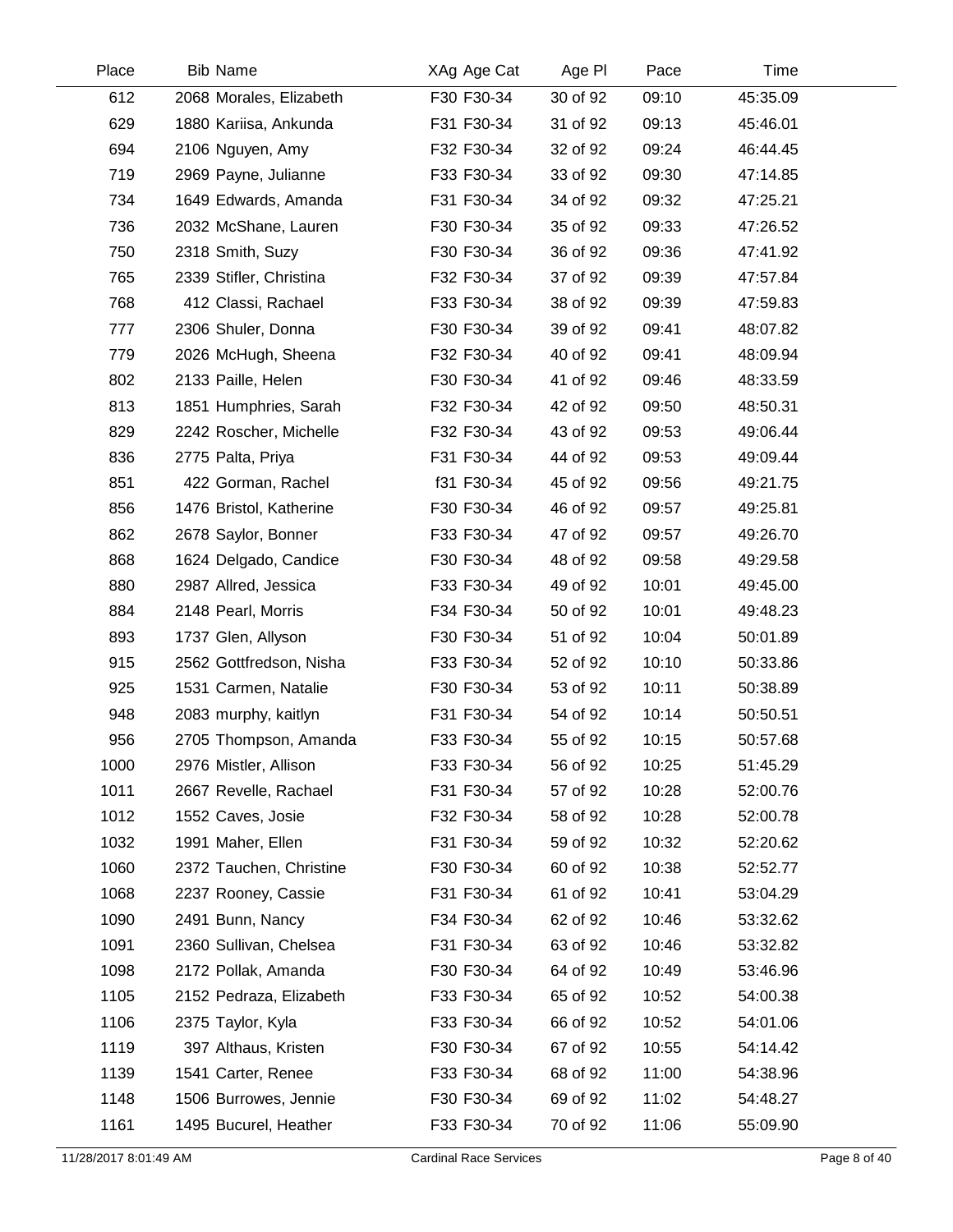| Place    | <b>Bib Name</b>                | XAg Age Cat | Age PI    | Pace  | Time        |  |
|----------|--------------------------------|-------------|-----------|-------|-------------|--|
| 1207     | 2295 Sell-Goodhand, Kiah       | F30 F30-34  | 71 of 92  | 11:24 | 56:39.22    |  |
| 1248     | 1452 Bissmeyer, Hannah         | F34 F30-34  | 72 of 92  | 11:41 | 58:05.22    |  |
| 1253     | 2631 Miller, Chelsey           | F31 F30-34  | 73 of 92  | 11:43 | 58:12.15    |  |
| 1285     | 2471 Womack, Jessica           | F32 F30-34  | 74 of 92  | 11:58 | 59:26.16    |  |
| 1315     | 2512 blue, johanna             | f33 F30-34  | 75 of 92  | 12:14 | 01:00:50.20 |  |
| 1330     | 2100 Nelson, Sarah Beth        | F33 F30-34  | 76 of 92  | 12:22 | 01:01:29.07 |  |
| 1367     | 2238 Rooney, Jan               | F33 F30-34  | 77 of 92  | 12:49 | 01:03:43.99 |  |
| 1374     | 2943 Hackney, Dawn             | F31 F30-34  | 78 of 92  | 13:04 | 01:04:54.31 |  |
| 1396     | 1529 Carlson, Ana              | F34 F30-34  | 79 of 92  | 13:22 | 01:06:27.36 |  |
| 1404     | 2400 Tramantano, Callie        | F33 F30-34  | 80 of 92  | 13:30 | 01:07:06.13 |  |
| 1405     | 1863 Jarvis, Lauren            | F34 F30-34  | 81 of 92  | 13:30 | 01:07:06.55 |  |
| 1412     | 2756 Hatkevic-O'Donnell, Talia | F32 F30-34  | 82 of 92  | 13:45 | 01:08:21.16 |  |
| 1443     | 2207 Rhodees, Beth             | F32 F30-34  | 83 of 92  | 14:29 | 01:11:57.94 |  |
| 1446     | 416 Embree, Genevieve          | F32 F30-34  | 84 of 92  | 14:34 | 01:12:22.52 |  |
| 1487     | 2402 Trinidad, Rachel          | F30 F30-34  | 85 of 92  | 15:47 | 01:18:27.59 |  |
| 1510     | 1767 Hakimi, Shabnam           | F33 F30-34  | 86 of 92  | 16:41 | 01:22:56.47 |  |
| 1512     | 1839 Holt, Kelli               | F32 F30-34  | 87 of 92  | 16:46 | 01:23:20.74 |  |
| 1516     | 2570 hart, lauren              | f33 F30-34  | 88 of 92  | 16:51 | 01:23:46.97 |  |
| 1518     | 2569 hart, jessica             | f31 F30-34  | 89 of 92  | 16:52 | 01:23:48.76 |  |
| 1537     | 2149 pease, amber              | F34 F30-34  | 90 of 92  | 17:11 | 01:25:24.73 |  |
| 1551     | 1848 Huber, Meghan             | F30 F30-34  | 91 of 92  | 17:55 | 01:29:00.69 |  |
| 1555     | 2379 Tcherkassky, Julie        | F31 F30-34  | 92 of 92  | 18:07 | 01:30:04.28 |  |
| 35 to 39 |                                |             |           |       |             |  |
| 24       | 2974 Rhie, Julia               | F39 F35-39  | 1 of 106  | 06:05 | 30:14.71    |  |
| 92       | 2985 Thibault, Jaala           | F38 F35-39  | 2 of 106  | 06:51 | 34:04.54    |  |
| 97       | 2887 Pointer, Ivy              | F39 F35-39  | 3 of 106  | 06:53 | 34:12.10    |  |
| 118      | 2222 Roberts, Sarah            | F36 F35-39  | 4 of 106  | 07:02 | 34:57.46    |  |
| 119      | 1852 Hunter, Kym               | F35 F35-39  | 5 of 106  | 07:02 | 34:59.42    |  |
| 140      | 2020 McGeary, Andrea           | F39 F35-39  | 6 of 106  | 07:16 | 36:05.37    |  |
| 152      | 1870 Johnson, Leah             | F38 F35-39  | 7 of 106  | 07:20 | 36:25.21    |  |
| 158      | 1669 Evans, Elizabeth          | F37 F35-39  | 8 of 106  | 07:21 | 36:31.78    |  |
| 192      | 2517 Brown, Nicole             | F38 F35-39  | 9 of 106  | 07:29 | 37:13.39    |  |
| 194      | 2544 ducker, katherine         | f38 F35-39  | 10 of 106 | 07:30 | 37:16.58    |  |
| 196      | 2340 Stifler, Lisa             | F39 F35-39  | 11 of 106 | 07:31 | 37:19.91    |  |
| 202      | 1378 Amsbary, Jessica          | F39 F35-39  | 12 of 106 | 07:33 | 37:29.46    |  |
| 226      | 1747 Goulet, Juliette          | F35 F35-39  | 13 of 106 | 07:40 | 38:04.04    |  |
| 230      | 404 Carey, Erin                | F36 F35-39  | 14 of 106 | 07:41 | 38:08.84    |  |
| 231      | 2817 Vinas, Sarah              | F36 F35-39  | 15 of 106 | 07:41 | 38:11.57    |  |
| 233      | 2993 Cox, Emily                | F36 F35-39  | 16 of 106 | 07:42 | 38:13.98    |  |
| 242      | 1784 Harris, Tracy             | F39 F35-39  | 17 of 106 | 07:44 | 38:26.41    |  |
| 294      | 2255 Ruff, Sarah               | F38 F35-39  | 18 of 106 | 07:57 | 39:30.95    |  |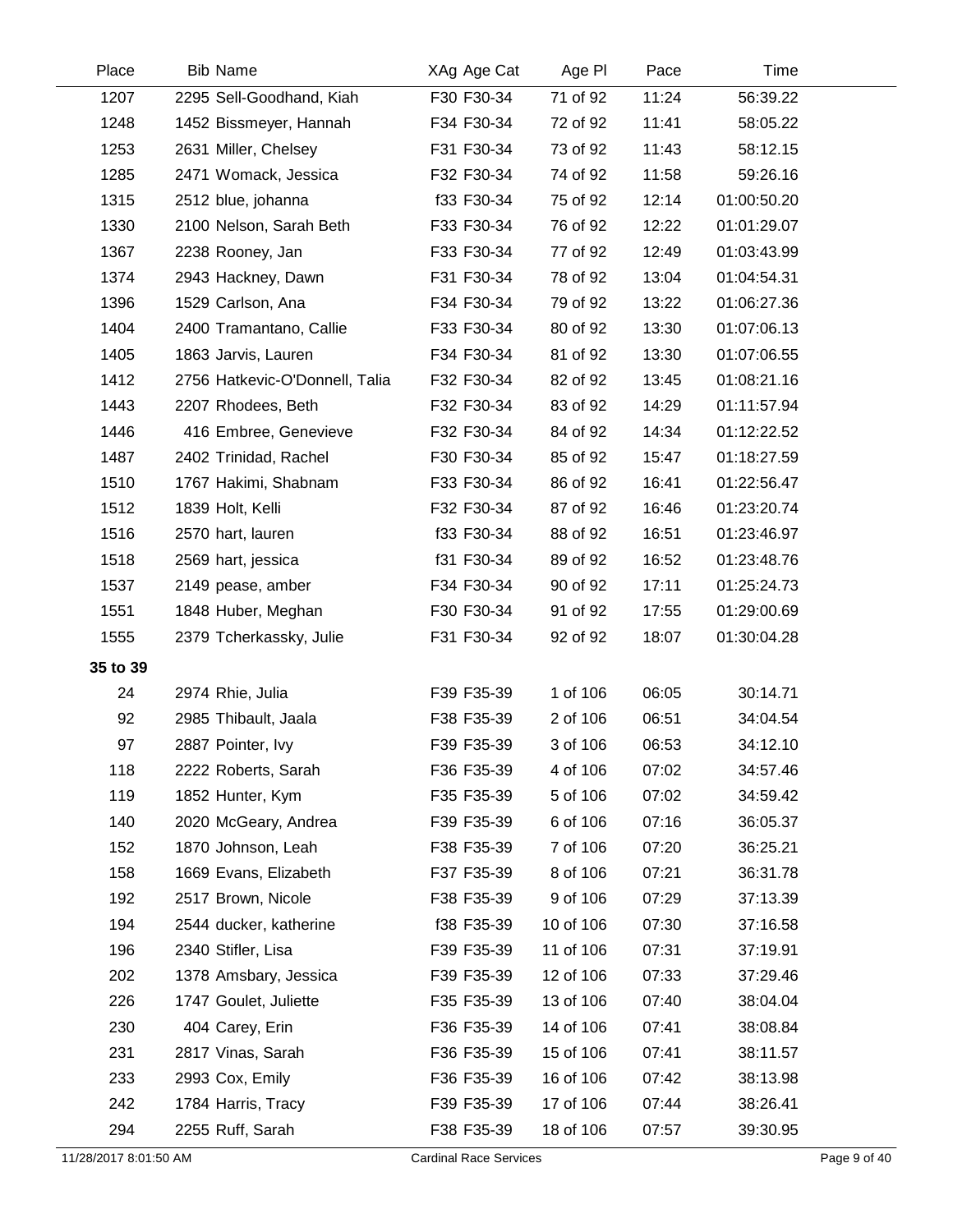| Place | <b>Bib Name</b>           | XAg Age Cat | Age PI    | Pace  | Time     |  |
|-------|---------------------------|-------------|-----------|-------|----------|--|
| 329   | 2345 Stolka, Kristen      | F37 F35-39  | 19 of 106 | 08:07 | 40:20.53 |  |
| 365   | 1929 Kollins, Katharine   | F37 F35-39  | 20 of 106 | 08:19 | 41:19.07 |  |
| 375   | 2579 Henes, Amy           | F35 F35-39  | 21 of 106 | 08:22 | 41:33.60 |  |
| 437   | 1609 Cruthirds, Kristi    | F36 F35-39  | 22 of 106 | 08:36 | 42:46.14 |  |
| 446   | 2411 tzioumis, emma       | f35 F35-39  | 23 of 106 | 08:38 | 42:56.89 |  |
| 451   | 1858 Isenstein, Arin      | F39 F35-39  | 24 of 106 | 08:40 | 43:03.75 |  |
| 462   | 2003 Martinson, Christina | F38 F35-39  | 25 of 106 | 08:44 | 43:23.64 |  |
| 476   | 1762 Gulati, Tesha        | F36 F35-39  | 26 of 106 | 08:48 | 43:41.90 |  |
| 482   | 1711 Gall, Holli          | f38 F35-39  | 27 of 106 | 08:49 | 43:46.69 |  |
| 511   | 1618 Davis, Anna          | F35 F35-39  | 28 of 106 | 08:53 | 44:07.62 |  |
| 515   | 2820 Rosso, Amy           | F36 F35-39  | 29 of 106 | 08:54 | 44:11.60 |  |
| 524   | 2076 Morris, Maura        | F35 F35-39  | 30 of 106 | 08:56 | 44:22.11 |  |
| 545   | 2398 Tosetto, Valeria     | F37 F35-39  | 31 of 106 | 08:58 | 44:33.32 |  |
| 557   | 1536 Carroll, Sarah       | F39 F35-39  | 32 of 106 | 09:00 | 44:44.83 |  |
| 581   | 2202 remes, trisha        | F35 F35-39  | 33 of 106 | 09:03 | 45:00.87 |  |
| 582   | 2826 Dickson, Margaret    | F38 F35-39  | 34 of 106 | 09:04 | 45:01.92 |  |
| 583   | 1815 Hench, Erin          | F36 F35-39  | 35 of 106 | 09:04 | 45:02.72 |  |
| 589   | 2304 Sherman, Jenn        | F37 F35-39  | 36 of 106 | 09:05 | 45:10.79 |  |
| 603   | 2559 Gillespie, Catherine | F37 F35-39  | 37 of 106 | 09:08 | 45:25.71 |  |
| 627   | 2397 Tilley, Erin         | F36 F35-39  | 38 of 106 | 09:12 | 45:43.56 |  |
| 628   | 1504 Burns, Alisa         | F39 F35-39  | 39 of 106 | 09:12 | 45:44.32 |  |
| 639   | 1878 Kaplan, Juliet       | F35 F35-39  | 40 of 106 | 09:15 | 45:57.32 |  |
| 677   | 1608 Cross, Allyson       | F37 F35-39  | 41 of 106 | 09:21 | 46:30.46 |  |
| 684   | 1578 Collins, Ann         | F38 F35-39  | 42 of 106 | 09:22 | 46:35.29 |  |
| 690   | 1429 Beaver, Melinda      | F37 F35-39  | 43 of 106 | 09:24 | 46:40.75 |  |
| 708   | 1881 Karpinos, Ashley     | F37 F35-39  | 44 of 106 | 09:28 | 47:03.09 |  |
| 714   | 1777 Handly, Erin         | F36 F35-39  | 45 of 106 | 09:29 | 47:08.48 |  |
| 718   | 2415 Vavalle, Emily       | F38 F35-39  | 46 of 106 | 09:30 | 47:13.46 |  |
| 728   | 1685 Fitzgerald, Abigail  | F38 F35-39  | 47 of 106 | 09:32 | 47:20.89 |  |
| 774   | 2366 Swimm, Kelly         | F37 F35-39  | 48 of 106 | 09:41 | 48:06.31 |  |
| 780   | 1418 Barnes, Eileen       | F35 F35-39  | 49 of 106 | 09:42 | 48:11.17 |  |
| 810   | 1463 Bossert, Kellie      | F35 F35-39  | 50 of 106 | 09:49 | 48:47.07 |  |
| 840   | 2029 McLaurin, Jennifer   | F37 F35-39  | 51 of 106 | 09:54 | 49:11.68 |  |
| 847   | 2312 Sivaraman, Heather   | F39 F35-39  | 52 of 106 | 09:55 | 49:18.73 |  |
| 849   | 2506 Barry, Meg           | F36 F35-39  | 53 of 106 | 09:56 | 49:19.96 |  |
| 857   | 1595 Cotter, Rachel       | F39 F35-39  | 54 of 106 | 09:57 | 49:25.89 |  |
| 869   | 1960 Libby, Taylor        | F35 F35-39  | 55 of 106 | 09:58 | 49:30.82 |  |
| 871   | 2261 Saccoccio, Frances   | F36 F35-39  | 56 of 106 | 09:58 | 49:34.15 |  |
| 881   | 2367 Swinney, Felicia     | F37 F35-39  | 57 of 106 | 10:01 | 49:45.42 |  |
| 883   | 2657 O'Brien, Sarah       | F35 F35-39  | 58 of 106 | 10:01 | 49:47.85 |  |
| 902   | 1779 Hansen, Marci        | F39 F35-39  | 59 of 106 | 10:08 | 50:19.31 |  |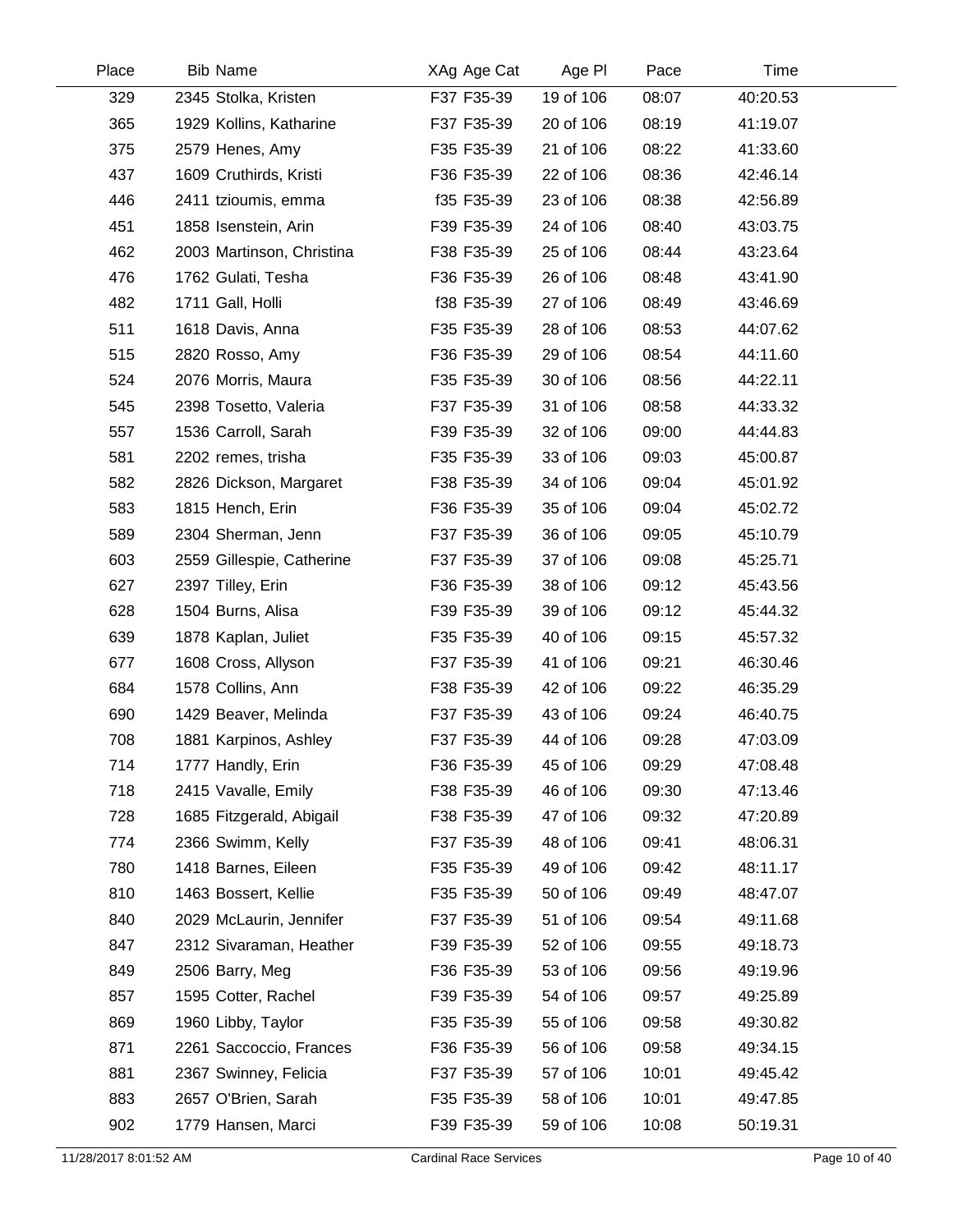| Place | <b>Bib Name</b>                  | XAg Age Cat | Age PI     | Pace  | Time        |  |
|-------|----------------------------------|-------------|------------|-------|-------------|--|
| 913   | 2909 Hammett, Eve                | F37 F35-39  | 60 of 106  | 10:10 | 50:31.20    |  |
| 926   | 2837 Ordronneau, Delisa          | F36 F35-39  | 61 of 106  | 10:12 | 50:39.28    |  |
| 929   | 2660 Petrin, Kerri               | F37 F35-39  | 62 of 106  | 10:12 | 50:39.99    |  |
| 936   | 1865 Jeffs, Kimberly             | F36 F35-39  | 63 of 106  | 10:13 | 50:44.84    |  |
| 939   | 2486 Zadrozny, Sabrina           | F38 F35-39  | 64 of 106  | 10:13 | 50:46.14    |  |
| 947   | 2159 Peterson, Stephanie         | F36 F35-39  | 65 of 106  | 10:14 | 50:50.36    |  |
| 968   | 2035 Messier, Erin               | F37 F35-39  | 66 of 106  | 10:18 | 51:10.71    |  |
| 987   | 1565 Clark, Emily                | F35 F35-39  | 67 of 106  | 10:23 | 51:34.33    |  |
| 996   | 1821 Hensel, Erin                | F37 F35-39  | 68 of 106  | 10:24 | 51:40.76    |  |
| 998   | 2868 Bennett, Lisa               | F39 F35-39  | 69 of 106  | 10:25 | 51:44.01    |  |
| 1026  | 2099 Neal, Madeline              | F37 F35-39  | 70 of 106  | 10:30 | 52:12.73    |  |
| 1031  | 2079 mulholland, andrea          | f39 F35-39  | 71 of 106  | 10:32 | 52:20.42    |  |
| 1040  | 2262 Sacks, Lauren               | F39 F35-39  | 72 of 106  | 10:33 | 52:24.93    |  |
| 1041  | 1980 Lynch, Kate                 | F36 F35-39  | 73 of 106  | 10:33 | 52:25.10    |  |
| 1052  | 2030 McNabb, Kelly               | F36 F35-39  | 74 of 106  | 10:37 | 52:46.08    |  |
| 1080  | 2649 Nadas, Marisa               | F37 F35-39  | 75 of 106  | 10:44 | 53:19.92    |  |
| 1102  | 2171 Polasek, Melissa            | F37 F35-39  | 76 of 106  | 10:51 | 53:57.52    |  |
| 1115  | 2197 Ratner, Shana               | F38 F35-39  | 77 of 106  | 10:54 | 54:08.34    |  |
| 1123  | 2229 Rodriguez, Marisa           | F38 F35-39  | 78 of 106  | 10:56 | 54:20.38    |  |
| 1131  | 2620 Mascenik, Angela            | F39 F35-39  | 79 of 106  | 10:57 | 54:26.00    |  |
| 1132  | 1414 Barbee, Blaine              | F35 F35-39  | 80 of 106  | 10:57 | 54:26.36    |  |
| 1136  | 2116 Norwood, Clare              | F35 F35-39  | 81 of 106  | 10:59 | 54:35.22    |  |
| 1138  | 1689 Flinn, Dianne               | F38 F35-39  | 82 of 106  | 11:00 | 54:38.70    |  |
| 1144  | 1503 Burckett-St Laurent, Lindsa | F38 F35-39  | 83 of 106  | 11:00 | 54:41.84    |  |
| 1151  | 1581 Congdon, Kelly              | F39 F35-39  | 84 of 106  | 11:03 | 54:55.24    |  |
| 1172  | 2505 Baron, Elisabeth            | F37 F35-39  | 85 of 106  | 11:11 | 55:35.99    |  |
| 1174  | 2697 Stoda, Lindsay              | F35 F35-39  | 86 of 106  | 11:12 | 55:39.55    |  |
| 1198  | 2791 Ridley, Caroline            | F38 F35-39  | 87 of 106  | 11:21 | 56:25.98    |  |
| 1220  | 2542 Dirito, Rachel              | F37 F35-39  | 88 of 106  | 11:31 | 57:12.47    |  |
| 1230  | 2735 Wilde, Natalie              | F39 F35-39  | 89 of 106  | 11:34 | 57:28.45    |  |
| 1237  | 2190 Ramamurti, Paige            | F35 F35-39  | 90 of 106  | 11:37 | 57:42.04    |  |
| 1240  | 1966 Linnander, Erika            | F38 F35-39  | 91 of 106  | 11:37 | 57:44.64    |  |
| 1247  | 1555 Chase, Julie                | F37 F35-39  | 92 of 106  | 11:41 | 58:04.04    |  |
| 1249  | 1857 Irby, Crystal               | F37 F35-39  | 93 of 106  | 11:41 | 58:06.28    |  |
| 1300  | 2094 Najera, Cristin             | F38 F35-39  | 94 of 106  | 12:07 | 01:00:11.66 |  |
| 1306  | 1964 Lindberg, Lina              | F38 F35-39  | 95 of 106  | 12:10 | 01:00:27.60 |  |
| 1308  | 1517 Campbell, Alana             | F38 F35-39  | 96 of 106  | 12:10 | 01:00:27.72 |  |
| 1310  | 1936 Kreutzer, Emily             | F35 F35-39  | 97 of 106  | 12:12 | 01:00:39.02 |  |
| 1388  | 1573 Cobert, Andrea              | F35 F35-39  | 98 of 106  | 13:17 | 01:06:00.52 |  |
| 1390  | 2176 Pontious, Emily             | F35 F35-39  | 99 of 106  | 13:21 | 01:06:19.29 |  |
| 1403  | 1444 Bergmueller, Jennifer       | F35 F35-39  | 100 of 106 | 13:29 | 01:07:02.39 |  |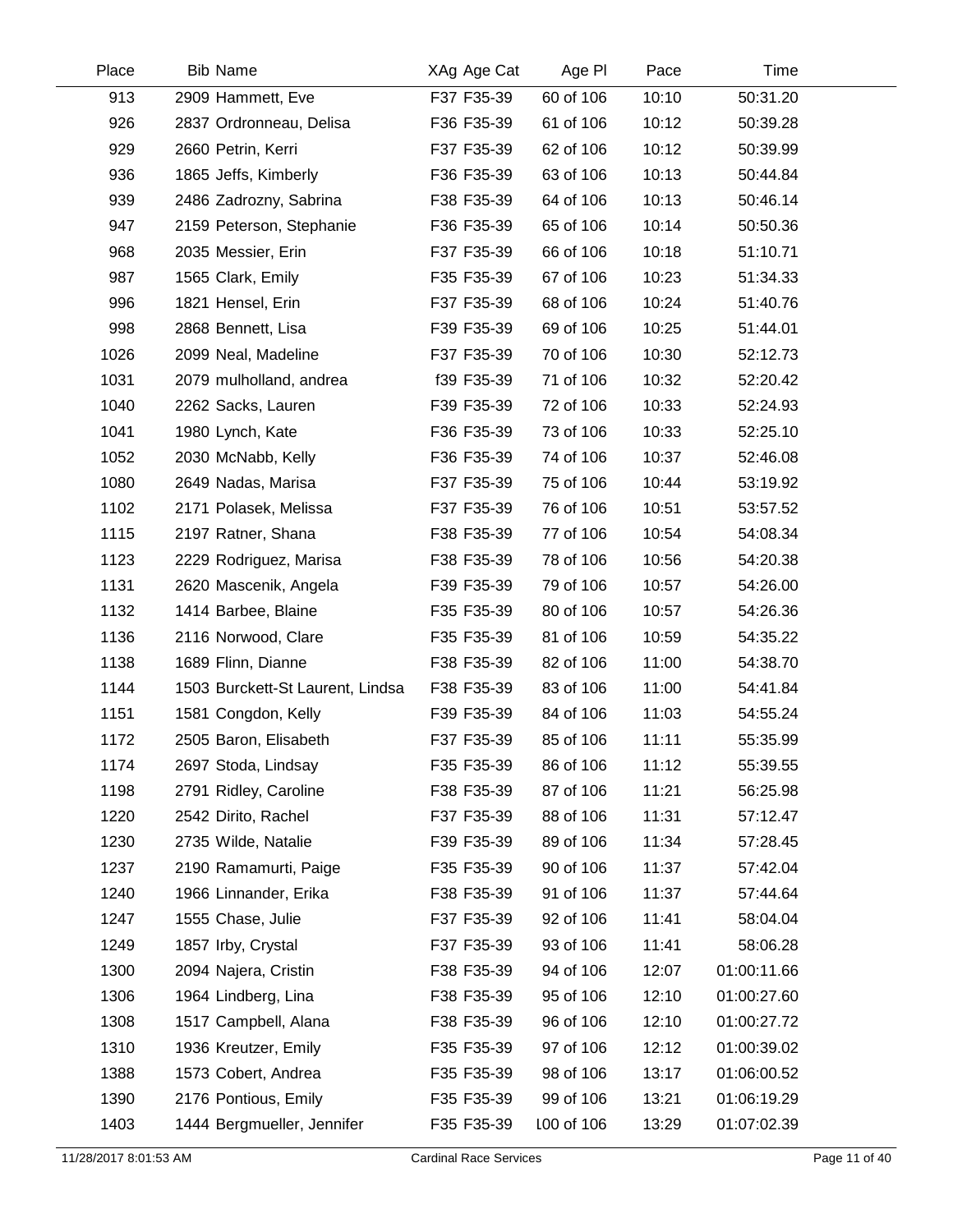| Place    | <b>Bib Name</b>             | XAg Age Cat | Age PI     | Pace  | Time        |  |
|----------|-----------------------------|-------------|------------|-------|-------------|--|
| 1457     | 2051 Mills, Sarah           | F37 F35-39  | 101 of 106 | 14:55 | 01:14:09.73 |  |
| 1476     | 2799 Stoudemire, Katie      | F36 F35-39  | 102 of 106 | 15:34 | 01:17:19.75 |  |
| 1507     | 1862 Jaromin, Christina     | F38 F35-39  | 103 of 106 | 16:39 | 01:22:47.33 |  |
| 1514     | 2776 Pearson, Amy           | F38 F35-39  | 104 of 106 | 16:49 | 01:23:32.29 |  |
| 1517     | 2185 Pynaker, Nicole        | F36 F35-39  | 105 of 106 | 16:52 | 01:23:47.47 |  |
| 1522     | 2292 selinger, rachel       | F36 F35-39  | 106 of 106 | 16:53 | 01:23:52.17 |  |
| 40 to 44 |                             |             |            |       |             |  |
| 100      | 1790 Havice, Elizabeth      | F40 F40-44  | 1 of 111   | 06:54 | 34:19.92    |  |
| 110      | 1807 Hecker, Lisa           | F42 F40-44  | 2 of 111   | 06:58 | 34:38.36    |  |
| 124      | 1425 bazemore, meredith     | f42 F40-44  | 3 of 111   | 07:08 | 35:27.94    |  |
| 132      | 2311 Singer, Amy            | F40 F40-44  | 4 of 111   | 07:13 | 35:49.85    |  |
| 176      | 2755 Gallego Attis, Maria   | F44 F40-44  | 5 of 111   | 07:26 | 36:55.20    |  |
| 191      | 2933 Joiner, Erica          | F40 F40-44  | 6 of 111   | 07:29 | 37:13.19    |  |
| 254      | 2717 Trout, Susan           | F44 F40-44  | 7 of 111   | 07:48 | 38:46.06    |  |
| 287      | 2249 Rossi, Emma            | F41 F40-44  | 8 of 111   | 07:57 | 39:28.57    |  |
| 307      | 2362 Sullivan, Kathleen     | F44 F40-44  | 9 of 111   | 08:01 | 39:52.67    |  |
| 314      | 2716 Transue, Taylor        | F42 F40-44  | 10 of 111  | 08:03 | 40:01.63    |  |
| 344      | 2429 Walsh, Braden          | F41 F40-44  | 11 of 111  | 08:13 | 40:49.53    |  |
| 381      | 1694 Flythe, Jenny          | F41 F40-44  | 12 of 111  | 08:23 | 41:37.50    |  |
| 408      | 1672 Farel, Claire          | F42 F40-44  | 13 of 111  | 08:28 | 42:03.69    |  |
| 414      | 2027 McKenna, Katie         | F40 F40-44  | 14 of 111  | 08:29 | 42:11.13    |  |
| 418      | 2811 Steffens, Elizabeth    | F40 F40-44  | 15 of 111  | 08:31 | 42:17.54    |  |
| 443      | 1758 Griffin, Shauna        | F40 F40-44  | 16 of 111  | 08:38 | 42:53.06    |  |
| 514      | 2696 Stockman, Samantha     | F42 F40-44  | 17 of 111  | 08:53 | 44:10.62    |  |
| 516      | 2282 Schmid, Amy            | F41 F40-44  | 18 of 111  | 08:54 | 44:12.34    |  |
| 552      | 2960 Johnson, Emily         | F43 F40-44  | 19 of 111  | 08:59 | 44:39.76    |  |
| 555      | 2484 Yova, Frederique       | F44 F40-44  | 20 of 111  | 09:00 | 44:42.22    |  |
| 556      | 1736 Glass-Steel, Christine | F43 F40-44  | 21 of 111  | 09:00 | 44:44.38    |  |
| 568      | 1361 Adams, Jennifer        | F41 F40-44  | 22 of 111  | 09:02 | 44:53.71    |  |
| 576      | 2790 Richard, Rebecca       | F42 F40-44  | 23 of 111  | 09:03 | 44:56.49    |  |
| 585      | 2336 Steinberg, Lynn        | F42 F40-44  | 24 of 111  | 09:05 | 45:06.42    |  |
| 587      | 2672 Sabater, Simone        | F42 F40-44  | 25 of 111  | 09:05 | 45:08.32    |  |
| 588      | 2078 Moss, Becca            | F44 F40-44  | 26 of 111  | 09:05 | 45:08.42    |  |
| 596      | 1569 Clewley, Andrea        | F40 F40-44  | 27 of 111  | 09:07 | 45:19.62    |  |
| 610      | 1379 Anderson, Jennifer     | F40 F40-44  | 28 of 111  | 09:10 | 45:33.02    |  |
| 651      | 1549 Cavender, Jennifer     | F41 F40-44  | 29 of 111  | 09:18 | 46:12.19    |  |
| 652      | 409 Villa, Jenn             | F41 F40-44  | 30 of 111  | 09:18 | 46:13.36    |  |
| 658      | 2524 Connaughton, Tania     | F42 F40-44  | 31 of 111  | 09:19 | 46:16.97    |  |
| 703      | 1593 Cooper, Leigh          | F41 F40-44  | 32 of 111  | 09:27 | 46:58.02    |  |
| 717      | 2485 Yu-Su, Sherryl         | F40 F40-44  | 33 of 111  | 09:30 | 47:12.99    |  |
| 724      | 1715 Garcia, Vicky          | F44 F40-44  | 34 of 111  | 09:31 | 47:18.99    |  |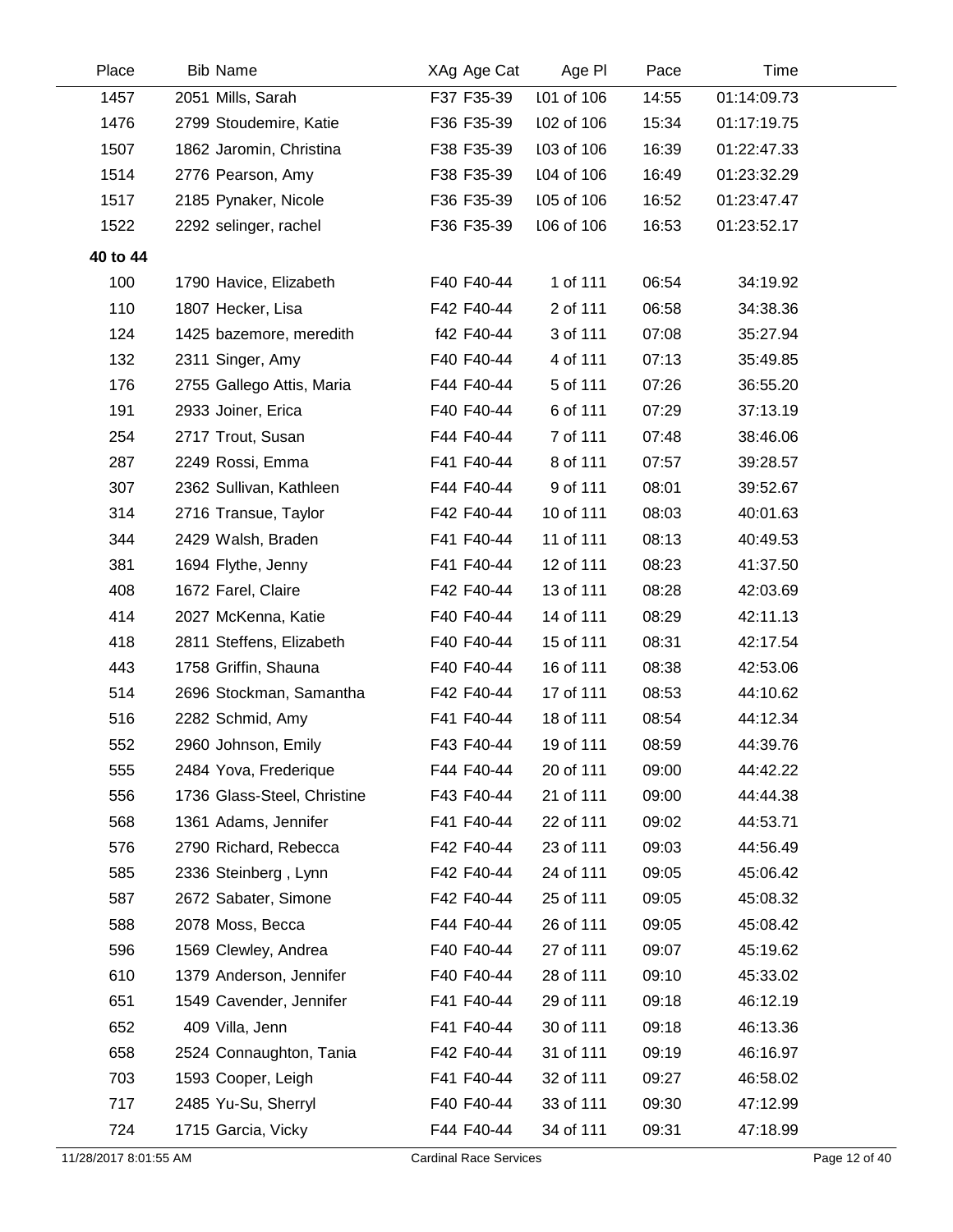| Place | <b>Bib Name</b>            | XAg Age Cat | Age PI    | Pace  | Time     |  |
|-------|----------------------------|-------------|-----------|-------|----------|--|
| 729   | 2637 Morris, Ingrid        | F41 F40-44  | 35 of 111 | 09:32 | 47:21.27 |  |
| 756   | 2269 Sanoff, Hanna         | F43 F40-44  | 36 of 111 | 09:38 | 47:52.66 |  |
| 771   | 2778 Peterson, Loren       | F40 F40-44  | 37 of 111 | 09:40 | 48:03.09 |  |
| 775   | 2013 McCarthy, Corrine     | F42 F40-44  | 38 of 111 | 09:41 | 48:07.30 |  |
| 785   | 2281 Schmaling, Brooke     | F43 F40-44  | 39 of 111 | 09:43 | 48:15.17 |  |
| 790   | 2734 Westoby, Michelle     | F40 F40-44  | 40 of 111 | 09:44 | 48:20.82 |  |
| 795   | 2749 Dallesandro, Cheyenne | F44 F40-44  | 41 of 111 | 09:44 | 48:24.03 |  |
| 798   | 1415 Barlow, Caroline      | F43 F40-44  | 42 of 111 | 09:45 | 48:27.33 |  |
| 824   | 1601 Craig, Amy            | F43 F40-44  | 43 of 111 | 09:51 | 48:59.04 |  |
| 825   | 2162 Piontak, Corrie       | F41 F40-44  | 44 of 111 | 09:52 | 49:01.89 |  |
| 830   | 2331 Spinarski, Susan      | F43 F40-44  | 45 of 111 | 09:53 | 49:07.34 |  |
| 831   | 2452 White, Amy            | F41 F40-44  | 46 of 111 | 09:53 | 49:07.39 |  |
| 833   | 1946 Lark, Amy             | f42 F40-44  | 47 of 111 | 09:53 | 49:08.12 |  |
| 834   | 2658 Ohletz, Jodi          | F43 F40-44  | 48 of 111 | 09:53 | 49:09.01 |  |
| 843   | 1586 Cook, Elizabeth       | F42 F40-44  | 49 of 111 | 09:54 | 49:13.25 |  |
| 845   | 2902 Stephenson, Ann       | F44 F40-44  | 50 of 111 | 09:54 | 49:13.75 |  |
| 863   | 2280 Schliebe, Kate        | F41 F40-44  | 51 of 111 | 09:57 | 49:27.26 |  |
| 873   | 2802 Wiggins, Jennifer     | F43 F40-44  | 52 of 111 | 09:59 | 49:38.77 |  |
| 877   | 2478 Yoon, Sora            | F44 F40-44  | 53 of 111 | 10:00 | 49:43.72 |  |
| 879   | 2208 Ricker, Julie         | F41 F40-44  | 54 of 111 | 10:01 | 49:44.70 |  |
| 888   | 2146 Patrick, Eileen       | F43 F40-44  | 55 of 111 | 10:03 | 49:58.62 |  |
| 895   | 2234 Rogers, Nora          | F41 F40-44  | 56 of 111 | 10:06 | 50:11.93 |  |
| 919   | 1873 Joseph, Sarah         | F40 F40-44  | 57 of 111 | 10:11 | 50:36.74 |  |
| 922   | 1812 Heller, Christie      | F41 F40-44  | 58 of 111 | 10:11 | 50:38.00 |  |
| 933   | 2760 McKay, Amanda         | F40 F40-44  | 59 of 111 | 10:12 | 50:43.58 |  |
| 941   | 2081 Munn, Jamie           | F41 F40-44  | 60 of 111 | 10:13 | 50:47.69 |  |
| 964   | 2551 Field, Estela         | F42 F40-44  | 61 of 111 | 10:17 | 51:05.93 |  |
| 977   | 2605 Lloyd, Tammy          | F41 F40-44  | 62 of 111 | 10:20 | 51:18.95 |  |
| 981   | 1610 Cuicchi, Chesley      | F41 F40-44  | 63 of 111 | 10:20 | 51:23.88 |  |
| 989   | 2018 McElligott, Erin      | F44 F40-44  | 64 of 111 | 10:23 | 51:35.73 |  |
| 1022  | 2113 NORRIS, REAH          | F41 F40-44  | 65 of 111 | 10:29 | 52:08.30 |  |
| 1023  | 2840 Neal, Sheila          | F40 F40-44  | 66 of 111 | 10:30 | 52:09.28 |  |
| 1036  | 2587 Jarrett, Kelly        | F40 F40-44  | 67 of 111 | 10:32 | 52:23.31 |  |
| 1046  | 2125 Olsen, Kristen        | F42 F40-44  | 68 of 111 | 10:35 | 52:35.74 |  |
| 1047  | 2652 Nicholson, Meredith   | F44 F40-44  | 69 of 111 | 10:35 | 52:35.97 |  |
| 1048  | 2070 Morano, Sheri         | F42 F40-44  | 70 of 111 | 10:35 | 52:37.03 |  |
| 1054  | 2803 Williams, Crystal     | F44 F40-44  | 71 of 111 | 10:38 | 52:50.02 |  |
| 1061  | 2747 Costa, Katie          | F41 F40-44  | 72 of 111 | 10:39 | 52:56.75 |  |
| 1073  | 1781 Hara, Viana           | F41 F40-44  | 73 of 111 | 10:42 | 53:08.99 |  |
| 1074  | 2823 Paisner, Sara         | F44 F40-44  | 74 of 111 | 10:42 | 53:10.01 |  |
| 1083  | 2153 Penticoff, Rebecca    | F44 F40-44  | 75 of 111 | 10:44 | 53:22.64 |  |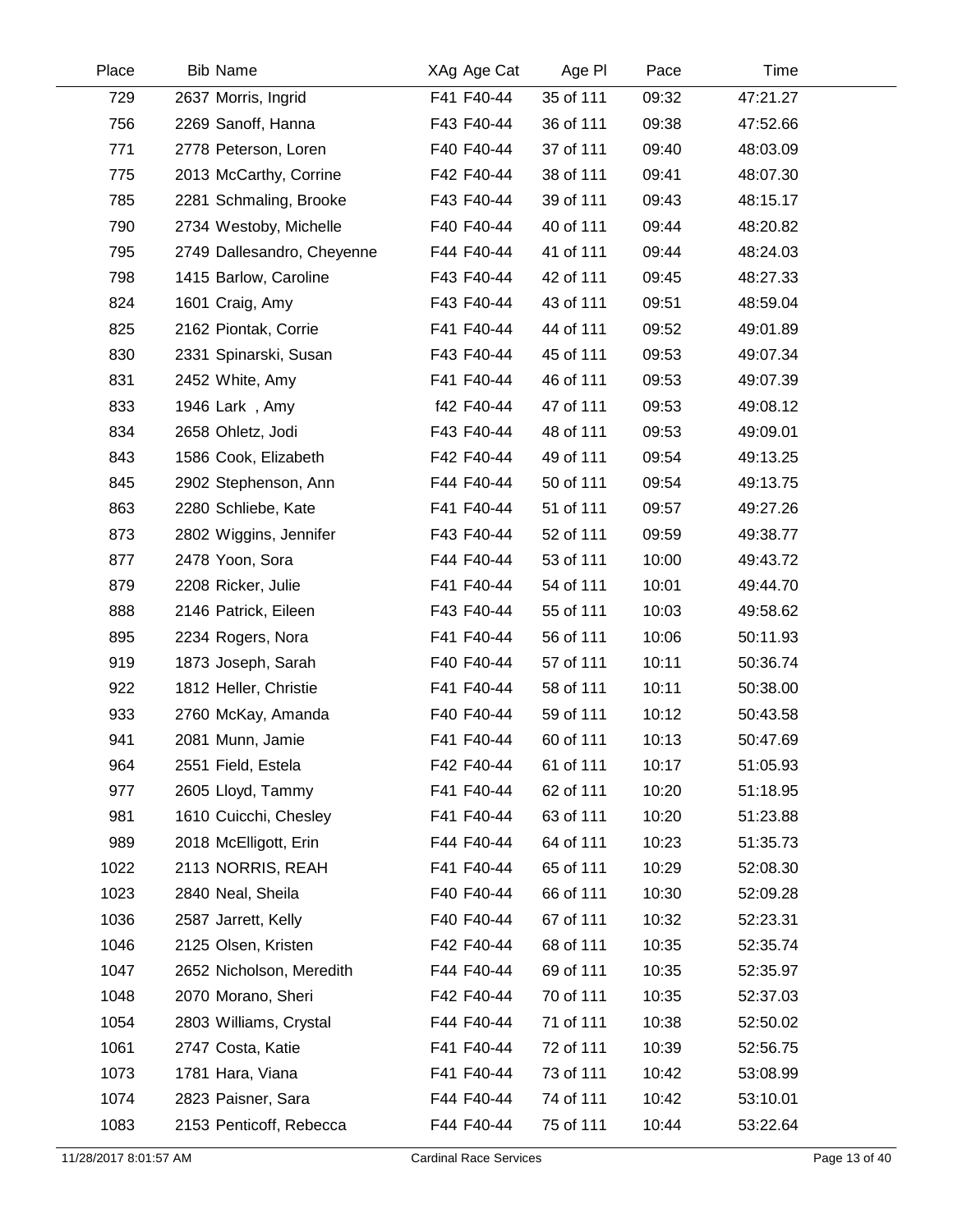| Place                 | <b>Bib Name</b>          | XAg Age Cat                   | Age PI     | Pace  | Time        |               |
|-----------------------|--------------------------|-------------------------------|------------|-------|-------------|---------------|
| 1097                  | 2276 Scales, Melissa     | F40 F40-44                    | 76 of 111  | 10:48 | 53:39.89    |               |
| 1110                  | 2062 Montgomery, Lori    | F40 F40-44                    | 77 of 111  | 10:53 | 54:03.86    |               |
| 1116                  | 2265 Salerno, Jessica    | F41 F40-44                    | 78 of 111  | 10:54 | 54:12.48    |               |
| 1129                  | 2361 Sullivan, Kate      | F40 F40-44                    | 79 of 111  | 10:57 | 54:23.33    |               |
| 1133                  | 2346 Stouder, April      | F41 F40-44                    | 80 of 111  | 10:58 | 54:30.72    |               |
| 1137                  | 1424 Baum, Amy           | F40 F40-44                    | 81 of 111  | 11:00 | 54:38.34    |               |
| 1154                  | 2036 Messina, Julie      | F40 F40-44                    | 82 of 111  | 11:04 | 54:58.47    |               |
| 1158                  | 2538 DeVries, Abigail    | F41 F40-44                    | 83 of 111  | 11:05 | 55:05.99    |               |
| 1162                  | 2324 Solum, Melissa      | F43 F40-44                    | 84 of 111  | 11:06 | 55:10.76    |               |
| 1169                  | 2122 o'connor, heather   | f44 F40-44                    | 85 of 111  | 11:09 | 55:26.79    |               |
| 1173                  | 1720 Gauger, Sarah       | F41 F40-44                    | 86 of 111  | 11:12 | 55:38.19    |               |
| 1194                  | 2781 Pritchard, Molly    | F43 F40-44                    | 87 of 111  | 11:20 | 56:17.19    |               |
| 1226                  | 1688 Flanagan, Rachel    | F44 F40-44                    | 88 of 111  | 11:32 | 57:19.37    |               |
| 1239                  | 2365 Susswein, Lisa      | F43 F40-44                    | 89 of 111  | 11:37 | 57:44.31    |               |
| 1258                  | 2804 Winter, Cara        | F41 F40-44                    | 90 of 111  | 11:46 | 58:27.16    |               |
| 1274                  | 2476 Woolson, Sandra     | F42 F40-44                    | 91 of 111  | 11:53 | 59:04.80    |               |
| 1280                  | 1728 Gibson, Melody      | F44 F40-44                    | 92 of 111  | 11:56 | 59:17.34    |               |
| 1301                  | 2251 Royster, Christina  | F41 F40-44                    | 93 of 111  | 12:07 | 01:00:11.73 |               |
| 1305                  | 2178 Porter, Tina        | F43 F40-44                    | 94 of 111  | 12:10 | 01:00:27.38 |               |
| 1307                  | 1359 Adams, Emily        | F42 F40-44                    | 95 of 111  | 12:10 | 01:00:27.68 |               |
| 1321                  | 2158 Pesetski, Christine | F42 F40-44                    | 96 of 111  | 12:17 | 01:01:05.00 |               |
| 1342                  | 2895 Sotres, Daniela     | F44 F40-44                    | 97 of 111  | 12:32 | 01:02:16.61 |               |
| 1355                  | 2833 Wen, Jun            | F41 F40-44                    | 98 of 111  | 12:43 | 01:03:10.79 |               |
| 1365                  | 1678 Ferrell, Heather    | F42 F40-44                    | 99 of 111  | 12:48 | 01:03:37.58 |               |
| 1378                  | 2419 Verne, Jannice      | F42 F40-44                    | 100 of 111 | 13:05 | 01:05:00.64 |               |
| 1406                  | 2961 Burrill, Emily      | F42 F40-44                    | 101 of 111 | 13:33 | 01:07:18.74 |               |
| 1421                  | 2354 Strobel, Jennifer   | F43 F40-44                    | 102 of 111 | 14:02 | 01:09:43.53 |               |
| 1423                  | 1480 Britt, JoCasta      | F43 F40-44                    | 103 of 111 | 14:09 | 01:10:20.31 |               |
| 1426                  | 2919 Van Dorn, Tanya     | F44 F40-44                    | 104 of 111 | 14:10 | 01:10:25.58 |               |
| 1431                  | 1498 Bunn, Becky         | F44 F40-44                    | 105 of 111 | 14:14 | 01:10:46.79 |               |
| 1435                  | 2950 Safir, Melanie      | F41 F40-44                    | 106 of 111 | 14:23 | 01:11:29.43 |               |
| 1452                  | 1630 Deniz, Seval        | F43 F40-44                    | 107 of 111 | 14:47 | 01:13:28.98 |               |
| 1473                  | 2381 Thomas, Angela      | F44 F40-44                    | 108 of 111 | 15:26 | 01:16:41.40 |               |
| 1483                  | 2348 Strassel, Mary      | F40 F40-44                    | 109 of 111 | 15:40 | 01:17:52.88 |               |
| 1542                  | 1971 Lopez, Destiny      | F42 F40-44                    | 110 of 111 | 17:43 | 01:28:02.24 |               |
| 1566                  | 2644 Mullins, Janelle    | F41 F40-44                    | 111 of 111 | 18:30 | 01:31:54.98 |               |
| 45 to 49              |                          |                               |            |       |             |               |
| 128                   | 2914 Parker, Ellen       | F46 F45-49                    | 1 of 102   | 07:11 | 35:40.38    |               |
| 166                   | 2963 Goldstein, Jennifer | F46 F45-49                    | 2 of 102   | 07:23 | 36:40.01    |               |
| 219                   | 2921 Gualtieri-Reed, Liz | F49 F45-49                    | 3 of 102   | 07:38 | 37:57.54    |               |
| 245                   | 1402 Baer, Katherine     | F48 F45-49                    | 4 of 102   | 07:46 | 38:37.01    |               |
| 11/28/2017 8:01:58 AM |                          | <b>Cardinal Race Services</b> |            |       |             | Page 14 of 40 |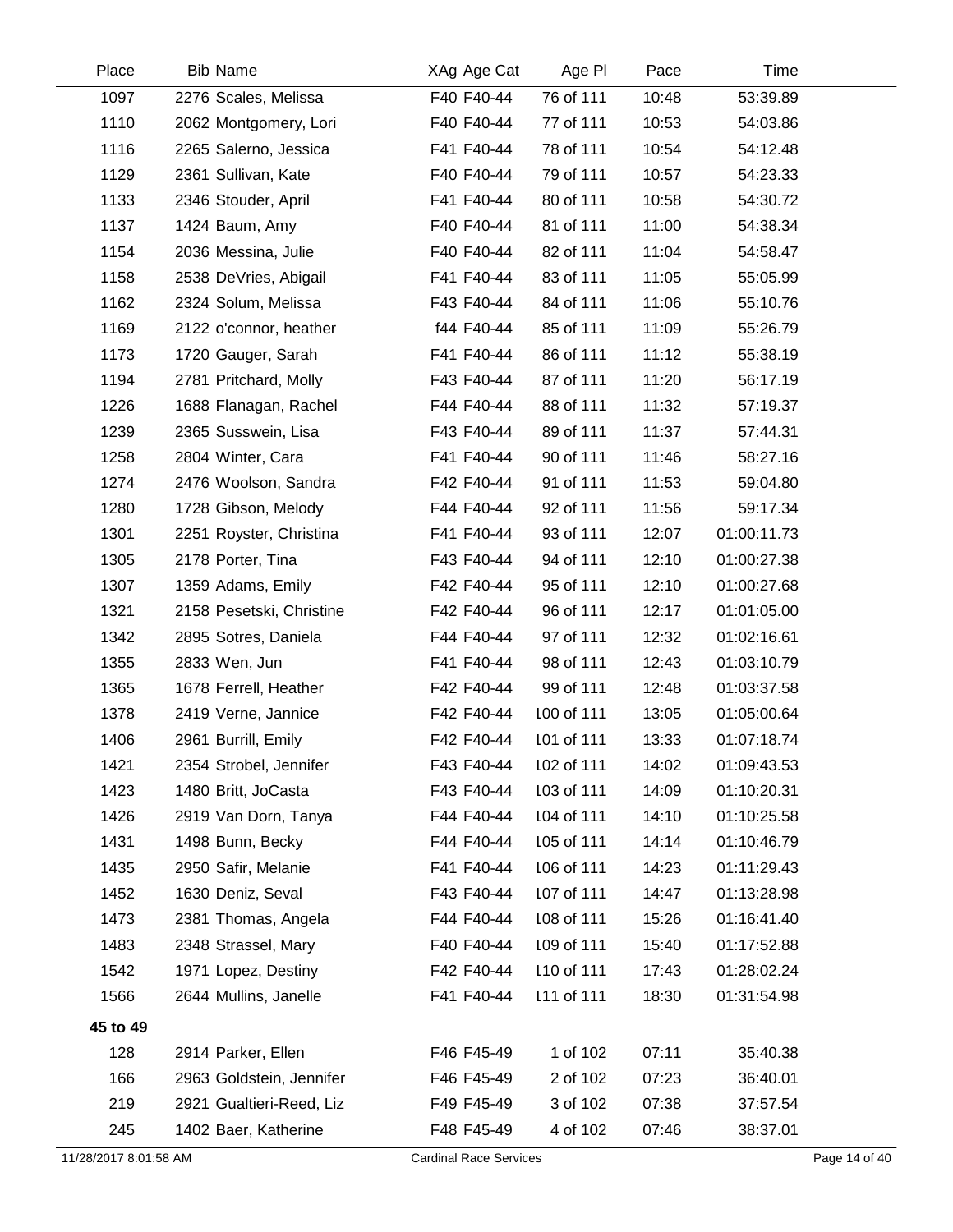| Place | <b>Bib Name</b>         | XAg Age Cat | Age PI    | Pace  | Time     |  |
|-------|-------------------------|-------------|-----------|-------|----------|--|
| 251   | 2201 Reisinger, Deb     | F48 F45-49  | 5 of 102  | 07:48 | 38:44.11 |  |
| 275   | 1572 Clossick, Tina     | F46 F45-49  | 6 of 102  | 07:53 | 39:11.40 |  |
| 385   | 389 Hessini, Diane      | F48 F45-49  | 7 of 102  | 08:23 | 41:39.58 |  |
| 396   | 2720 Urrutia, Kristine  | F47 F45-49  | 8 of 102  | 08:25 | 41:51.60 |  |
| 400   | 2854 McAllister, Amy    | F47 F45-49  | 9 of 102  | 08:26 | 41:55.20 |  |
| 401   | 2671 Roe, Laura         | F45 F45-49  | 10 of 102 | 08:26 | 41:55.79 |  |
| 423   | 1968 Lloyd, Aline       | F46 F45-49  | 11 of 102 | 08:31 | 42:21.46 |  |
| 435   | 1992 Mainil, Tricia     | F47 F45-49  | 12 of 102 | 08:35 | 42:40.71 |  |
| 455   | 2582 Himmel, Theresa    | F49 F45-49  | 13 of 102 | 08:41 | 43:10.34 |  |
| 459   | 2055 Min, Sherene       | F46 F45-49  | 14 of 102 | 08:43 | 43:19.08 |  |
| 484   | 1448 Berrien, Kate      | F48 F45-49  | 15 of 102 | 08:49 | 43:46.89 |  |
| 492   | 2335 stein, jaime       | f45 F45-49  | 16 of 102 | 08:49 | 43:50.97 |  |
| 497   | 2911 Hirschman, Caitlin | F45 F45-49  | 17 of 102 | 08:51 | 43:58.26 |  |
| 498   | 1542 Carter Taub, Mary  | F47 F45-49  | 18 of 102 | 08:51 | 43:58.44 |  |
| 499   | 1864 Jaspers, Ilona     | F48 F45-49  | 19 of 102 | 08:51 | 43:58.47 |  |
| 519   | 2845 Walsh, Gretchen    | F45 F45-49  | 20 of 102 | 08:54 | 44:15.91 |  |
| 522   | 2788 Rao-Dayton, Sheila | f46 F45-49  | 21 of 102 | 08:56 | 44:21.84 |  |
| 523   | 2428 Walker, Rebecca    | F48 F45-49  | 22 of 102 | 08:56 | 44:21.89 |  |
| 525   | 2447 Wessell, Laura     | F49 F45-49  | 23 of 102 | 08:56 | 44:22.50 |  |
| 538   | 1559 Chenet, Christina  | F45 F45-49  | 24 of 102 | 08:57 | 44:29.77 |  |
| 590   | 1842 Hoogervorst, Amy   | F49 F45-49  | 25 of 102 | 09:06 | 45:11.46 |  |
| 595   | 1604 Crittenden, Hilary | F46 F45-49  | 26 of 102 | 09:07 | 45:17.50 |  |
| 613   | 2686 Sedway, Jan        | F47 F45-49  | 27 of 102 | 09:10 | 45:35.23 |  |
| 657   | 2226 Rodgers, Jo        | F46 F45-49  | 28 of 102 | 09:19 | 46:16.94 |  |
| 662   | 1793 Hawley, Dawna      | F47 F45-49  | 29 of 102 | 09:19 | 46:18.86 |  |
| 663   | 2841 Korfas, Anne       | F48 F45-49  | 30 of 102 | 09:20 | 46:20.80 |  |
| 665   | 2233 Rogers, Kim        | F46 F45-49  | 31 of 102 | 09:20 | 46:20.96 |  |
| 687   | 2426 Wahlstrom, Torey   | F49 F45-49  | 32 of 102 | 09:23 | 46:39.28 |  |
| 701   | 2681 Schaller, Liz      | F46 F45-49  | 33 of 102 | 09:27 | 46:55.86 |  |
| 749   | 1662 Engle, Michelle    | F45 F45-49  | 34 of 102 | 09:36 | 47:41.77 |  |
| 758   | 1381 andrist, sara      | F45 F45-49  | 35 of 102 | 09:38 | 47:53.26 |  |
| 761   | 2930 Troester, Melissa  | F45 F45-49  | 36 of 102 | 09:39 | 47:56.28 |  |
| 770   | 2556 Gelin, Dana        | F48 F45-49  | 37 of 102 | 09:40 | 48:02.20 |  |
| 788   | 2871 Singh, Tina        | F47 F45-49  | 38 of 102 | 09:44 | 48:20.30 |  |
| 789   | 2765 Mouw, Sheri        | F49 F45-49  | 39 of 102 | 09:44 | 48:20.67 |  |
| 791   | 2327 Soto, Carolina     | F49 F45-49  | 40 of 102 | 09:44 | 48:21.60 |  |
| 792   | 2023 McGlinn, Lisa      | F48 F45-49  | 41 of 102 | 09:44 | 48:21.85 |  |
| 797   | 2589 kern, terry        | f49 F45-49  | 42 of 102 | 09:45 | 48:26.91 |  |
| 799   | 2746 busko, lisa        | f45 F45-49  | 43 of 102 | 09:45 | 48:28.31 |  |
| 804   | 2521 Cawley, Michelle   | F47 F45-49  | 44 of 102 | 09:47 | 48:36.37 |  |
| 806   | 2598 lauen, joanna      | f46 F45-49  | 45 of 102 | 09:47 | 48:38.14 |  |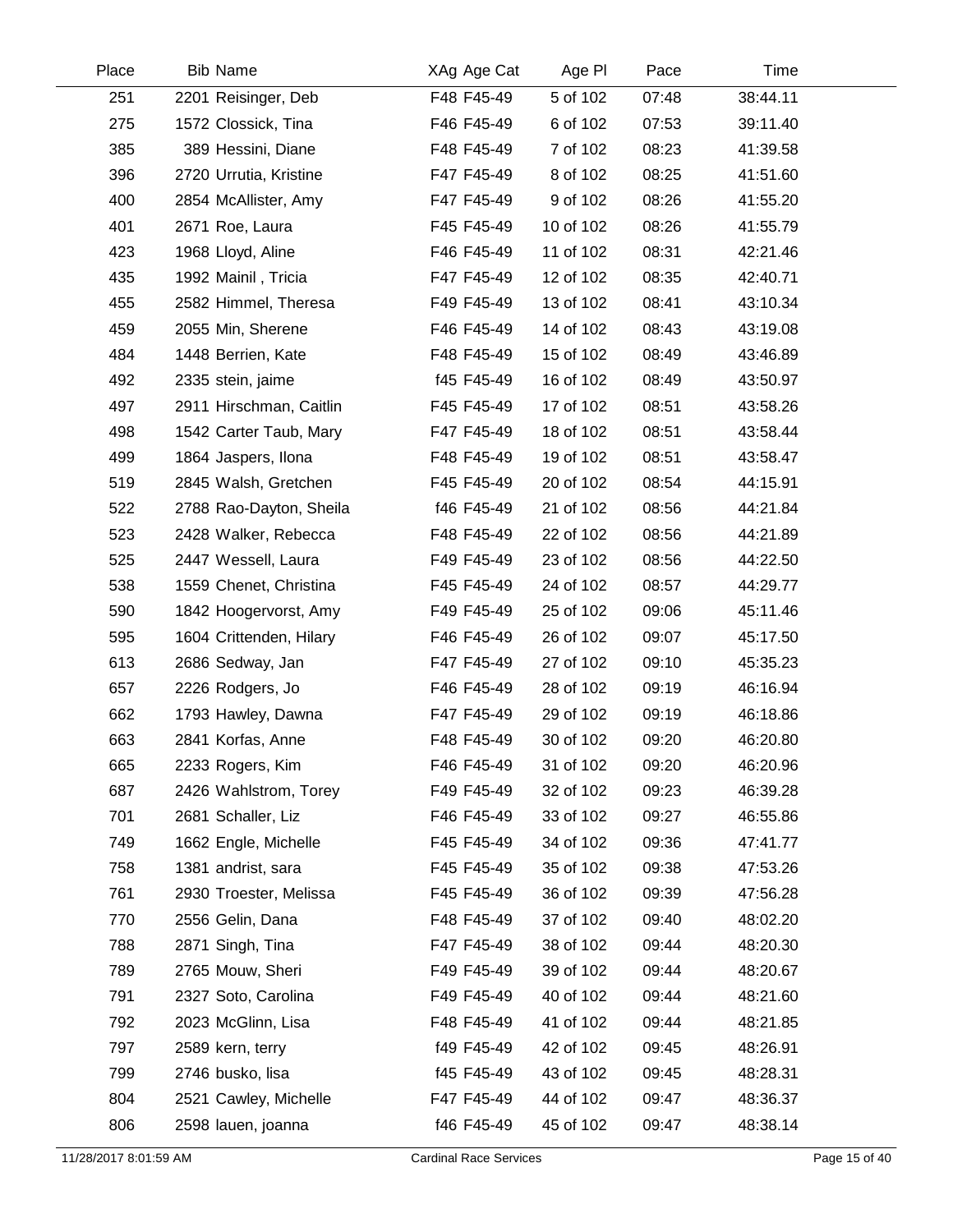| Place | <b>Bib Name</b>               | XAg Age Cat | Age PI    | Pace  | Time        |  |
|-------|-------------------------------|-------------|-----------|-------|-------------|--|
| 807   | 1854 Hurt, Christi            | F46 F45-49  | 46 of 102 | 09:47 | 48:38.52    |  |
| 815   | 2962 Keane, Julie             | F48 F45-49  | 47 of 102 | 09:50 | 48:50.41    |  |
| 817   | 2414 Vaughn, Libby            | F46 F45-49  | 48 of 102 | 09:50 | 48:52.01    |  |
| 901   | 2063 Montgomery, Ranee        | F46 F45-49  | 49 of 102 | 10:07 | 50:18.21    |  |
| 905   | 2405 Tulchin, Lisa            | F49 F45-49  | 50 of 102 | 10:08 | 50:21.24    |  |
| 908   | 1810 Hegle, Jennifer          | F45 F45-49  | 51 of 102 | 10:09 | 50:25.88    |  |
| 972   | 1385 Archer, Clare            | F49 F45-49  | 52 of 102 | 10:19 | 51:14.32    |  |
| 983   | 2052 Mills, Tina              | F45 F45-49  | 53 of 102 | 10:21 | 51:26.93    |  |
| 990   | 1994 Mandell, Rachel          | F47 F45-49  | 54 of 102 | 10:23 | 51:36.33    |  |
| 997   | 1406 bainter, shelley         | f45 F45-49  | 55 of 102 | 10:24 | 51:41.80    |  |
| 1013  | 1447 Berreth, Meg             | F47 F45-49  | 56 of 102 | 10:28 | 52:00.90    |  |
| 1057  | 1674 Fenhagen, Cait           | F48 F45-49  | 57 of 102 | 10:38 | 52:50.85    |  |
| 1059  | 2334 Stegman, Karen           | F48 F45-49  | 58 of 102 | 10:38 | 52:51.73    |  |
| 1078  | 2498 Asaro, Katherine         | F45 F45-49  | 59 of 102 | 10:44 | 53:19.13    |  |
| 1084  | 420 Cannon, Molly             | f48 F45-49  | 60 of 102 | 10:45 | 53:24.16    |  |
| 1085  | 2597 Lane, Kimberly           | F46 F45-49  | 61 of 102 | 10:45 | 53:24.37    |  |
| 1087  | 394 Mortensen, Tania          | F46 F45-49  | 62 of 102 | 10:46 | 53:28.71    |  |
| 1088  | 392 Byrne, Marlena            | F46 F45-49  | 63 of 102 | 10:46 | 53:28.86    |  |
| 1094  | 1546 Cates, Susan             | F47 F45-49  | 64 of 102 | 10:47 | 53:37.84    |  |
| 1099  | 2923 White, Renee             | F47 F45-49  | 65 of 102 | 10:50 | 53:48.88    |  |
| 1100  | 396 Grinnan, Marybeth         | F49 F45-49  | 66 of 102 | 10:51 | 53:55.85    |  |
| 1101  | 1654 Ehlers, Sarah            | F47 F45-49  | 67 of 102 | 10:51 | 53:56.16    |  |
| 1120  | 2916 Kilts, Priscilla         | F49 F45-49  | 68 of 102 | 10:55 | 54:16.45    |  |
| 1156  | 2536 DePeal, Lesa             | F48 F45-49  | 69 of 102 | 11:04 | 55:01.92    |  |
| 1165  | 2332 Spisak Cameron, Jennifer | F48 F45-49  | 70 of 102 | 11:07 | 55:14.66    |  |
| 1166  | 1903 Kern, Carolyn            | F47 F45-49  | 71 of 102 | 11:07 | 55:15.68    |  |
| 1167  | 1667 Escaler, Margarita       | F45 F45-49  | 72 of 102 | 11:08 | 55:21.35    |  |
| 1178  | 1390 Arnold, Jennifer         | F47 F45-49  | 73 of 102 | 11:13 | 55:43.91    |  |
| 1185  | 1919 Kinkel, Julie            | F49 F45-49  | 74 of 102 | 11:16 | 56:01.06    |  |
| 1190  | 2073 Morgan, Kristy           | F46 F45-49  | 75 of 102 | 11:18 | 56:10.91    |  |
| 1191  | 1392 Arnott, Jamie            | F46 F45-49  | 76 of 102 | 11:18 | 56:10.95    |  |
| 1201  | 2067 Moore, Kristin           | F45 F45-49  | 77 of 102 | 11:22 | 56:27.55    |  |
| 1202  | 2466 williams, leslie         | F48 F45-49  | 78 of 102 | 11:22 | 56:28.21    |  |
| 1266  | 2000 Martin, Cheryl           | F47 F45-49  | 79 of 102 | 11:50 | 58:49.13    |  |
| 1272  | 1519 Canner, Sarah            | F45 F45-49  | 80 of 102 | 11:53 | 59:03.40    |  |
| 1273  | 1701 French, Sally            | F47 F45-49  | 81 of 102 | 11:53 | 59:03.98    |  |
| 1276  | 1449 Berry, Erica             | F47 F45-49  | 82 of 102 | 11:54 | 59:06.72    |  |
| 1296  | 2768 Norris, Laura            | F47 F45-49  | 83 of 102 | 12:04 | 59:59.33    |  |
| 1297  | 2042 Millar, Anna             | F48 F45-49  | 84 of 102 | 12:04 | 01:00:00.08 |  |
| 1317  | 2174 Pollock, Kelly           | F46 F45-49  | 85 of 102 | 12:15 | 01:00:51.28 |  |
| 1322  | 2205 Reynolds, Heidi          | F46 F45-49  | 86 of 102 | 12:18 | 01:01:07.30 |  |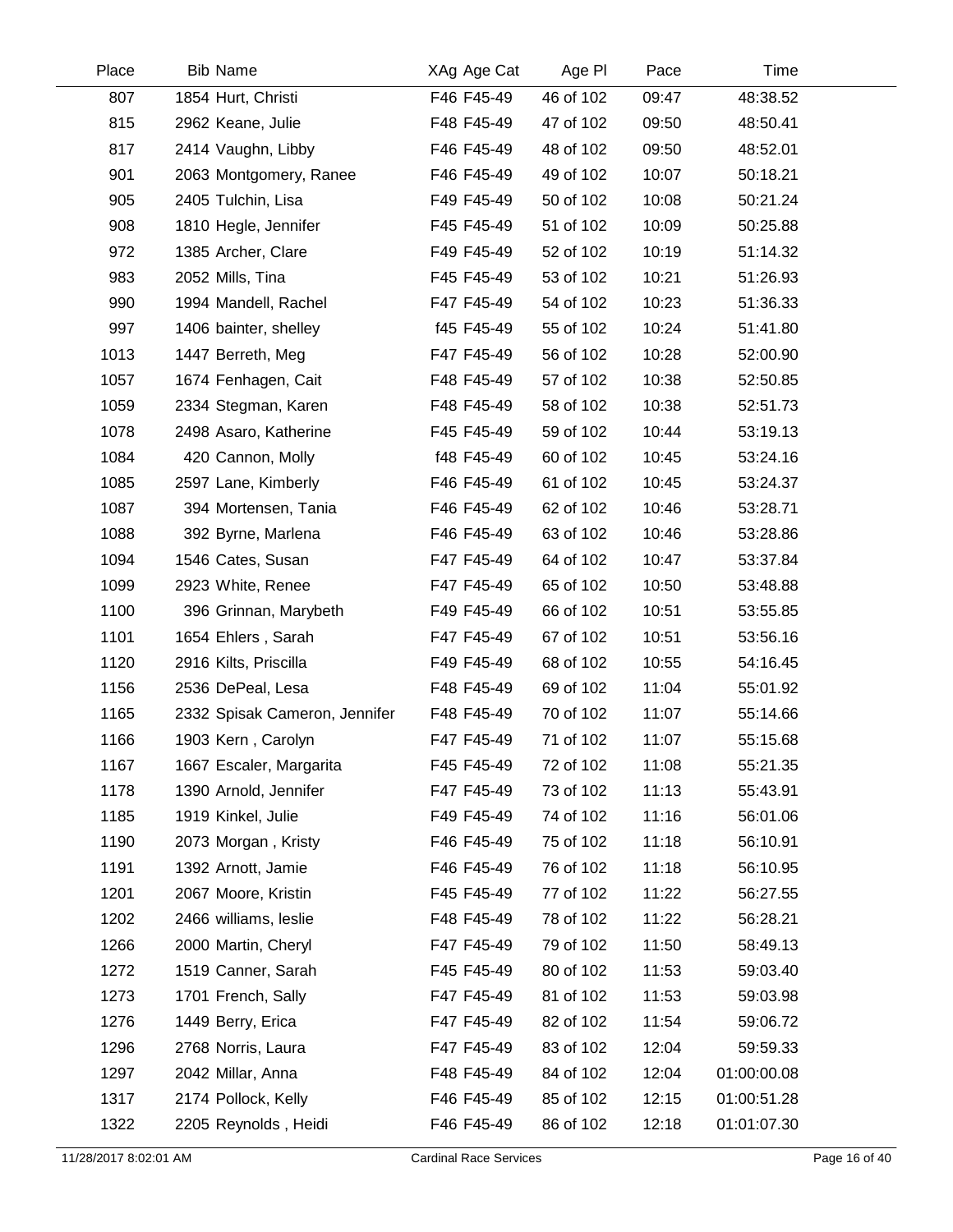| Place    | <b>Bib Name</b>                | XAg Age Cat | Age PI     | Pace  | Time        |  |
|----------|--------------------------------|-------------|------------|-------|-------------|--|
| 1347     | 1733 Gillon, Beth              | F48 F45-49  | 87 of 102  | 12:39 | 01:02:52.65 |  |
| 1352     | 403 Sorensen, Asta             | F46 F45-49  | 88 of 102  | 12:40 | 01:02:59.59 |  |
| 1358     | 2829 Carrig, Madeline          | F48 F45-49  | 89 of 102  | 12:43 | 01:03:12.05 |  |
| 1359     | 2723 Vargas, Linda Margarita   | F47 F45-49  | 90 of 102  | 12:44 | 01:03:15.85 |  |
| 1364     | 1746 Gosselin, Tracy           | F46 F45-49  | 91 of 102  | 12:48 | 01:03:37.34 |  |
| 1373     | 1764 Hackney, Loretta          | F48 F45-49  | 92 of 102  | 13:04 | 01:04:54.00 |  |
| 1384     | 2120 Novak, Shannon            | F46 F45-49  | 93 of 102  | 13:14 | 01:05:44.60 |  |
| 1398     | 2468 Willis, Tina              | F46 F45-49  | 94 of 102  | 13:28 | 01:06:56.38 |  |
| 1414     | 2104 Nerkar, Sanji             | F49 F45-49  | 95 of 102  | 13:52 | 01:08:55.07 |  |
| 1432     | 1780 hansley, susie            | f48 F45-49  | 96 of 102  | 14:15 | 01:10:48.32 |  |
| 1491     | 1486 Brown, Amy                | F45 F45-49  | 97 of 102  | 15:55 | 01:19:08.45 |  |
| 1503     | 2780 Pritchard, Michelle       | F49 F45-49  | 98 of 102  | 16:25 | 01:21:37.18 |  |
| 1508     | 2954 Wright, Tracy             | F47 F45-49  | 99 of 102  | 16:41 | 01:22:53.61 |  |
| 1531     | 2828 Wertley-Rotenberry, Julia | F46 F45-49  | 100 of 102 | 17:05 | 01:24:54.58 |  |
| 1534     | 1996 Manturuk, Kim             | F45 F45-49  | 101 of 102 | 17:08 | 01:25:11.15 |  |
| 1547     | 2721 Van Capelle, Lisa         | F49 F45-49  | 102 of 102 | 17:53 | 01:28:54.74 |  |
| 50 to 54 |                                |             |            |       |             |  |
| 87       | 2635 Morgan, Leslie            | F52 F50-54  | 1 of 74    | 06:50 | 33:58.00    |  |
| 162      | 2006 Matera, Kathy             | F54 F50-54  | 2 of 74    | 07:22 | 36:35.49    |  |
| 167      | 2482 Younts, JoAnna            | F50 F50-54  | 3 of 74    | 07:23 | 36:41.24    |  |
| 195      | 2557 gibson, jackie            | f53 F50-54  | 4 of 74    | 07:30 | 37:17.28    |  |
| 205      | 1451 Biggers, Larissa          | F50 F50-54  | 5 of 74    | 07:33 | 37:31.80    |  |
| 264      | 399 McNamara, Alison           | F51 F50-54  | 6 of 74    | 07:50 | 38:56.97    |  |
| 298      | 2730 Weeks, Cyndy              | F53 F50-54  | 7 of 74    | 07:59 | 39:41.72    |  |
| 310      | 1589 Cook, Leah                | F51 F50-54  | 8 of 74    | 08:02 | 39:55.95    |  |
| 350      | 2885 Van Sant, Laura           | F51 F50-54  | 9 of 74    | 08:14 | 40:57.28    |  |
| 438      | 1787 Harwell, Jane             | F54 F50-54  | 10 of 74   | 08:36 | 42:46.24    |  |
| 444      | 2368 Szymkowski, Mary          | F54 F50-54  | 11 of 74   | 08:38 | 42:55.68    |  |
| 477      | 2418 Verbiest, Sarah           | F51 F50-54  | 12 of 74   | 08:48 | 43:42.65    |  |
| 483      | 2773 O'Donnell, Michele        | F51 F50-54  | 13 of 74   | 08:49 | 43:46.85    |  |
| 494      | 2528 Cotton, Christine         | F52 F50-54  | 14 of 74   | 08:50 | 43:54.32    |  |
| 496      | 1383 Antipov, Helen            | F50 F50-54  | 15 of 74   | 08:51 | 43:58.04    |  |
| 518      | 2847 Paradise, Liz             | F53 F50-54  | 16 of 74   | 08:54 | 44:15.39    |  |
| 574      | 1808 Hede, Karyn               | F53 F50-54  | 17 of 74   | 09:02 | 44:56.19    |  |
| 644      | 1927 Kohler, Rebecca           | F52 F50-54  | 18 of 74   | 09:15 | 45:59.31    |  |
| 668      | 2939 Bolon, Meredith           | F52 F50-54  | 19 of 74   | 09:20 | 46:23.17    |  |
| 671      | 2166 Pizzagalli, Mia           | F50 F50-54  | 20 of 74   | 09:20 | 46:24.95    |  |
| 678      | 2465 Williams, Christianna     | F53 F50-54  | 21 of 74   | 09:22 | 46:31.84    |  |
| 710      | 1783 Harkins, Heidi            | F53 F50-54  | 22 of 74   | 09:29 | 47:06.09    |  |
| 712      | 2445 Wentz, Catherine          | F54 F50-54  | 23 of 74   | 09:29 | 47:07.73    |  |
| 751      | 2371 Tarantino, Lisa           | F50 F50-54  | 24 of 74   | 09:37 | 47:47.37    |  |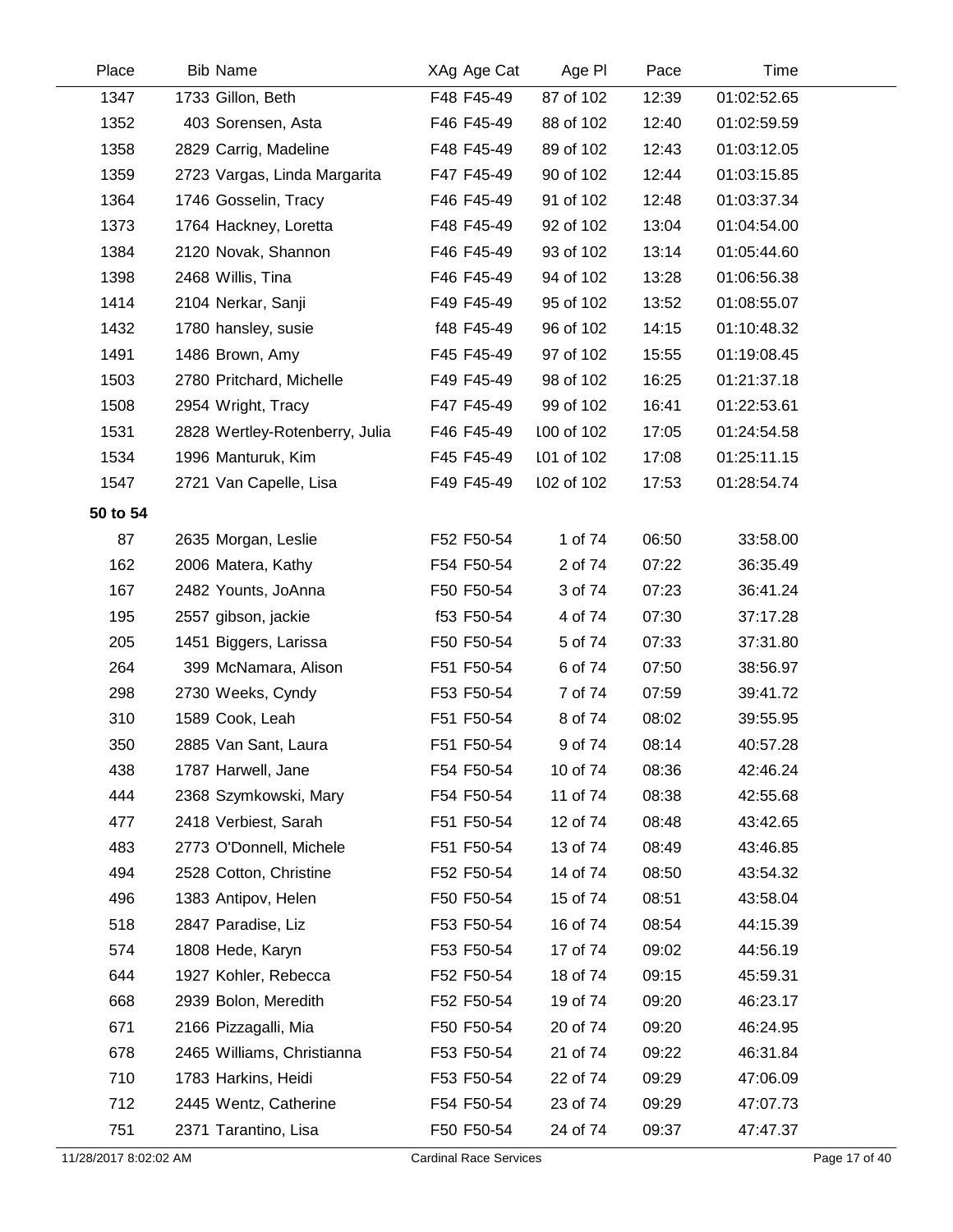| Place | <b>Bib Name</b>            | XAg Age Cat | Age PI   | Pace  | Time        |  |
|-------|----------------------------|-------------|----------|-------|-------------|--|
| 808   | 2438 Watterson, Carolyn    | F50 F50-54  | 25 of 74 | 09:48 | 48:40.29    |  |
| 898   | 2575 Hawley, Chris         | F50 F50-54  | 26 of 74 | 10:06 | 50:14.16    |  |
| 912   | 408 Duncan, Catherine      | F52 F50-54  | 27 of 74 | 10:10 | 50:31.14    |  |
| 917   | 1942 la via, maria         | f54 F50-54  | 28 of 74 | 10:11 | 50:35.74    |  |
| 928   | 1924 Kleinman, Dawn        | F52 F50-54  | 29 of 74 | 10:12 | 50:39.89    |  |
| 938   | 1532 Carpenter, C Denise   | F50 F50-54  | 30 of 74 | 10:13 | 50:45.67    |  |
| 951   | 2377 Taylor Robin, Lisa    | F50 F50-54  | 31 of 74 | 10:14 | 50:53.52    |  |
| 953   | 2089 Musso, Belinda        | F50 F50-54  | 32 of 74 | 10:15 | 50:54.38    |  |
| 971   | 2455 Whittington, Julie    | F51 F50-54  | 33 of 74 | 10:18 | 51:13.91    |  |
| 980   | 2413 Valsing, Eli          | F54 F50-54  | 34 of 74 | 10:20 | 51:23.67    |  |
| 982   | 2050 Mills, Karin          | F51 F50-54  | 35 of 74 | 10:21 | 51:26.02    |  |
| 984   | 1464 Bourne, Linda         | F54 F50-54  | 36 of 74 | 10:22 | 51:29.29    |  |
| 986   | 2156 Perry, Susan          | F54 F50-54  | 37 of 74 | 10:22 | 51:30.44    |  |
| 1038  | 2628 Mendes, Nicole        | F51 F50-54  | 38 of 74 | 10:33 | 52:23.88    |  |
| 1039  | 1369 Alexander, Karen      | F52 F50-54  | 39 of 74 | 10:33 | 52:23.99    |  |
| 1065  | 1804 Heafner, Tricia       | F52 F50-54  | 40 of 74 | 10:40 | 52:58.76    |  |
| 1066  | 2839 Lenox, Kari           | F51 F50-54  | 41 of 74 | 10:40 | 52:59.79    |  |
| 1077  | 2690 Smith, Patsy          | F50 F50-54  | 42 of 74 | 10:44 | 53:18.62    |  |
| 1134  | 2906 Westdorp, Joy         | F50 F50-54  | 43 of 74 | 10:58 | 54:31.62    |  |
| 1142  | 1645 Duronio, Sue          | f52 F50-54  | 44 of 74 | 11:00 | 54:41.21    |  |
| 1146  | 1679 fetters, tamara       | F53 F50-54  | 45 of 74 | 11:01 | 54:46.19    |  |
| 1152  | 1466 Bozymski, Nata        | F51 F50-54  | 46 of 74 | 11:03 | 54:57.22    |  |
| 1157  | 2180 Prichard, Kathy       | F53 F50-54  | 47 of 74 | 11:04 | 55:02.54    |  |
| 1168  | 1481 Brooks, Laura         | F54 F50-54  | 48 of 74 | 11:08 | 55:21.56    |  |
| 1186  | 2800 Wallenberger, Susanna | F51 F50-54  | 49 of 74 | 11:17 | 56:03.53    |  |
| 1188  | 1950 Leatham-Jensen, Mary  | F54 F50-54  | 50 of 74 | 11:18 | 56:09.14    |  |
| 1197  | 1876 Kankelfritz, Tessa    | F54 F50-54  | 51 of 74 | 11:20 | 56:19.47    |  |
| 1209  | 1856 Huston, Sara          | F50 F50-54  | 52 of 74 | 11:25 | 56:42.95    |  |
| 1231  | 1723 Gerber, Ann           | F52 F50-54  | 53 of 74 | 11:34 | 57:31.16    |  |
| 1234  | 2064 Moon, Mona            | F51 F50-54  | 54 of 74 | 11:36 | 57:36.95    |  |
| 1255  | 1675 Fernald, Anne         | F50 F50-54  | 55 of 74 | 11:44 | 58:17.60    |  |
| 1259  | 1791 Hawes, LaDeane        | F53 F50-54  | 56 of 74 | 11:47 | 58:33.58    |  |
| 1267  | 2519 Campbell, Johna       | F54 F50-54  | 57 of 74 | 11:51 | 58:52.20    |  |
| 1282  | 1524 Cappelletti, Christy  | F54 F50-54  | 58 of 74 | 11:56 | 59:18.81    |  |
| 1287  | 2175 Pomerantz, Meg        | F54 F50-54  | 59 of 74 | 11:58 | 59:26.99    |  |
| 1289  | 2853 Tipton, Bj            | F53 F50-54  | 60 of 74 | 12:00 | 59:38.65    |  |
| 1302  | 2641 Muha, Kathy           | F50 F50-54  | 61 of 74 | 12:07 | 01:00:13.48 |  |
| 1334  | 2604 leyden, melanie       | f52 F50-54  | 62 of 74 | 12:25 | 01:01:44.27 |  |
| 1350  | 1708 Funk, Noela           | F50 F50-54  | 63 of 74 | 12:40 | 01:02:56.12 |  |
| 1366  | 2167 Plambeck, Mary Ann    | F51 F50-54  | 64 of 74 | 12:48 | 01:03:38.09 |  |
| 1409  | 1658 Eisinger, Dina        | F54 F50-54  | 65 of 74 | 13:38 | 01:07:46.80 |  |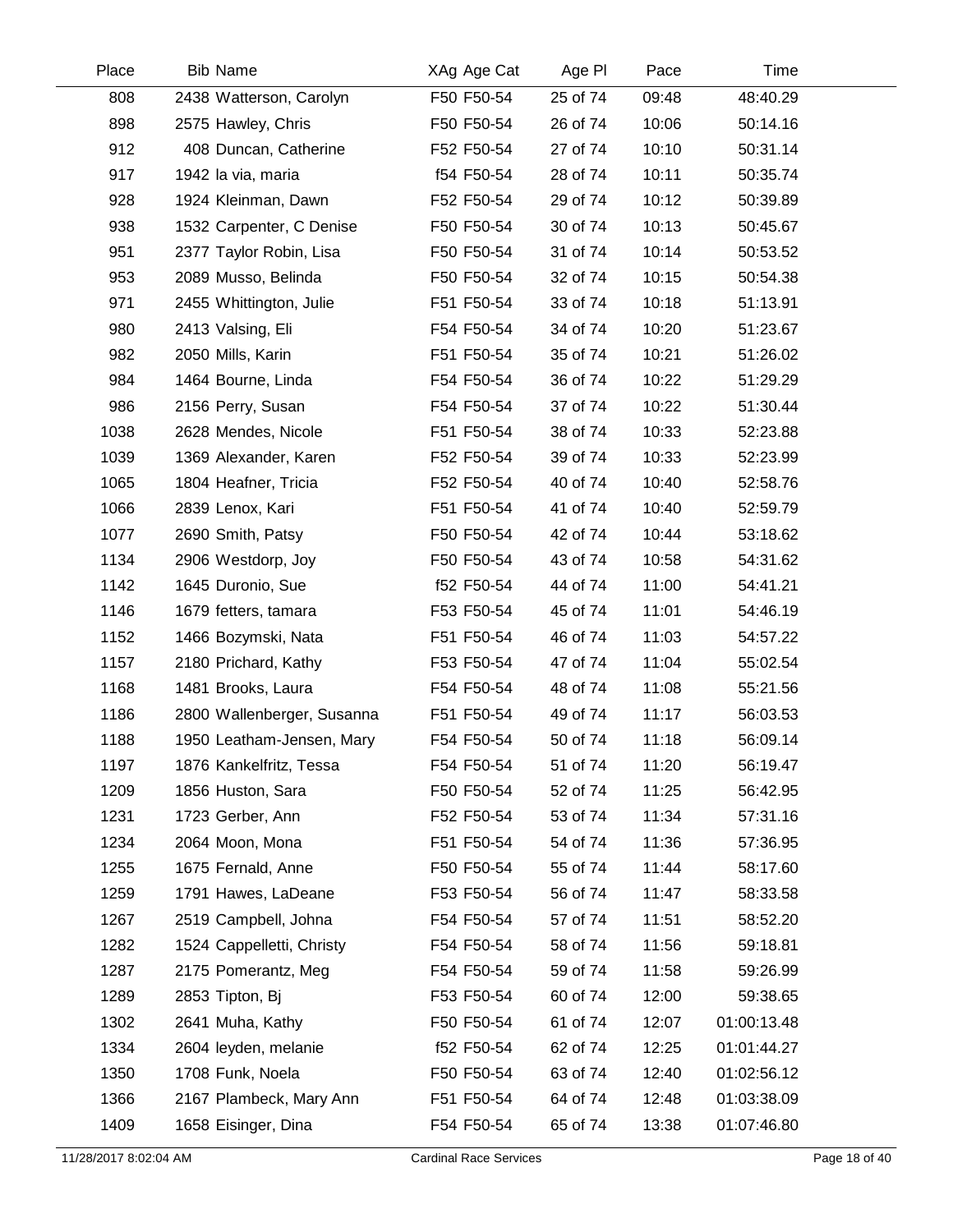| Place    | <b>Bib Name</b>            | XAg Age Cat | Age PI   | Pace  | Time        |
|----------|----------------------------|-------------|----------|-------|-------------|
| 1419     | 1585 Cook, Camden          | F50 F50-54  | 66 of 74 | 13:57 | 01:09:18.88 |
| 1425     | 1818 Henriquez, Sandy      | F50 F50-54  | 67 of 74 | 14:09 | 01:10:21.98 |
| 1441     | 2581 Hilton, Alison        | F52 F50-54  | 68 of 74 | 14:27 | 01:11:49.64 |
| 1450     | 2594 kohout, Melissa       | F52 F50-54  | 69 of 74 | 14:41 | 01:12:58.06 |
| 1459     | 1834 Holland, Kathy        | F50 F50-54  | 70 of 74 | 15:04 | 01:14:54.04 |
| 1482     | 1384 Apperson, Karen       | F53 F50-54  | 71 of 74 | 15:35 | 01:17:28.08 |
| 1500     | 2892 Shepard, Chenyqua     | F51 F50-54  | 72 of 74 | 16:20 | 01:21:08.75 |
| 1526     | 2548 Erikson, Dawn         | F52 F50-54  | 73 of 74 | 17:03 | 01:24:46.70 |
| 1565     | 2357 Stuneck, Julia        | F54 F50-54  | 74 of 74 | 18:28 | 01:31:47.28 |
| 55 to 59 |                            |             |          |       |             |
| 57       | 1984 Mabe, Joan            | F55 F55-59  | 1 of 53  | 06:32 | 32:28.20    |
| 296      | 1467 Branson, Sheri        | F59 F55-59  | 2 of 53  | 07:59 | 39:38.64    |
| 392      | 2316 Smith, Nancy          | F59 F55-59  | 3 of 53  | 08:24 | 41:46.55    |
| 405      | 2459 Wilkinson, Kari       | F56 F55-59  | 4 of 53  | 08:27 | 42:01.53    |
| 429      | 1561 Chesser, Susan        | F55 F55-59  | 5 of 53  | 08:34 | 42:33.68    |
| 433      | 1951 Lebo, Dana            | F57 F55-59  | 6 of 53  | 08:35 | 42:37.74    |
| 434      | 2616 mandeville-long, anne | f58 F55-59  | 7 of 53  | 08:35 | 42:38.83    |
| 470      | 1479 Bristol, Susan        | F58 F55-59  | 8 of 53  | 08:46 | 43:34.88    |
| 573      | 1399 Baas, Susan           | F56 F55-59  | 9 of 53  | 09:02 | 44:55.85    |
| 622      | 2941 Helms, Tanya          | F57 F55-59  | 10 of 53 | 09:11 | 45:40.72    |
| 692      | 1745 Gorman, Tracey        | F55 F55-59  | 11 of 53 | 09:24 | 46:42.58    |
| 823      | 1725 Germenis, Sandra      | F55 F55-59  | 12 of 53 | 09:51 | 48:58.73    |
| 838      | 2573 Haskins, Teri         | F56 F55-59  | 13 of 53 | 09:54 | 49:10.08    |
| 875      | 2748 Crummett, Bobbi       | F57 F55-59  | 14 of 53 | 10:00 | 49:42.87    |
| 878      | 1698 Freeman, Ada          | F56 F55-59  | 15 of 53 | 10:00 | 49:44.15    |
| 891      | 1483 Broscious, Pamela     | F56 F55-59  | 16 of 53 | 10:04 | 50:01.59    |
| 952      | 2578 Helton, Margaret      | F57 F55-59  | 17 of 53 | 10:14 | 50:53.77    |
| 979      | 2935 Brown, Bunny          | F58 F55-59  | 18 of 53 | 10:20 | 51:22.15    |
| 1030     | 2474 Woodward, Kim         | F55 F55-59  | 19 of 53 | 10:32 | 52:19.81    |
| 1049     | 2880 Turco, Lisa           | F55 F55-59  | 20 of 53 | 10:35 | 52:38.31    |
| 1126     | 407 Ringel-kulka, Tamar    | F58 F55-59  | 21 of 53 | 10:56 | 54:20.65    |
| 1145     | 1670 fagan, noreen         | F55 F55-59  | 22 of 53 | 11:01 | 54:43.47    |
| 1183     | 2317 SMITH, SUSAN          | F59 F55-59  | 23 of 53 | 11:14 | 55:52.13    |
| 1204     | 1742 Goodhand, Meg         | F58 F55-59  | 24 of 53 | 11:22 | 56:30.71    |
| 1212     | 1841 Holt, Sharon          | F55 F55-59  | 25 of 53 | 11:26 | 56:49.21    |
| 1215     | 2550 Estrada, Elizabeth    | F59 F55-59  | 26 of 53 | 11:26 | 56:51.83    |
| 1224     | 2567 Hannapel, Heidi       | F55 F55-59  | 27 of 53 | 11:32 | 57:18.22    |
| 1233     | 2434 Watson, Teresa        | F55 F55-59  | 28 of 53 | 11:34 | 57:31.52    |
| 1235     | 2011 Matti, Clare          | F55 F55-59  | 29 of 53 | 11:36 | 57:38.02    |
| 1294     | 2137 Parham, Tracy         | F57 F55-59  | 30 of 53 | 12:04 | 59:59.12    |
| 1303     | 1656 Eischen, Francesca    | F55 F55-59  | 31 of 53 | 12:09 | 01:00:21.40 |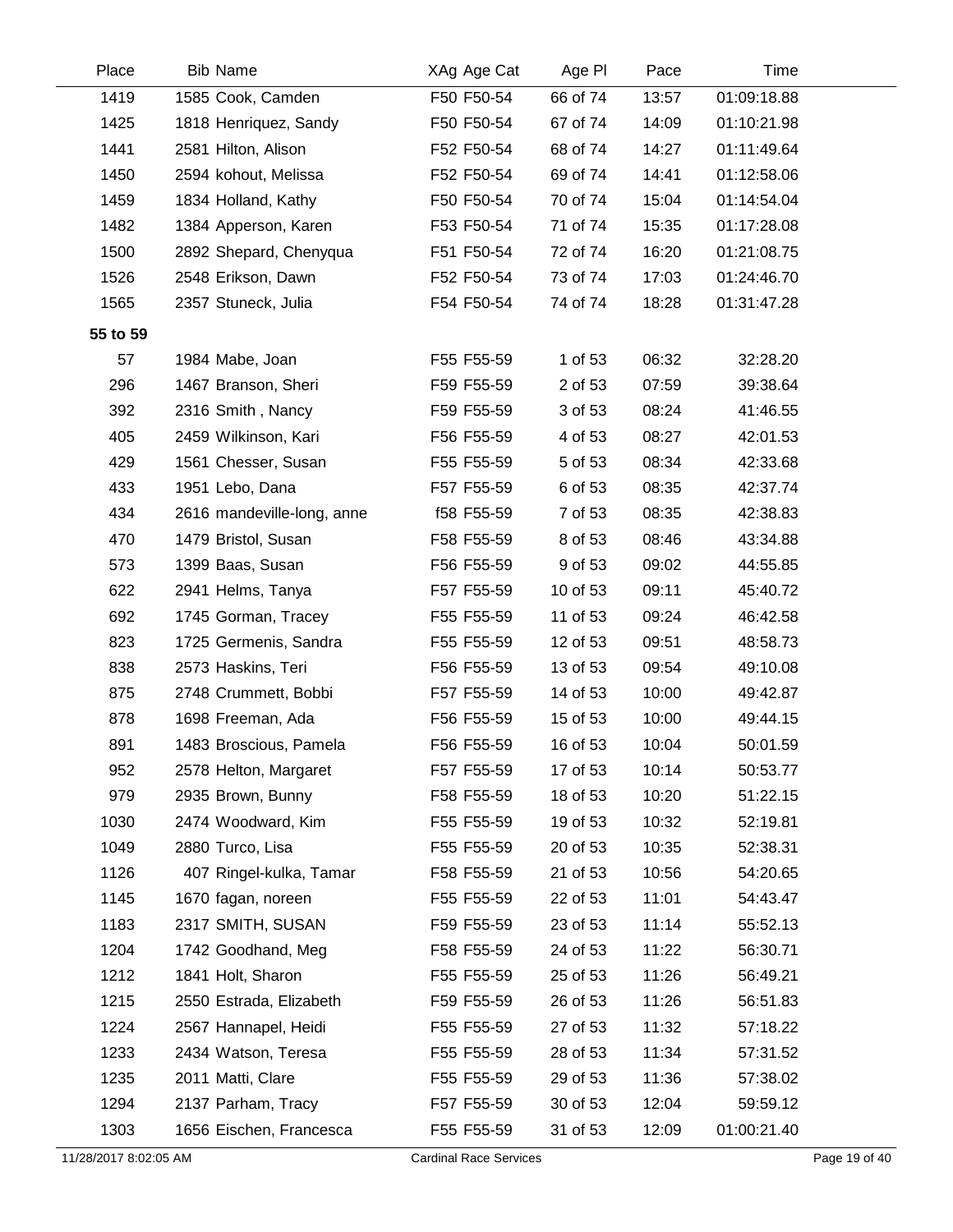| Place    | <b>Bib Name</b>           | XAg Age Cat | Age PI   | Pace  | Time        |
|----------|---------------------------|-------------|----------|-------|-------------|
| 1323     | 2850 Bresler, Lynne       | F59 F55-59  | 32 of 53 | 12:18 | 01:01:10.04 |
| 1343     | 2404 Tsin, Judith         | F57 F55-59  | 33 of 53 | 12:34 | 01:02:26.73 |
| 1345     | 1954 Lennon, Devra        | F56 F55-59  | 34 of 53 | 12:36 | 01:02:35.92 |
| 1357     | 1948 Lawrence, Susan      | F56 F55-59  | 35 of 53 | 12:43 | 01:03:11.68 |
| 1372     | 2071 morgan, amy          | f58 F55-59  | 36 of 53 | 13:03 | 01:04:53.78 |
| 1389     | 2188 Ram, Ranjani         | F59 F55-59  | 37 of 53 | 13:20 | 01:06:15.30 |
| 1394     | 2309 Sims, Ellen          | F59 F55-59  | 38 of 53 | 13:21 | 01:06:21.86 |
| 1400     | 1836 Holloman, Edith      | F58 F55-59  | 39 of 53 | 13:29 | 01:07:02.06 |
| 1407     | 1648 Edelman, Erica       | F58 F55-59  | 40 of 53 | 13:34 | 01:07:26.62 |
| 1422     | 2225 Robin, Paula         | F55 F55-59  | 41 of 53 | 14:07 | 01:10:08.92 |
| 1454     | 2654 Noonan, Cathy        | F57 F55-59  | 42 of 53 | 14:54 | 01:14:04.56 |
| 1460     | 2066 Moore, Karla         | F55 F55-59  | 43 of 53 | 15:04 | 01:14:54.13 |
| 1474     | 2359 Sturgeon, Mary       | F55 F55-59  | 44 of 53 | 15:29 | 01:16:57.67 |
| 1481     | 1364 Adney, Joanne        | F56 F55-59  | 45 of 53 | 15:35 | 01:17:27.65 |
| 1490     | 1470 Branton, Laura       | F56 F55-59  | 46 of 53 | 15:51 | 01:18:44.87 |
| 1493     | 2353 Strickland, Jennifer | F57 F55-59  | 47 of 53 | 16:01 | 01:19:35.28 |
| 1496     | 2953 Padden, Sandy        | F56 F55-59  | 48 of 53 | 16:11 | 01:20:23.75 |
| 1497     | 2095 nanney, elaine       | f59 F55-59  | 49 of 53 | 16:11 | 01:20:23.98 |
| 1523     | 2855 Nelson, Joan         | F56 F55-59  | 50 of 53 | 16:53 | 01:23:52.78 |
| 1536     | 2298 Sevy, Kimberly       | F56 F55-59  | 51 of 53 | 17:10 | 01:25:19.32 |
| 1538     | 1366 Alani, Arzina        | F57 F55-59  | 52 of 53 | 17:13 | 01:25:31.88 |
| 1557     | 1937 Krier, Cheryl        | F59 F55-59  | 53 of 53 | 18:10 | 01:30:15.75 |
| 60 to 64 |                           |             |          |       |             |
| 280      | 1716 Gardner, Joanne      | F63 F60-64  | 1 of 28  | 07:54 | 39:16.43    |
| 327      | 1518 Campbell, Barbara    | F60 F60-64  | 2 of 28  | 08:06 | 40:13.81    |
| 465      | 1958 Li, Vivian           | F60 F60-64  | 3 of 28  | 08:45 | 43:27.84    |
| 754      | 2648 Mullis, Robin        | F60 F60-64  | 4 of 28  | 09:38 | 47:50.95    |
| 773      | 1475 Bresky, Carole       | F63 F60-64  | 5 of 28  | 09:40 | 48:05.06    |
| 842      | 2395 Thorn, rosemary      | F62 F60-64  | 6 of 28  | 09:54 | 49:13.11    |
| 960      | 2314 Smith, Laurie        | F60 F60-64  | 7 of 28  | 10:16 | 51:02.61    |
| 993      | 2433 Ware, Michele        | F62 F60-64  | 8 of 28  | 10:23 | 51:37.71    |
| 1016     | 1567 Clark, Kelly         | F61 F60-64  | 9 of 28  | 10:28 | 52:02.88    |
| 1064     | 1998 Margolin, Nancy      | F64 F60-64  | 10 of 28 | 10:39 | 52:58.28    |
| 1114     | 2245 Rosen, Maureen       | F60 F60-64  | 11 of 28 | 10:54 | 54:08.24    |
| 1121     | 1509 Bush, Peggy          | F61 F60-64  | 12 of 28 | 10:55 | 54:16.92    |
| 1135     | 2118 Norwood, Rena        | F62 F60-64  | 13 of 28 | 10:59 | 54:34.17    |
| 1176     | 2727 Wasiolek, Sue        | f62 F60-64  | 14 of 28 | 11:12 | 55:39.69    |
| 1196     | 1634 Dennis, Robin        | F62 F60-64  | 15 of 28 | 11:20 | 56:17.44    |
| 1281     | 425 Young, Marijean       | f63 F60-64  | 16 of 28 | 11:56 | 59:18.47    |
| 1286     | 1997 Marcus, Cheryl       | F63 F60-64  | 17 of 28 | 11:58 | 59:26.47    |
| 1290     | 2693 Sprigg, Patricia     | F64 F60-64  | 18 of 28 | 12:00 | 59:39.42    |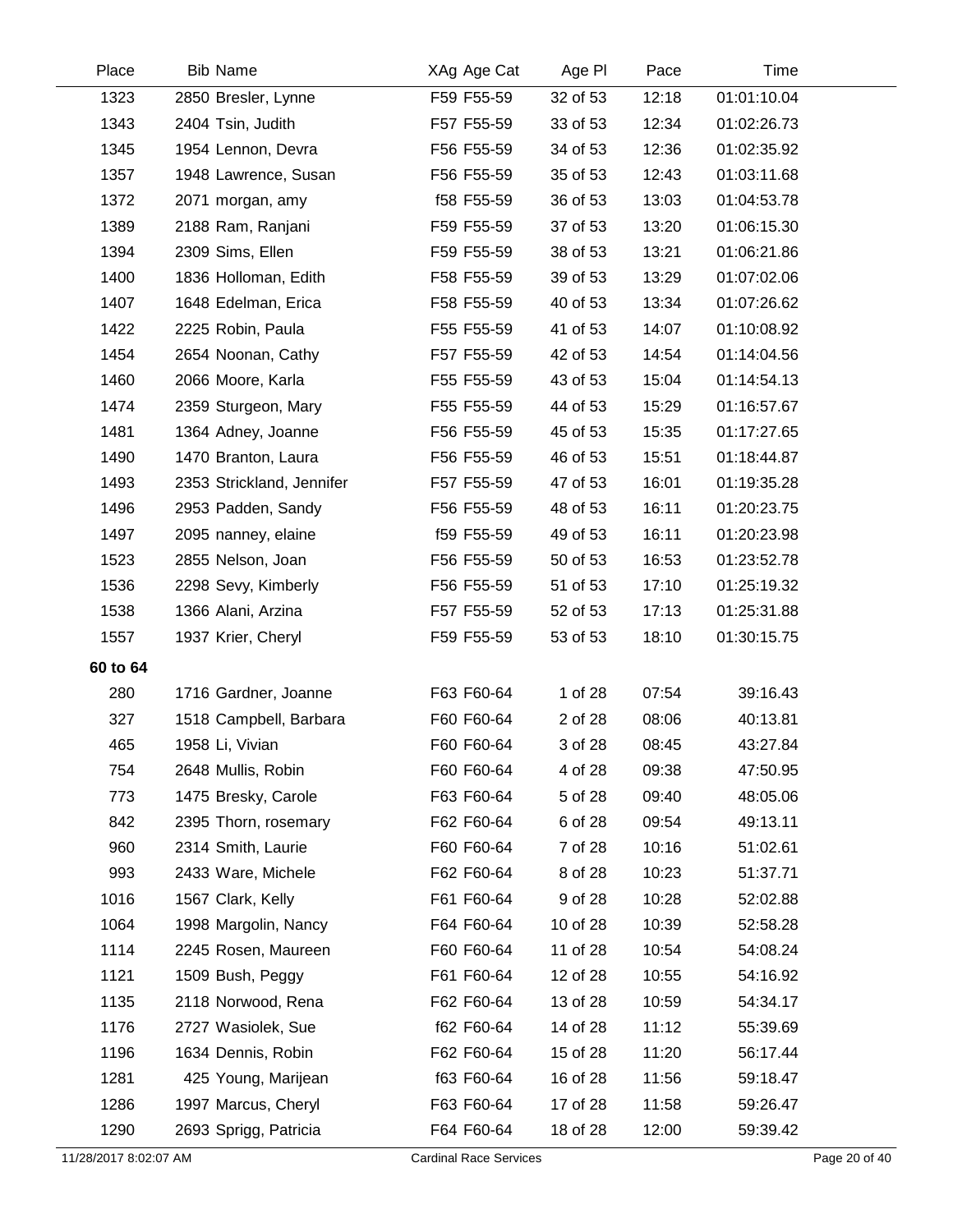| Place    | <b>Bib Name</b>         | XAg Age Cat | Age PI     | Pace  | Time        |  |
|----------|-------------------------|-------------|------------|-------|-------------|--|
| 1340     | 2127 Olsen, Sabrina     | F61 F60-64  | 19 of 28   | 12:30 | 01:02:05.68 |  |
| 1341     | 2588 Jordan, Joanne     | F62 F60-64  | 20 of 28   | 12:31 | 01:02:10.30 |  |
| 1369     | 1962 Lieberum, Susan    | F63 F60-64  | 21 of 28   | 12:58 | 01:04:26.19 |  |
| 1437     | 1382 Anthony, Denise    | F64 F60-64  | 22 of 28   | 14:24 | 01:11:35.56 |  |
| 1479     | 2193 Ramsey, Teresa     | F60 F60-64  | 23 of 28   | 15:35 | 01:17:27.18 |  |
| 1489     | 1798 Hayon, Carol Lee   | F62 F60-64  | 24 of 28   | 15:47 | 01:18:28.28 |  |
| 1511     | 1957 Lewis, Pat         | F60 F60-64  | 25 of 28   | 16:44 | 01:23:07.81 |  |
| 1513     | 1690 Floyd, Elizabeth   | F62 F60-64  | 26 of 28   | 16:46 | 01:23:21.97 |  |
| 1515     | 1641 Drake, Susan       | F64 F60-64  | 27 of 28   | 16:50 | 01:23:39.77 |  |
| 1519     | 2733 west, tracey       | F64 F60-64  | 28 of 28   | 16:52 | 01:23:49.77 |  |
| 65 to 69 |                         |             |            |       |             |  |
| 656      | 1925 Knechtel, Diana    | F65 F65-69  | 1 of 15    | 09:19 | 46:16.41    |  |
| 1055     | 1682 Finnell, Alice     | F66 F65-69  | 2 of 15    | 10:38 | 52:50.06    |  |
| 1159     | 2430 Walton, Carol      | F65 F65-69  | 3 of 15    | 11:05 | 55:06.86    |  |
| 1179     | 1462 Boone, Joan        | F65 F65-69  | 4 of 15    | 11:13 | 55:45.96    |  |
| 1195     | 1539 carson, virginia   | f67 F65-69  | 5 of 15    | 11:20 | 56:17.21    |  |
| 1200     | 1661 Engle, Cindy       | F67 F65-69  | 6 of 15    | 11:22 | 56:27.08    |  |
| 1211     | 2470 wolf, susan        | f65 F65-69  | 7 of 15    | 11:26 | 56:48.64    |  |
| 1313     | 1409 BAKER, LYNDA       | F66 F65-69  | 8 of 15    | 12:14 | 01:00:46.56 |  |
| 1319     | 1677 Ferrell, Barbara   | F67 F65-69  | 9 of 15    | 12:16 | 01:00:56.25 |  |
| 1424     | 1986 Mace, Mary         | F65 F65-69  | 10 of 15   | 14:09 | 01:10:21.60 |  |
| 1429     | 2195 Rankin, Katie      | F67 F65-69  | 11 of 15   | 14:12 | 01:10:35.75 |  |
| 1478     | 1419 Barnes, Patricia   | F66 F65-69  | 12 of 15   | 15:35 | 01:17:25.12 |  |
| 1520     | 2121 OBrien, Lynne      | F66 F65-69  | 13 of 15   | 16:52 | 01:23:50.47 |  |
| 1521     | 2244 Rose, Cindy        | F66 F65-69  | 14 of 15   | 16:52 | 01:23:51.12 |  |
| 1530     | 2595 Lachiewicz, Ave    | F66 F65-69  | 15 of 15   | 17:04 | 01:24:50.99 |  |
| 70 to 74 |                         |             |            |       |             |  |
| 794      | 2857 Swasey, Judith     | F70 F70-74  | 1 of 11    | 09:44 | 48:23.47    |  |
| 1113     | 1380 Anderson, Sheelagh | F70 F70-74  | 2 of 11    | 10:53 | 54:06.35    |  |
| 1199     | 2313 Skrzynia, Cecile   | F70 F70-74  | 3 of 11    | 11:21 | 56:26.79    |  |
| 1377     | 1802 Haywood, Marion    | F70 F70-74  | 4 of 11    | 13:05 | 01:04:59.96 |  |
| 1420     | 2546 Emshoff, Margie    | f72 F70-74  | 5 of 11    | 14:01 | 01:09:38.22 |  |
| 1528     | 2824 Bloom, Ronna       | F73 F70-74  | 6 of 11    | 17:04 | 01:24:50.72 |  |
| 1533     | 2214 Ritter, Becci      | F74 F70-74  | 7 of 11    | 17:08 | 01:25:09.73 |  |
| 1539     | 2849 Pratt, Peg         | F70 F70-74  | 8 of 11    | 17:16 | 01:25:49.48 |  |
| 1544     | 1898 Kelly, Sharon      | F73 F70-74  | 9 of 11    | 17:44 | 01:28:08.79 |  |
| 1549     | 1499 Bunn, Cami         | F71 F70-74  | 10 of 11   | 17:54 | 01:28:59.54 |  |
| 1553     | 1911 kern, ruth         | f73 F70-74  | 11 of 11   | 18:00 | 01:29:26.74 |  |
| 75 to 79 |                         |             |            |       |             |  |
| 1444     | 2236 Roggenbuck, Sharon | F79 F75-99  | $1$ of $3$ | 14:32 | 01:12:11.62 |  |
|          |                         |             |            |       |             |  |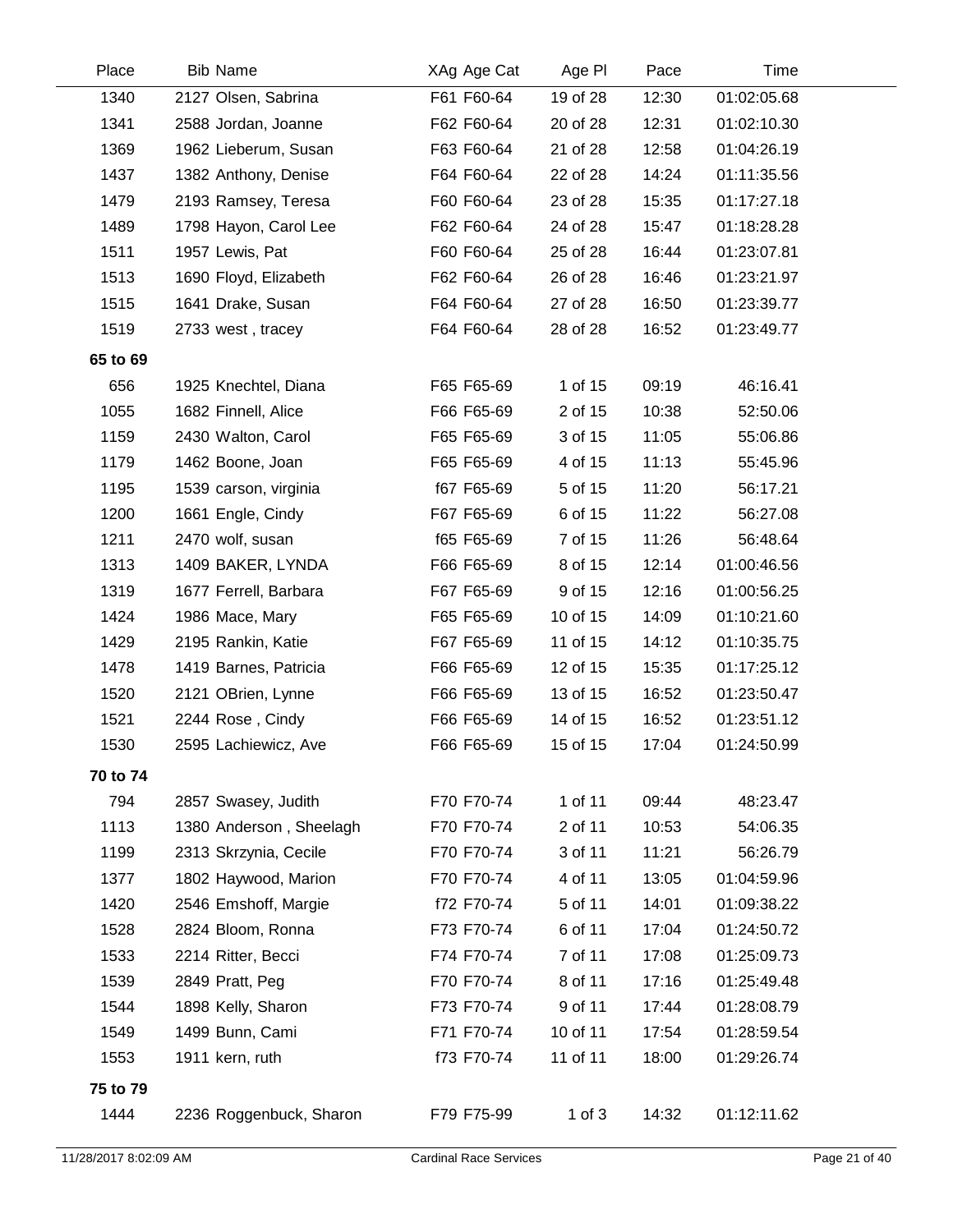| Place    | <b>Bib Name</b>         | XAg Age Cat | Age PI     | Pace  | Time        |  |
|----------|-------------------------|-------------|------------|-------|-------------|--|
| 1561     | 1436 Bell, Christine    | F76 F75-99  | $2$ of $3$ | 18:25 | 01:31:33.84 |  |
| 80 to 84 |                         |             |            |       |             |  |
| 1563     | 1438 Bell, Gerald       | F80 F75-99  | 3 of 3     | 18:26 | 01:31:38.77 |  |
| M        |                         |             |            |       |             |  |
|          |                         |             |            |       |             |  |
| 5 to 9   |                         |             |            |       |             |  |
| 94       | 1571 Clewley, Gavin     | M7 M2-9     | 1 of 9     | 06:52 | 34:07.99    |  |
| 293      | 2253 Ruff, Jackson      | M9 M2-9     | 2 of 9     | 07:57 | 39:30.66    |  |
| 866      | 1388 Archer, William    | M9 M2-9     | 3 of 9     | 09:57 | 49:29.05    |  |
| 923      | 1813 Heller, Connor     | M8 M2-9     | 4 of 9     | 10:11 | 50:38.26    |  |
| 1257     | 1874 Kalavsky, Bryer    | M8 M2-9     | 5 of 9     | 11:45 | 58:21.76    |  |
| 1264     | 2665 Reed, Carter       | M7 M2-9     | 6 of 9     | 11:49 | 58:43.28    |  |
| 1391     | 2623 McDonald, Elias    | M9 M2-9     | 7 of 9     | 13:21 | 01:06:20.51 |  |
| 1567     | 2647 Mullins, William   | M5 M2-9     | 8 of 9     | 18:30 | 01:31:55.79 |  |
| 1568     | 2643 Mullins, Benjamin  | M6 M2-9     | 9 of 9     | 18:30 | 01:31:56.75 |  |
| 10 to 14 |                         |             |            |       |             |  |
| 16       | 1792 Hawley, Ben        | M14 M10-14  | 1 of 45    | 05:37 | 27:57.34    |  |
| 33       | 2128 Ongechi, Heri      | M14 M10-14  | 2 of 45    | 06:13 | 30:53.15    |  |
| 42       | 1751 Graham, Dalton     | M14 M10-14  | 3 of 45    | 06:22 | 31:38.09    |  |
| 48       | 1372 Alexander, William | M13 M10-14  | 4 of 45    | 06:24 | 31:48.05    |  |
| 78       | 2948 Benjamin, Wyatt    | M12 M10-14  | 5 of 45    | 06:46 | 33:36.09    |  |
| 86       | 1360 Adams, Jackson     | M13 M10-14  | 6 of 45    | 06:50 | 33:55.95    |  |
| 88       | 1794 Hawley, Matthew    | M11 M10-14  | 7 of 45    | 06:50 | 33:59.54    |  |
| 91       | 1446 Berreth, Jack      | M12 M10-14  | 8 of 45    | 06:51 | 34:04.30    |  |
| 130      | 2862 Clossick, Keegan   | M14 M10-14  | 9 of 45    | 07:12 | 35:46.27    |  |
| 151      | 2832 Guo, Kevin         | M12 M10-14  | 10 of 45   | 07:20 | 36:24.64    |  |
| 185      | 2507 Baucom, Sam        | M13 M10-14  | 11 of 45   | 07:28 | 37:04.77    |  |
| 187      | 2774 O'Donnell, Sean    | M14 M10-14  | 12 of 45   | 07:29 | 37:09.24    |  |
| 221      | 1753 Granados, Nicholas | M14 M10-14  | 13 of 45   | 07:39 | 37:59.64    |  |
| 247      | 2054 Min, Nicholas      | M14 M10-14  | 14 of 45   | 07:47 | 38:40.45    |  |
| 279      | 2700 Strauss, Niko      | M14 M10-14  | 15 of 45   | 07:54 | 39:14.41    |  |
| 309      | 2831 Godfrey, Logan     | M12 M10-14  | 16 of 45   | 08:02 | 39:53.70    |  |
| 340      | 1600 Coward V, Will     | M12 M10-14  | 17 of 45   | 08:11 | 40:38.80    |  |
| 348      | 1655 Ehlers, Thomas     | M14 M10-14  | 18 of 45   | 08:14 | 40:55.00    |  |
| 412      | 1611 Cuicchi, Will      | M11 M10-14  | 19 of 45   | 08:29 | 42:07.73    |  |
| 415      | 2812 Steffens, Jackson  | M12 M10-14  | 20 of 45   | 08:29 | 42:11.49    |  |
| 578      | 1849 Hudec, Thaddeus    | M10 M10-14  | 21 of 45   | 09:03 | 44:59.07    |  |
| 580      | 1521 Cantrell, Baxter   | M14 M10-14  | 22 of 45   | 09:03 | 45:00.18    |  |
| 689      | 1884 kauftheil, ari     | m14 M10-14  | 23 of 45   | 09:23 | 46:40.58    |  |
| 709      | 1722 Gaylord, Charles   | M14 M10-14  | 24 of 45   | 09:28 | 47:05.37    |  |
| 721      | 2515 Brodrick, Aaron    | M10 M10-14  | 25 of 45   | 09:31 | 47:17.32    |  |
|          |                         |             |            |       |             |  |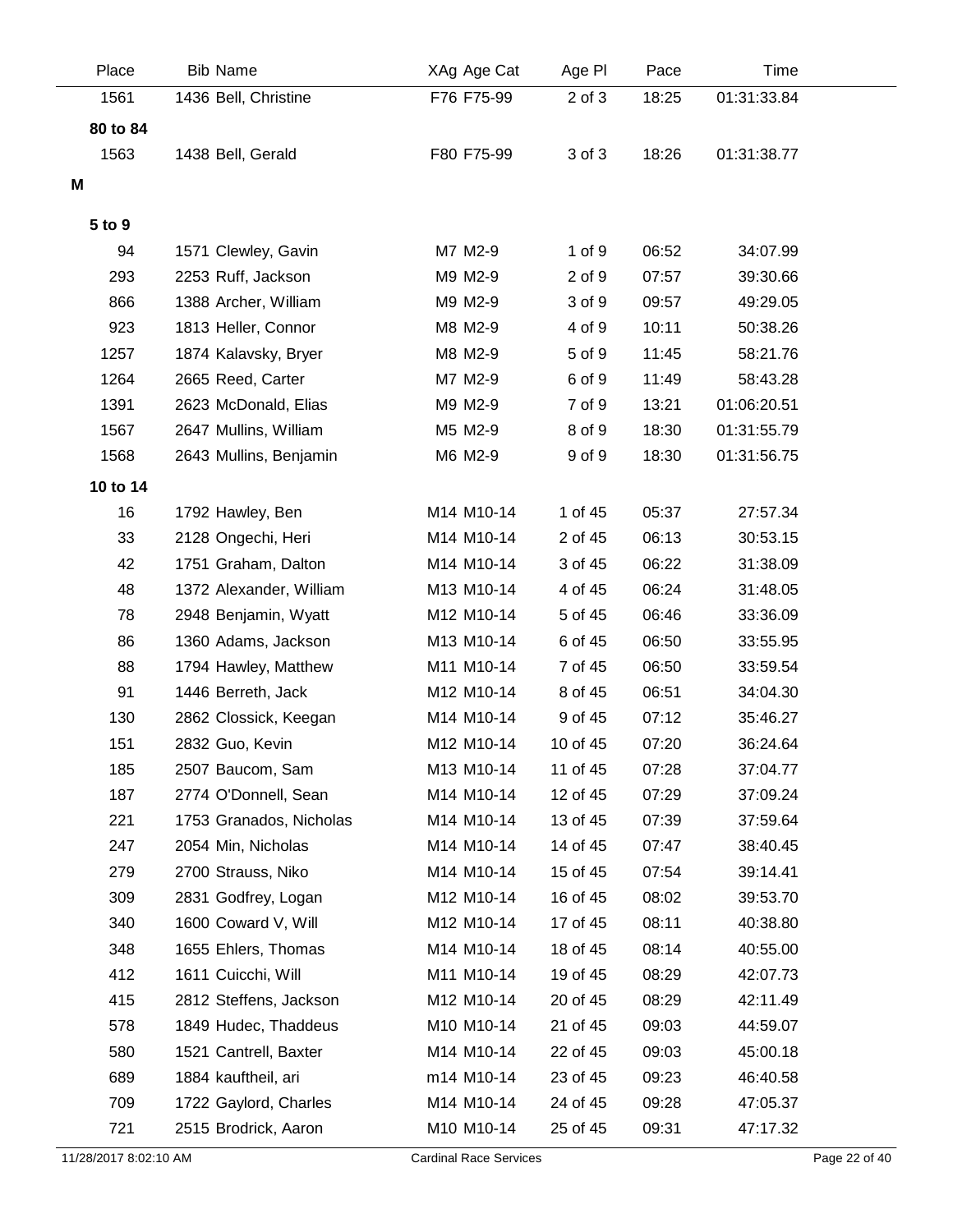| Place                    | <b>Bib Name</b>            | XAg Age Cat | Age PI   | Pace  | Time        |  |
|--------------------------|----------------------------|-------------|----------|-------|-------------|--|
| 746                      | 3000 Galloway, Griffin     | M10 M10-14  | 26 of 45 | 09:35 | 47:40.06    |  |
| 763                      | 2936 Peterson, Luke        | M12 M10-14  | 27 of 45 | 09:39 | 47:56.63    |  |
| 904                      | 2388 Thomas, Ryan          | M10 M10-14  | 28 of 45 | 10:08 | 50:20.29    |  |
| 910                      | 2091 Musso, Joseph         | M14 M10-14  | 29 of 45 | 10:10 | 50:29.59    |  |
| 921                      | 1651 Ehlers, Andrew        | M12 M10-14  | 30 of 45 | 10:11 | 50:36.81    |  |
| 940                      | 2217 Robers, Zach          | M12 M10-14  | 31 of 45 | 10:13 | 50:47.40    |  |
| 973                      | 1386 Archer, Jack          | M11 M10-14  | 32 of 45 | 10:19 | 51:14.72    |  |
| 1076                     | 2819 Mendlovitz, Harry     | M11 M10-14  | 33 of 45 | 10:42 | 53:12.66    |  |
| 1189                     | 2779 Pritchard, Bridges    | M11 M10-14  | 34 of 45 | 11:18 | 56:10.66    |  |
| 1223                     | 2908 Billy, Braden         | M11 M10-14  | 35 of 45 | 11:32 | 57:17.64    |  |
| 1227                     | 1687 Flanagan, James       | M10 M10-14  | 36 of 45 | 11:32 | 57:21.34    |  |
| 1244                     | 2278 Schaal, Michael Payne | M12 M10-14  | 37 of 45 | 11:38 | 57:49.76    |  |
| 1270                     | 1612 Cummings, Aaron       | M12 M10-14  | 38 of 45 | 11:53 | 59:01.80    |  |
| 1298                     | 2046 Millar, Will          | M12 M10-14  | 39 of 45 | 12:04 | 01:00:00.11 |  |
| 1299                     | 1613 Cummings, Andrew      | M10 M10-14  | 40 of 45 | 12:05 | 01:00:01.90 |  |
| 1314                     | 2488 Zuercher, Nikko       | M10 M10-14  | 41 of 45 | 12:14 | 01:00:47.77 |  |
| 1327                     | 1909 Kern, Owen            | M10 M10-14  | 42 of 45 | 12:21 | 01:01:24.55 |  |
| 1362                     | 2783 Pritchard, Paxton     | M13 M10-14  | 43 of 45 | 12:47 | 01:03:32.29 |  |
| 1442                     | 2737 Wohl, Zac             | M13 M10-14  | 44 of 45 | 14:27 | 01:11:49.71 |  |
| 1448                     | 1631 Deniz, Troy           | M10 M10-14  | 45 of 45 | 14:37 | 01:12:38.29 |  |
| 15 to 19                 |                            |             |          |       |             |  |
| $\overline{2}$           | 2980 Ready, Ethan          | M19 M15-19  | 1 of 46  | 05:17 | 26:17.64    |  |
| $\overline{\mathcal{A}}$ | 1619 Davis, Brian          | M19 M15-19  | 2 of 46  | 05:22 | 26:42.12    |  |
| $\overline{7}$           | 2039 Meyer, Quinton        | M18 M15-19  | 3 of 46  | 05:27 | 27:05.38    |  |
| 15                       | 2333 Staehle, Matthew      | M18 M15-19  | 4 of 46  | 05:37 | 27:57.25    |  |
| 23                       | 2563 Graden, Joseph        | M18 M15-19  | 5 of 46  | 06:05 | 30:12.51    |  |
| 36                       | 2949 Benjamin, Noah        | M17 M15-19  | 6 of 46  | 06:17 | 31:13.48    |  |
| 53                       | 414 Merklein, Sam          | M18 M15-19  | 7 of 46  | 06:27 | 32:03.30    |  |
| 62                       | 423 Abrams, Josh           | m17 M15-19  | 8 of 46  | 06:37 | 32:51.53    |  |
| 71                       | 2771 O'Donnell, Kevin      | M17 M15-19  | 9 of 46  | 06:41 | 33:10.97    |  |
| 107                      | 415 Merklein, ethan        | m15 M15-19  | 10 of 46 | 06:57 | 34:34.10    |  |
| 126                      | 2979 Zaretsky, Daniel      | M15 M15-19  | 11 of 46 | 07:10 | 35:36.87    |  |
| 133                      | 1702 FRIED, Sam            | M15 M15-19  | 12 of 46 | 07:13 | 35:51.50    |  |
| 168                      | 2836 Lenox, Adam           | M18 M15-19  | 13 of 46 | 07:23 | 36:42.48    |  |
| 177                      | 2040 Meyer, Truman         | M16 M15-19  | 14 of 46 | 07:26 | 36:55.48    |  |
| 189                      | 1522 Cantrell, McLaren     | M16 M15-19  | 15 of 46 | 07:29 | 37:11.62    |  |
| 190                      | 2927 Mann, Nicholas        | M15 M15-19  | 16 of 46 | 07:29 | 37:11.70    |  |
| 193                      | 2869 Danner, Harrison      | M17 M15-19  | 17 of 46 | 07:30 | 37:16.27    |  |
| 197                      | 2497 Asaro, Jackson        | M17 M15-19  | 18 of 46 | 07:31 | 37:21.56    |  |
| 227                      | 2762 Morgan, Max           | M19 M15-19  | 19 of 46 | 07:40 | 38:05.43    |  |
| 238                      | 2951 Thompson, Garner      | M15 M15-19  | 20 of 46 | 07:43 | 38:23.21    |  |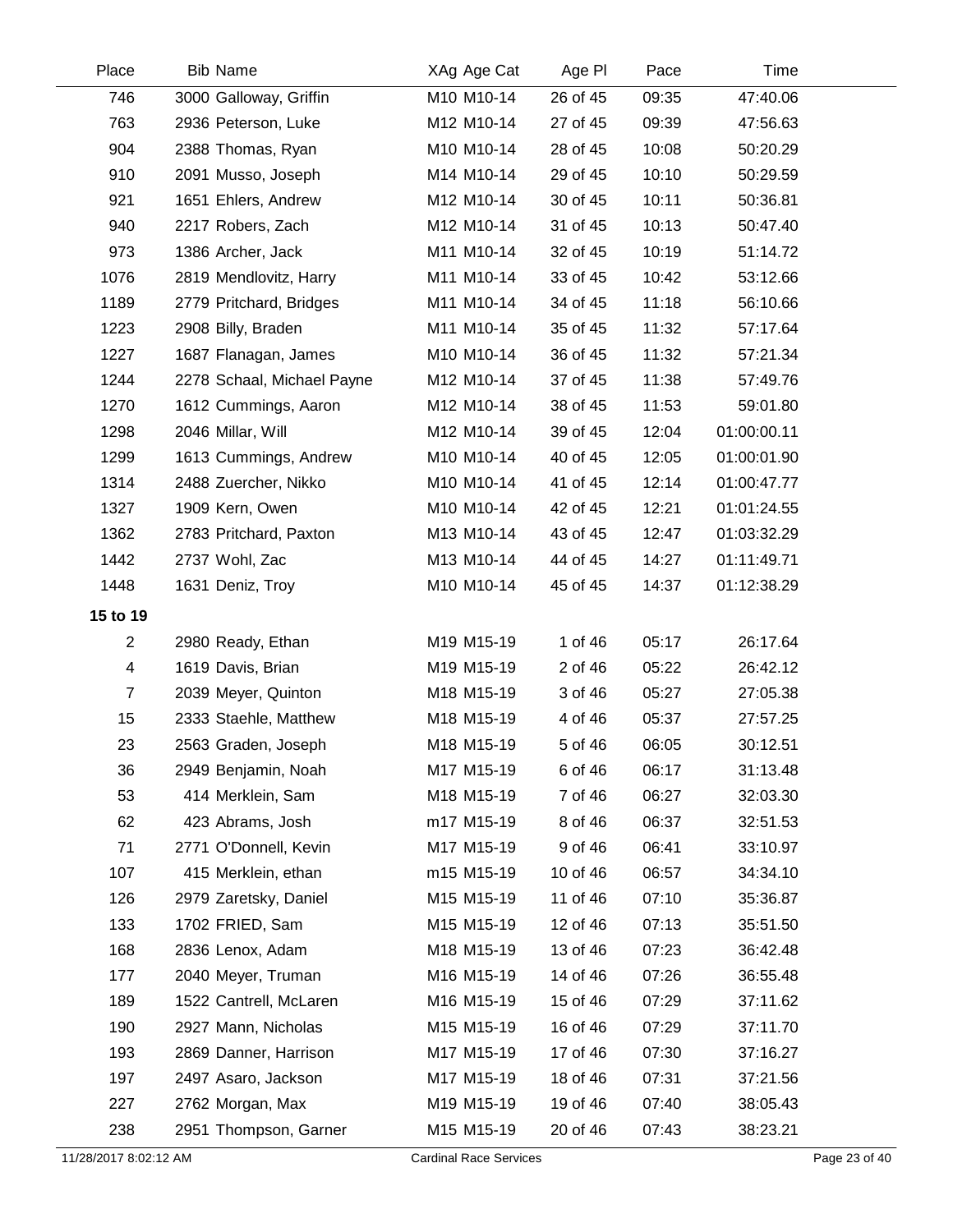| Place    | <b>Bib Name</b>              | XAg Age Cat | Age PI   | Pace  | Time     |  |
|----------|------------------------------|-------------|----------|-------|----------|--|
| 261      | 2503 Barbeito, Jos - Mar -ja | M15 M15-19  | 21 of 46 | 07:49 | 38:51.77 |  |
| 268      | 1520 Cannon, Joshua          | M16 M15-19  | 22 of 46 | 07:52 | 39:03.77 |  |
| 271      | 1706 Funk, Isaac             | M16 M15-19  | 23 of 46 | 07:53 | 39:09.03 |  |
| 272      | 2343 Stinchcombe, Bradley    | M16 M15-19  | 24 of 46 | 07:53 | 39:09.40 |  |
| 302      | 2925 White, Avery            | M17 M15-19  | 25 of 46 | 08:00 | 39:44.13 |  |
| 441      | 2383 Thomas, Chris           | M16 M15-19  | 26 of 46 | 08:37 | 42:50.83 |  |
| 442      | 2784 Pritchard, Sam          | M18 M15-19  | 27 of 46 | 08:37 | 42:51.22 |  |
| 458      | 2942 Bolon, Calvin           | M18 M15-19  | 28 of 46 | 08:42 | 43:14.43 |  |
| 473      | 2391 Thomas, Will            | M18 M15-19  | 29 of 46 | 08:47 | 43:36.83 |  |
| 475      | 2529 Cotton, Michael         | M15 M15-19  | 30 of 46 | 08:47 | 43:41.41 |  |
| 531      | 2552 Fiorito Jr, Agustin     | M18 M15-19  | 31 of 46 | 08:57 | 44:27.04 |  |
| 653      | 2907 Billy, Sean             | M16 M15-19  | 32 of 46 | 09:18 | 46:13.44 |  |
| 664      | 1933 Korfas, Connor          | M19 M15-19  | 33 of 46 | 09:20 | 46:20.89 |  |
| 738      | 2406 Turnbull, Aidan         | M16 M15-19  | 34 of 46 | 09:33 | 47:28.96 |  |
| 747      | 393 Griswold, Seth           | M16 M15-19  | 35 of 46 | 09:36 | 47:41.45 |  |
| 793      | 2022 McGlinn, John           | M19 M15-19  | 36 of 46 | 09:44 | 48:22.58 |  |
| 811      | 1906 Kern, Jeremy            | M17 M15-19  | 37 of 46 | 09:49 | 48:48.24 |  |
| 826      | 2044 Millar, Chris           | M17 M15-19  | 38 of 46 | 09:52 | 49:02.70 |  |
| 832      | 388 Griswold, Sam            | M19 M15-19  | 39 of 46 | 09:53 | 49:07.40 |  |
| 852      | 1459 Boggess, Mason          | M16 M15-19  | 40 of 46 | 09:56 | 49:22.48 |  |
| 892      | 1743 Gorman, Bryce           | M18 M15-19  | 41 of 46 | 10:04 | 50:01.69 |  |
| 920      | 1653 Ehlers, Coles           | M17 M15-19  | 42 of 46 | 10:11 | 50:36.75 |  |
| 958      | 2865 Carin, Jeffrey          | M18 M15-19  | 43 of 46 | 10:16 | 50:59.40 |  |
| 966      | 2102 Nerkar, Aadit           | M16 M15-19  | 44 of 46 | 10:17 | 51:07.50 |  |
| 1192     | 1902 Kern, Adam              | M15 M15-19  | 45 of 46 | 11:19 | 56:14.95 |  |
| 1241     | 1534 Carreno, Christian      | M18 M15-19  | 46 of 46 | 11:37 | 57:46.44 |  |
| 20 to 24 |                              |             |          |       |          |  |
| 3        | 2056 Miner, Sam              | M23 M20-24  | 1 of 44  | 05:20 | 26:32.23 |  |
| $\,6$    | 2093 Myers, Mike             | M21 M20-24  | 2 of 44  | 05:25 | 26:54.56 |  |
| 17       | 406 Gildard, James           | M20 M20-24  | 3 of 44  | 05:38 | 27:57.66 |  |
| 20       | 2436 Watters, Clayton        | M20 M20-24  | 4 of 44  | 05:56 | 29:26.84 |  |
| 22       | 1956 Levy, Ben               | M24 M20-24  | 5 of 44  | 06:04 | 30:09.40 |  |
| 28       | 2423 Vrouwenvelder, Luke     | M22 M20-24  | 6 of 44  | 06:11 | 30:45.65 |  |
| 34       | 2038 Meyer, Greyson          | M21 M20-24  | 7 of 44  | 06:15 | 31:05.55 |  |
| 35       | 2913 Bunch, William          | M24 M20-24  | 8 of 44  | 06:16 | 31:09.58 |  |
| 39       | 419 Cannon, Paul             | m21 M20-24  | 9 of 44  | 06:19 | 31:21.76 |  |
| 43       | 2568 Hannapel, Henry         | M20 M20-24  | 10 of 44 | 06:22 | 31:40.46 |  |
| 84       | 2825 Henry, Branson          | M24 M20-24  | 11 of 44 | 06:49 | 33:54.62 |  |
| 85       | 1460 Bolon, Nate             | M20 M20-24  | 12 of 44 | 06:50 | 33:55.76 |  |
| 135      | 2105 Nerkar, Santul          | M20 M20-24  | 13 of 44 | 07:14 | 35:55.73 |  |
| 210      | 2268 Sanchez, Leonardo       | M24 M20-24  | 14 of 44 | 07:35 | 37:43.13 |  |
|          |                              |             |          |       |          |  |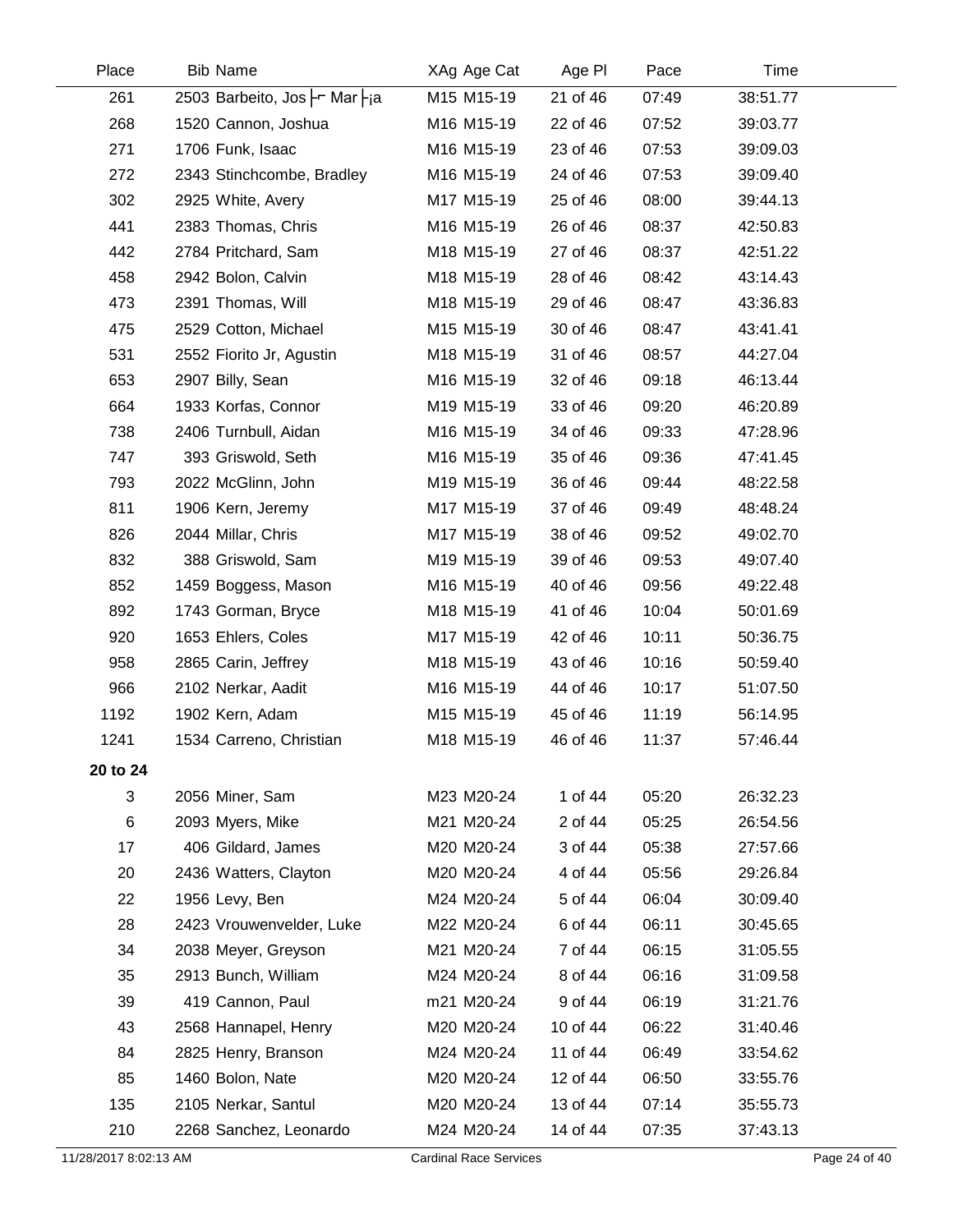| Place    | <b>Bib Name</b>           | XAg Age Cat | Age PI   | Pace  | Time        |  |
|----------|---------------------------|-------------|----------|-------|-------------|--|
| 215      | 2614 Mandeville, Henry    | M22 M20-24  | 15 of 44 | 07:36 | 37:48.73    |  |
| 259      | 2432 walton, steven       | m23 M20-24  | 16 of 44 | 07:49 | 38:49.91    |  |
| 274      | 391 Howe, Cooper          | M24 M20-24  | 17 of 44 | 07:53 | 39:11.40    |  |
| 297      | 2896 Archer, David        | M20 M20-24  | 18 of 44 | 07:59 | 39:41.44    |  |
| 303      | 2522 Cocowitch, Kyle      | M20 M20-24  | 19 of 44 | 08:00 | 39:45.93    |  |
| 319      | 2469 Witcher, Andrew      | M23 M20-24  | 20 of 44 | 08:04 | 40:07.41    |  |
| 321      | 1668 Escobar, Juan        | M22 M20-24  | 21 of 44 | 08:04 | 40:07.95    |  |
| 322      | 1511 Byerly, Rob          | M22 M20-24  | 22 of 44 | 08:05 | 40:08.52    |  |
| 326      | 1714 Garcia, Michael      | M23 M20-24  | 23 of 44 | 08:05 | 40:12.66    |  |
| 351      | 2514 Bourne, Andrew       | M23 M20-24  | 24 of 44 | 08:15 | 40:57.69    |  |
| 357      | 1970 Lockhart, Ben        | M24 M20-24  | 25 of 44 | 08:16 | 41:03.71    |  |
| 378      | 2991 O'Donnell, Paul      | M23 M20-24  | 26 of 44 | 08:22 | 41:35.18    |  |
| 407      | 2701 Swartz, Keith        | M20 M20-24  | 27 of 44 | 08:28 | 42:03.62    |  |
| 420      | 2732 Werden, Alex         | M23 M20-24  | 28 of 44 | 08:31 | 42:19.37    |  |
| 461      | 2944 Bolon, Hank          | M21 M20-24  | 29 of 44 | 08:44 | 43:22.10    |  |
| 584      | 2794 Schneider, E. Shaun  | M21 M20-24  | 30 of 44 | 09:04 | 45:04.64    |  |
| 592      | 2796 Segovia, Fernando    | M23 M20-24  | 31 of 44 | 09:06 | 45:12.73    |  |
| 649      | 1420 Barringer, Newt      | M23 M20-24  | 32 of 44 | 09:17 | 46:08.78    |  |
| 654      | 2704 Sylvester, Marco     | M24 M20-24  | 33 of 44 | 09:18 | 46:13.89    |  |
| 655      | 1482 Broscious, Evan      | M23 M20-24  | 34 of 44 | 09:18 | 46:15.23    |  |
| 800      | 2043 Millar, Ben          | M20 M20-24  | 35 of 44 | 09:45 | 48:28.60    |  |
| 865      | 1665 Ervin, Luke          | M23 M20-24  | 36 of 44 | 09:57 | 49:28.16    |  |
| 918      | 1374 Alston, Kwame        | M24 M20-24  | 37 of 44 | 10:11 | 50:36.54    |  |
| 994      | 2881 Kopitzke, Jake Turco | M23 M20-24  | 38 of 44 | 10:24 | 51:39.78    |  |
| 1338     | 2981 Norton, Sam          | M23 M20-24  | 39 of 44 | 12:27 | 01:01:52.09 |  |
| 1461     | 2500 Austin, Daniel       | M24 M20-24  | 40 of 44 | 15:04 | 01:14:54.21 |  |
| 1467     | 2289 Scott, James         | M21 M20-24  | 41 of 44 | 15:23 | 01:16:29.68 |  |
| 1469     | 2098 Nanney, John         | M21 M20-24  | 42 of 44 | 15:24 | 01:16:31.68 |  |
| 1504     | 2782 Pritchard, Nathaniel | M22 M20-24  | 43 of 44 | 16:27 | 01:21:43.31 |  |
| 1529     | 2786 Pritchard, Zach      | M20 M20-24  | 44 of 44 | 17:04 | 01:24:50.73 |  |
| 25 to 29 |                           |             |          |       |             |  |
| 1        | 2843 Bezdek, Sean         | M25 M25-29  | 1 of 63  | 05:15 | 26:04.63    |  |
| 8        | 2129 Ordonez, Erasmo      | M25 M25-29  | 2 of 63  | 05:31 | 27:23.52    |  |
| 29       | 2543 Drapela, Nathan      | M26 M25-29  | 3 of 63  | 06:11 | 30:46.09    |  |
| 30       | 2111 Noah, Paul           | M25 M25-29  | 4 of 63  | 06:12 | 30:47.24    |  |
| 41       | 2585 Ideus, Aaron         | M29 M25-29  | 5 of 63  | 06:20 | 31:30.23    |  |
| 49       | 1828 Hoerger, Jacob       | M25 M25-29  | 6 of 63  | 06:24 | 31:50.33    |  |
| 76       | 1797 Hayon, Benjamin      | M28 M25-29  | 7 of 63  | 06:45 | 33:33.47    |  |
| 106      | 2410 Tyson, Ben           | M29 M25-29  | 8 of 63  | 06:57 | 34:33.84    |  |
| 111      | 1709 Furzer, Oliver       | M28 M25-29  | 9 of 63  | 06:58 | 34:39.81    |  |
| 113      | 2613 Mandeville, Courtney | M29 M25-29  | 10 of 63 | 06:59 | 34:43.31    |  |
|          |                           |             |          |       |             |  |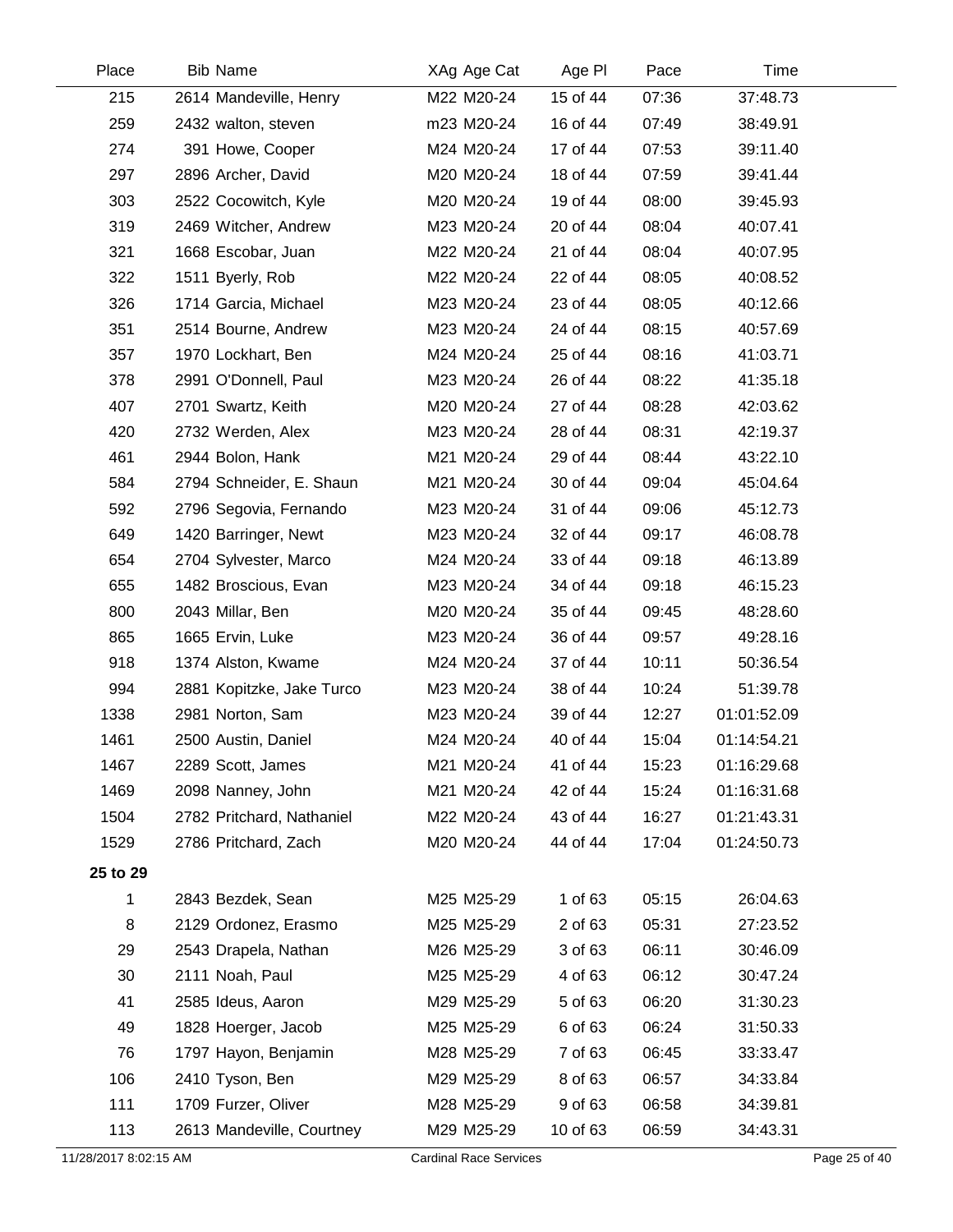| Place | <b>Bib Name</b>          | XAg Age Cat | Age PI   | Pace  | Time     |  |
|-------|--------------------------|-------------|----------|-------|----------|--|
| 121   | 2422 Villemain, Matt     | M29 M25-29  | 11 of 63 | 07:04 | 35:07.19 |  |
| 122   | 2421 Villemain, Kyle     | M25 M25-29  | 12 of 63 | 07:04 | 35:07.23 |  |
| 155   | 2808 Reid, Tom           | M27 M25-29  | 13 of 63 | 07:21 | 36:29.39 |  |
| 156   | 2807 Briggs, Ben         | M29 M25-29  | 14 of 63 | 07:21 | 36:29.68 |  |
| 175   | 2028 McLane, Patrick     | M27 M25-29  | 15 of 63 | 07:26 | 36:54.57 |  |
| 178   | 2087 Murray, Charles     | M27 M25-29  | 16 of 63 | 07:26 | 36:57.00 |  |
| 179   | 2016 McDonnell, Kevin    | M25 M25-29  | 17 of 63 | 07:26 | 36:58.13 |  |
| 203   | 2518 Bryson, Andrew      | M29 M25-29  | 18 of 63 | 07:33 | 37:29.73 |  |
| 206   | 2889 Myers, Charlie      | M25 M25-29  | 19 of 63 | 07:34 | 37:36.14 |  |
| 220   | 2878 Hill, Cameron       | M27 M25-29  | 20 of 63 | 07:38 | 37:57.59 |  |
| 262   | 2685 Scott, Alec         | M26 M25-29  | 21 of 63 | 07:49 | 38:53.35 |  |
| 330   | 1456 Boegner, Josh       | M25 M25-29  | 22 of 63 | 08:07 | 40:20.94 |  |
| 335   | 2633 Minogue, Kevin      | M25 M25-29  | 23 of 63 | 08:08 | 40:25.85 |  |
| 352   | 1920 Kittelson, Ben      | M28 M25-29  | 24 of 63 | 08:15 | 40:58.97 |  |
| 355   | 1477 Bristol, Matthew    | M28 M25-29  | 25 of 63 | 08:15 | 41:01.41 |  |
| 360   | 2431 Walton, Paul        | M28 M25-29  | 26 of 63 | 08:17 | 41:09.52 |  |
| 377   | 2241 Root, Adam          | M28 M25-29  | 27 of 63 | 08:22 | 41:35.15 |  |
| 445   | 2722 Vanderschaaf, David | M28 M25-29  | 28 of 63 | 08:38 | 42:55.90 |  |
| 503   | 2713 Torell, Kent        | M26 M25-29  | 29 of 63 | 08:51 | 43:59.89 |  |
| 530   | 1832 Hogan, Michael      | M28 M25-29  | 30 of 63 | 08:57 | 44:26.59 |  |
| 532   | 2876 Hartman, Benjamin   | M29 M25-29  | 31 of 63 | 08:57 | 44:27.29 |  |
| 533   | 2535 DeMattie, Michael   | M28 M25-29  | 32 of 63 | 08:57 | 44:27.33 |  |
| 536   | 1860 Jacobs, Andrew      | M28 M25-29  | 33 of 63 | 08:57 | 44:28.16 |  |
| 561   | 2703 Sylvester, Dan      | M26 M25-29  | 34 of 63 | 09:01 | 44:48.88 |  |
| 565   | 2252 Rubenstein, Eric    | M27 M25-29  | 35 of 63 | 09:02 | 44:52.11 |  |
| 601   | 1886 Kaul, Aseem         | M29 M25-29  | 36 of 63 | 09:08 | 45:24.75 |  |
| 617   | 2584 Humphries, Matthew  | M26 M25-29  | 37 of 63 | 09:11 | 45:37.63 |  |
| 643   | 2964 Storrow, Lee        | M28 M25-29  | 38 of 63 | 09:15 | 45:59.30 |  |
| 676   | 2879 Lopez, Eduardo      | M26 M25-29  | 39 of 63 | 09:21 | 46:29.55 |  |
| 700   | 1959 Libby, Garrison     | M28 M25-29  | 40 of 63 | 09:27 | 46:55.56 |  |
| 705   | 1530 Carmen, Andrew      | M29 M25-29  | 41 of 63 | 09:27 | 46:59.95 |  |
| 713   | 1947 Latta, Nicholas     | M25 M25-29  | 42 of 63 | 09:29 | 47:08.30 |  |
| 732   | 1982 Lyu, Peter          | M27 M25-29  | 43 of 63 | 09:32 | 47:23.11 |  |
| 787   | 1473 BRECHER, Juliana    | M26 M25-29  | 44 of 63 | 09:43 | 48:18.86 |  |
| 809   | 2352 Streeter, Robert    | M26 M25-29  | 45 of 63 | 09:48 | 48:41.36 |  |
| 814   | 2897 Loop, Matthew       | M29 M25-29  | 46 of 63 | 09:50 | 48:50.34 |  |
| 844   | 1771 Haltermann, William | M27 M25-29  | 47 of 63 | 09:54 | 49:13.66 |  |
| 848   | 2901 Fulton, Travis      | M27 M25-29  | 48 of 63 | 09:55 | 49:19.18 |  |
| 889   | 2870 Brodacz, Jake       | M25 M25-29  | 49 of 63 | 10:03 | 49:58.94 |  |
| 1010  | 1805 Heckelman, Tommy    | M26 M25-29  | 50 of 63 | 10:27 | 51:57.45 |  |
| 1021  | 1801 Hayon, Solomon      | M28 M25-29  | 51 of 63 | 10:29 | 52:08.07 |  |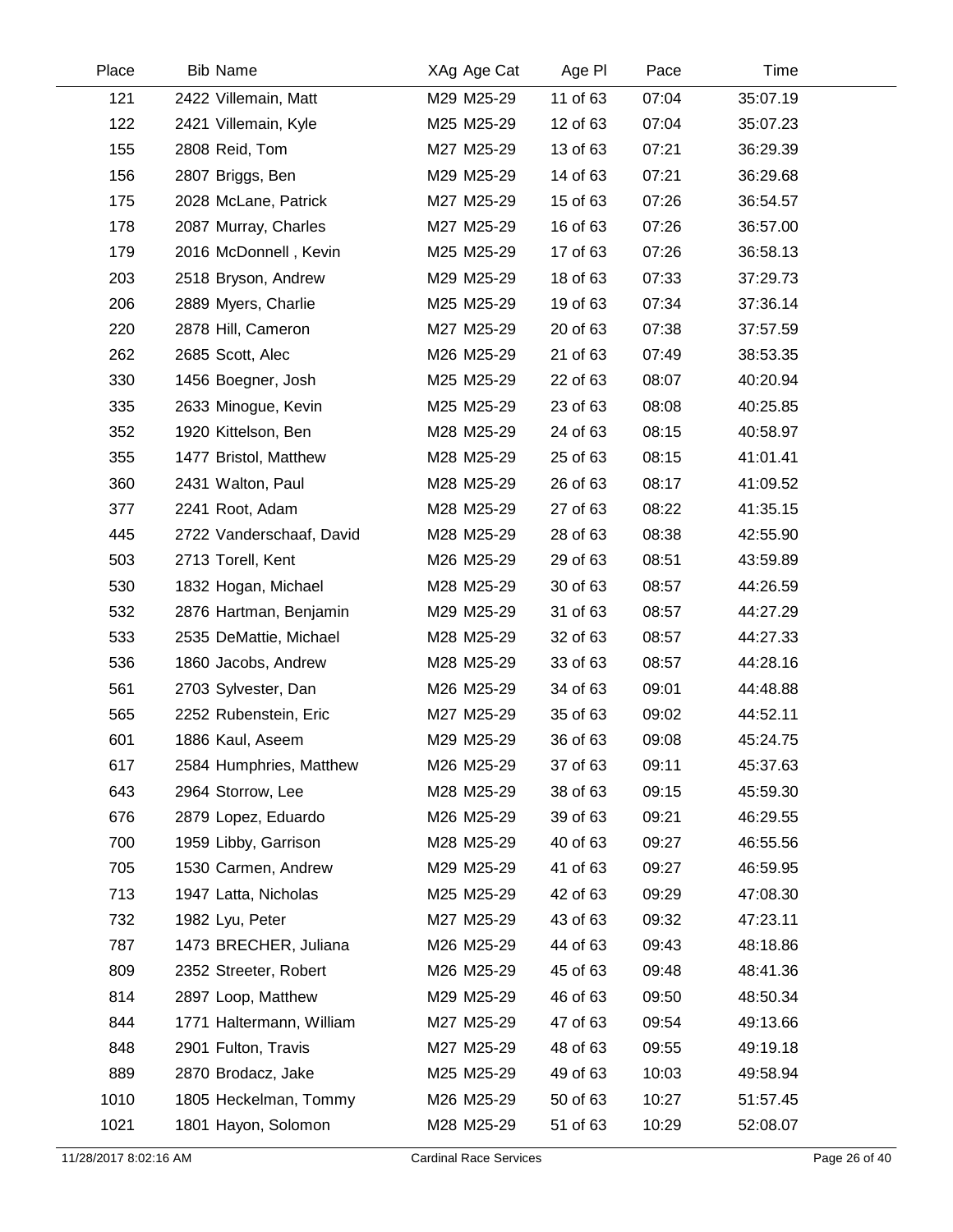| Place    | <b>Bib Name</b>          | XAg Age Cat | Age PI   | Pace  | Time        |
|----------|--------------------------|-------------|----------|-------|-------------|
| 1035     | 2626 Mendes, Bryce       | M26 M25-29  | 52 of 63 | 10:32 | 52:22.57    |
| 1171     | 1861 Jaishankar, Rishabh | M26 M25-29  | 53 of 63 | 11:11 | 55:34.90    |
| 1177     | 427 Turnbull, Ryan       | m25 M25-29  | 54 of 63 | 11:13 | 55:43.72    |
| 1218     | 1691 flynn, dillon       | M26 M25-29  | 55 of 63 | 11:29 | 57:04.78    |
| 1219     | 1373 Almond, Ben         | M28 M25-29  | 56 of 63 | 11:29 | 57:05.67    |
| 1329     | 2075 Morin, Andrew       | M26 M25-29  | 57 of 63 | 12:22 | 01:01:26.57 |
| 1337     | 1795 Hayes, Matthew      | M28 M25-29  | 58 of 63 | 12:26 | 01:01:48.60 |
| 1379     | 1809 Heffron, Joshua     | M29 M25-29  | 59 of 63 | 13:08 | 01:05:18.11 |
| 1408     | 2160 Petrin, Peter       | M27 M25-29  | 60 of 63 | 13:34 | 01:07:27.66 |
| 1428     | 2257 Runyon, JD          | M26 M25-29  | 61 of 63 | 14:11 | 01:10:27.39 |
| 1550     | 2444 Wendel, Ryan        | M26 M25-29  | 62 of 63 | 17:54 | 01:28:59.80 |
| 1554     | 2611 Lynch, Shane        | M29 M25-29  | 63 of 63 | 18:05 | 01:29:52.75 |
| 30 to 34 |                          |             |          |       |             |
| 5        | 2659 Pearson, Alex       | M32 M30-34  | 1 of 69  | 05:23 | 26:45.82    |
| 11       | 1622 Deak, Andrew        | M34 M30-34  | 2 of 69  | 05:34 | 27:40.77    |
| 14       | 1847 Howe, Matthew       | M30 M30-34  | 3 of 69  | 05:37 | 27:56.99    |
| 25       | 1650 Edwards, Matt       | M31 M30-34  | 4 of 69  | 06:07 | 30:22.97    |
| 38       | 2351 Straub, Matt        | M31 M30-34  | 5 of 69  | 06:18 | 31:16.39    |
| 47       | 1397 Ayers, Brandon      | M33 M30-34  | 6 of 69  | 06:24 | 31:46.64    |
| 60       | 2710 Thorn, Russell      | M33 M30-34  | 7 of 69  | 06:36 | 32:47.28    |
| 64       | 2724 vorhaus, david      | M33 M30-34  | 8 of 69  | 06:38 | 32:57.27    |
| 68       | 1935 Kososki, Travis     | M33 M30-34  | 9 of 69  | 06:40 | 33:05.84    |
| 73       | 2593 Koenig, Robert      | M33 M30-34  | 10 of 69 | 06:43 | 33:22.49    |
| 79       | 1576 Coclanis, Angelo    | M31 M30-34  | 11 of 69 | 06:46 | 33:36.95    |
| 83       | 1744 Gorman, Sean        | M32 M30-34  | 12 of 69 | 06:49 | 33:54.57    |
| 99       | 1926 Knepper, Wesley     | M34 M30-34  | 13 of 69 | 06:53 | 34:13.97    |
| 125      | 2401 travars, phil       | M32 M30-34  | 14 of 69 | 07:08 | 35:29.41    |
| 137      | 1635 Denniston, Alex     | M31 M30-34  | 15 of 69 | 07:15 | 36:01.14    |
| 157      | 2668 revelle, thomas     | m31 M30-34  | 16 of 69 | 07:21 | 36:31.70    |
| 174      | 2712 Torell, Josh        | M31 M30-34  | 17 of 69 | 07:25 | 36:53.20    |
| 214      | 2834 Mangalea, Mike      | M30 M30-34  | 18 of 69 | 07:36 | 37:48.28    |
| 217      | 2161 Phillips, Mason     | M31 M30-34  | 19 of 69 | 07:37 | 37:51.36    |
| 246      | 2677 Sayles, Ambrose     | M32 M30-34  | 20 of 69 | 07:46 | 38:38.25    |
| 256      | 2787 Raker, Paul         | M31 M30-34  | 21 of 69 | 07:48 | 38:46.82    |
| 291      | 2714 Torell, Matt        | M34 M30-34  | 22 of 69 | 07:57 | 39:30.11    |
| 305      | 1940 Kuritzky, Jack      | M34 M30-34  | 23 of 69 | 08:00 | 39:46.95    |
| 312      | 1377 Amatuli, DJ         | M31 M30-34  | 24 of 69 | 08:03 | 39:58.35    |
| 368      | 1741 Goode, Atrayus      | M32 M30-34  | 25 of 69 | 08:20 | 41:24.16    |
| 406      | 1407 Baker, James        | M34 M30-34  | 26 of 69 | 08:28 | 42:03.45    |
| 411      | 2378 Tcherkassky, Alex   | M34 M30-34  | 27 of 69 | 08:28 | 42:06.17    |
| 439      | 1868 John, Andy          | M30 M30-34  | 28 of 69 | 08:37 | 42:47.01    |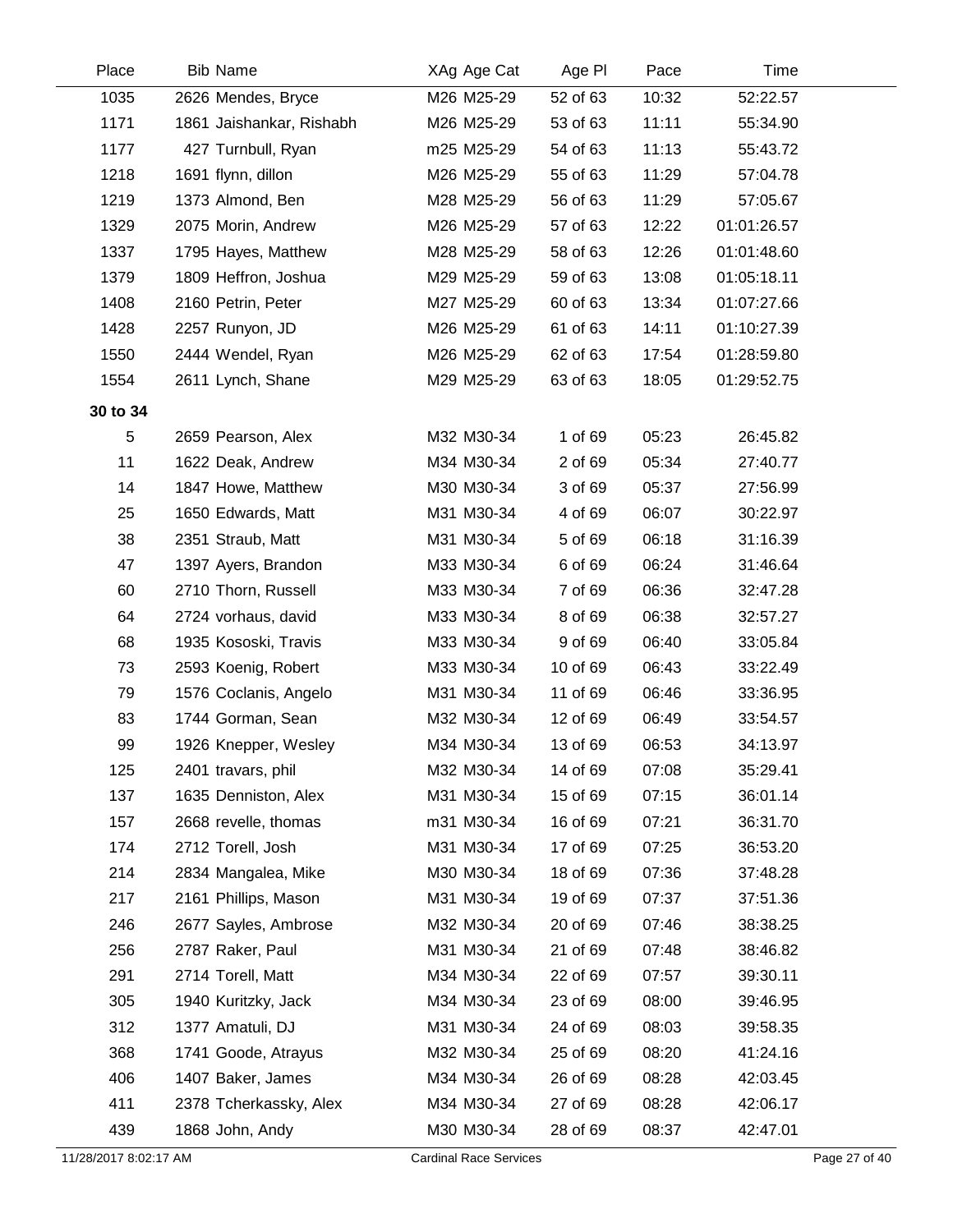| Place | <b>Bib Name</b>          | XAg Age Cat | Age PI   | Pace  | Time        |  |
|-------|--------------------------|-------------|----------|-------|-------------|--|
| 478   | 2630 Miller, Alexander   | M34 M30-34  | 29 of 69 | 08:48 | 43:43.51    |  |
| 479   | 2602 Lewis, David        | M32 M30-34  | 30 of 69 | 08:48 | 43:43.58    |  |
| 480   | 2683 schoenherr, jay     | M33 M30-34  | 31 of 69 | 08:48 | 43:44.56    |  |
| 491   | 1431 Bedford, James      | M32 M30-34  | 32 of 69 | 08:49 | 43:49.67    |  |
| 517   | 1922 Klaver, Sean        | M30 M30-34  | 33 of 69 | 08:54 | 44:15.23    |  |
| 572   | 2560 Gillespie, Jonathan | M34 M30-34  | 34 of 69 | 09:02 | 44:55.80    |  |
| 579   | 2513 BOUDER, JONATHAN    | M34 M30-34  | 35 of 69 | 09:03 | 44:59.61    |  |
| 650   | 2157 Pertz, Timothy      | M33 M30-34  | 36 of 69 | 09:17 | 46:10.34    |  |
| 669   | 1633 Dennis, Reed        | M33 M30-34  | 37 of 69 | 09:20 | 46:23.31    |  |
| 674   | 2994 Eisenacher, Martin  | M30 M30-34  | 38 of 69 | 09:21 | 46:26.94    |  |
| 693   | 1615 Cunningham, Jon     | M31 M30-34  | 39 of 69 | 09:24 | 46:44.23    |  |
| 730   | 2115 Norwood, Aubin      | M30 M30-34  | 40 of 69 | 09:32 | 47:21.77    |  |
| 733   | 2646 Mullins, Nathan     | M31 M30-34  | 41 of 69 | 09:32 | 47:25.18    |  |
| 740   | 2609 Lupo, Brian         | M33 M30-34  | 42 of 69 | 09:33 | 47:29.66    |  |
| 766   | 1769 Hall, Jonathan      | M34 M30-34  | 43 of 69 | 09:39 | 47:58.08    |  |
| 769   | 413 Classi, Peter        | M33 M30-34  | 44 of 69 | 09:40 | 48:01.19    |  |
| 778   | 1587 Cook, James         | M32 M30-34  | 45 of 69 | 09:41 | 48:08.55    |  |
| 803   | 2218 Roberts, Jason      | m33 M30-34  | 46 of 69 | 09:47 | 48:36.05    |  |
| 828   | 2243 Roscher, Travis     | M33 M30-34  | 47 of 69 | 09:53 | 49:05.19    |  |
| 835   | 1663 Enman, Kyle         | M30 M30-34  | 48 of 69 | 09:53 | 49:09.38    |  |
| 854   | 2059 Monroy, Jose        | M30 M30-34  | 49 of 69 | 09:57 | 49:25.04    |  |
| 874   | 2695 stanley, will       | m32 M30-34  | 50 of 69 | 10:00 | 49:42.19    |  |
| 899   | 1543 Caruth, Brian       | M33 M30-34  | 51 of 69 | 10:07 | 50:15.77    |  |
| 903   | 2475 Woodward, Kyle      | M33 M30-34  | 52 of 69 | 10:08 | 50:19.76    |  |
| 943   | 395 Althaus, Tyler       | M31 M30-34  | 53 of 69 | 10:13 | 50:47.98    |  |
| 944   | 1811 Hehl, Brent         | M31 M30-34  | 54 of 69 | 10:13 | 50:48.06    |  |
| 957   | 2708 Thompson, Mike      | M33 M30-34  | 55 of 69 | 10:15 | 50:58.40    |  |
| 999   | 2977 Clark, Geoffrey     | M32 M30-34  | 56 of 69 | 10:25 | 51:44.71    |  |
| 1009  | 1754 Green, Patrick      | M31 M30-34  | 57 of 69 | 10:27 | 51:57.29    |  |
| 1018  | 1800 Hayon, Gabriel      | M32 M30-34  | 58 of 69 | 10:29 | 52:07.30    |  |
| 1034  | 2009 Matthews, Kyle      | M30 M30-34  | 59 of 69 | 10:32 | 52:21.73    |  |
| 1050  | 2501 Ayers, Jordan       | M31 M30-34  | 60 of 69 | 10:36 | 52:38.88    |  |
| 1058  | 418 Hundt, Nathaniel     | m32 M30-34  | 61 of 69 | 10:38 | 52:51.55    |  |
| 1069  | 2240 Rooney, Matt        | M33 M30-34  | 62 of 69 | 10:41 | 53:04.44    |  |
| 1104  | 2260 ryan, Patrick       | M31 M30-34  | 63 of 69 | 10:52 | 53:58.43    |  |
| 1140  | 2679 Saylor, Chris       | M33 M30-34  | 64 of 69 | 11:00 | 54:40.15    |  |
| 1225  | 1967 Linnander, Robert   | M34 M30-34  | 65 of 69 | 11:32 | 57:18.82    |  |
| 1325  | 1575 Cockerell, Randy    | M30 M30-34  | 66 of 69 | 12:20 | 01:01:16.74 |  |
| 1411  | 2772 O'Donnell, Michael  | M32 M30-34  | 67 of 69 | 13:45 | 01:08:20.73 |  |
| 1463  | 1513 Byrd, David         | M33 M30-34  | 68 of 69 | 15:05 | 01:14:56.02 |  |
| 1488  | 2403 Trinidad, Ramon     | M33 M30-34  | 69 of 69 | 15:47 | 01:18:28.25 |  |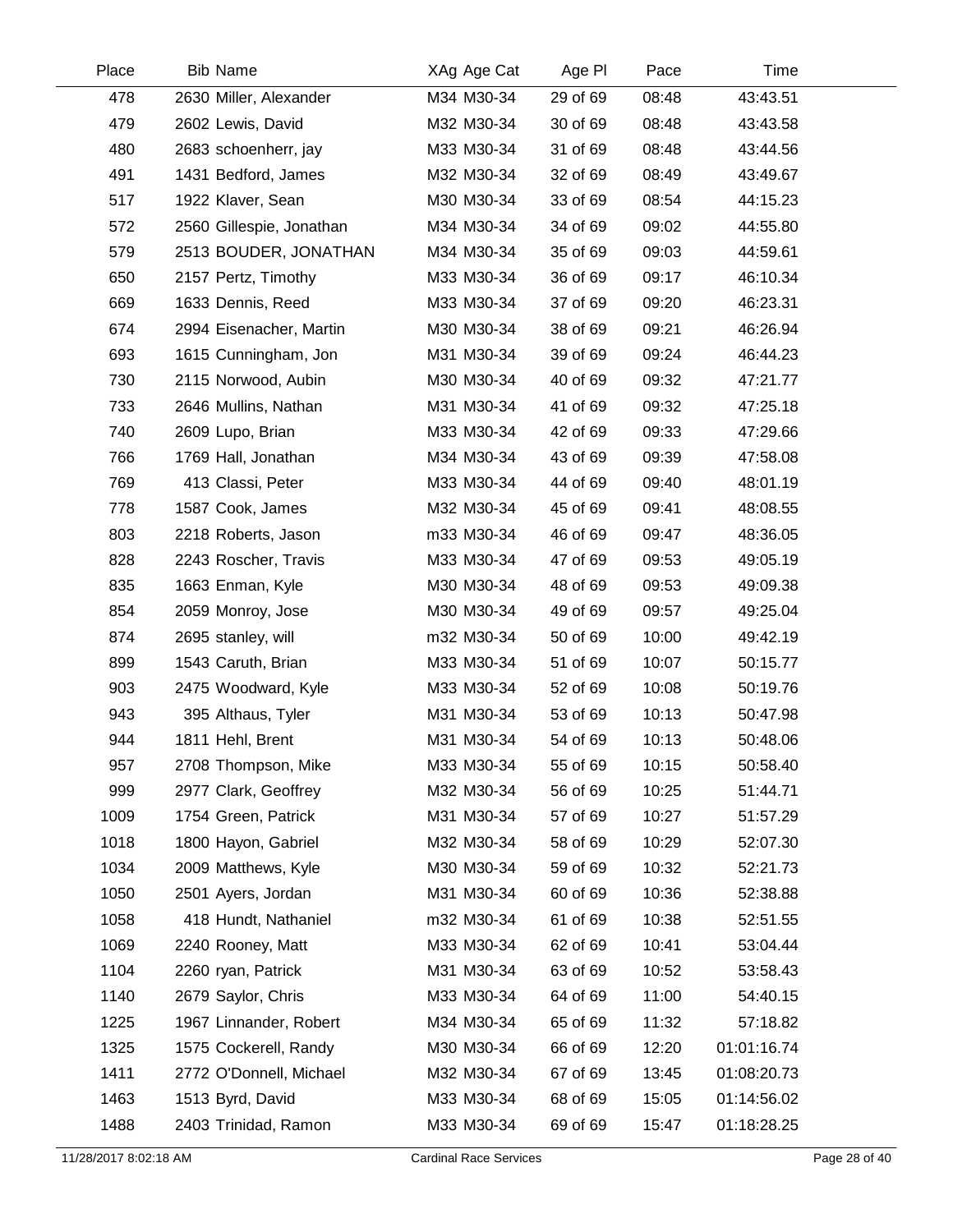| Place    | <b>Bib Name</b>         | XAg Age Cat | Age PI   | Pace  | Time     |  |
|----------|-------------------------|-------------|----------|-------|----------|--|
| 35 to 39 |                         |             |          |       |          |  |
| 10       | 1680 Finlay, Gavin      | M37 M35-39  | 1 of 74  | 05:34 | 27:39.30 |  |
| 19       | 2525 Conrad, Bobby      | M35 M35-39  | 2 of 74  | 05:54 | 29:17.30 |  |
| 37       | 2676 Saul, Bradley      | M39 M35-39  | 3 of 74  | 06:17 | 31:15.12 |  |
| 52       | 2619 Martinson, Alan    | M36 M35-39  | 4 of 74  | 06:27 | 32:02.81 |  |
| 59       | 1943 Lam, Yik           | M37 M35-39  | 5 of 74  | 06:35 | 32:40.99 |  |
| 65       | 1894 Kelley, Drew       | M37 M35-39  | 6 of 74  | 06:38 | 32:58.40 |  |
| 74       | 1987 MacKay, Douglas    | M38 M35-39  | 7 of 74  | 06:43 | 33:24.47 |  |
| 80       | 2170 Pointer, Joey      | M39 M35-39  | 8 of 74  | 06:49 | 33:50.50 |  |
| 89       | 1550 Cavender, Matt     | M36 M35-39  | 9 of 74  | 06:51 | 34:01.83 |  |
| 101      | 1566 Clark, John        | M38 M35-39  | 10 of 74 | 06:55 | 34:22.95 |  |
| 103      | 1788 Hassin, Bryan      | M38 M35-39  | 11 of 74 | 06:56 | 34:27.18 |  |
| 120      | 2777 Pearson, Michael   | M38 M35-39  | 12 of 74 | 07:04 | 35:06.31 |  |
| 150      | 1882 Karpinos, Justin   | M36 M35-39  | 13 of 74 | 07:19 | 36:24.16 |  |
| 182      | 2288 Schueler, Mark     | M38 M35-39  | 14 of 74 | 07:27 | 37:00.43 |  |
| 184      | 2691 SMOLENS, MAX       | M36 M35-39  | 15 of 74 | 07:27 | 37:03.96 |  |
| 188      | 1673 Faulkner, Hunter   | M35 M35-39  | 16 of 74 | 07:29 | 37:10.54 |  |
| 200      | 2085 Murphy, Ricky      | M36 M35-39  | 17 of 74 | 07:32 | 37:27.28 |  |
| 204      | 1850 Huffman, Noah      | M36 M35-39  | 18 of 74 | 07:33 | 37:30.61 |  |
| 252      | 1814 Hemelt, Steve      | M35 M35-39  | 19 of 74 | 07:48 | 38:44.29 |  |
| 263      | 1879 Kaplan, Seth       | M38 M35-39  | 20 of 74 | 07:50 | 38:55.16 |  |
| 266      | 428 Cheng, Jeff         | m37 M35-39  | 21 of 74 | 07:51 | 38:59.47 |  |
| 282      | 2884 Stewart, Josh      | M39 M35-39  | 22 of 74 | 07:56 | 39:23.37 |  |
| 299      | 1853 Huppert, David     | M39 M35-39  | 23 of 74 | 07:59 | 39:42.69 |  |
| 332      | 2272 Santarpia, Michael | M37 M35-39  | 24 of 74 | 08:07 | 40:21.52 |  |
| 337      | 2792 Roberts, Shawn     | M36 M35-39  | 25 of 74 | 08:08 | 40:27.03 |  |
| 353      | 1505 Burr, Matt         | M37 M35-39  | 26 of 74 | 08:15 | 40:59.06 |  |
| 354      | 2369 Taber, Douglas     | M35 M35-39  | 27 of 74 | 08:15 | 41:00.85 |  |
| 383      | 1993 Malay, Brendan     | M37 M35-39  | 28 of 74 | 08:23 | 41:39.36 |  |
| 416      | 2986 Bonnici, Paul      | M35 M35-39  | 29 of 74 | 08:29 | 42:11.79 |  |
| 419      | 2231 roedema, mike      | M37 M35-39  | 30 of 74 | 08:31 | 42:19.29 |  |
| 436      | 2138 Park, Aaron        | M38 M35-39  | 31 of 74 | 08:35 | 42:41.30 |  |
| 450      | 2325 Son, Huy           | M35 M35-39  | 32 of 74 | 08:40 | 43:03.49 |  |
| 453      | 2341 Stifler, Scott     | M36 M35-39  | 33 of 74 | 08:41 | 43:07.15 |  |
| 463      | 2859 Trombold, Justin   | M35 M35-39  | 34 of 74 | 08:44 | 43:25.76 |  |
| 546      | 1695 Fodrey, Brian      | M36 M35-39  | 35 of 74 | 08:58 | 44:33.74 |  |
| 558      | 1646 Dwyer, Andrew      | M39 M35-39  | 36 of 74 | 09:00 | 44:45.47 |  |
| 637      | 2409 Tweedy, Jonathan   | M39 M35-39  | 37 of 74 | 09:14 | 45:53.74 |  |
| 640      | 2670 Robbins, Jeffrey   | M35 M35-39  | 38 of 74 | 09:15 | 45:57.59 |  |
| 675      | 1607 Cross, Alexander   | M36 M35-39  | 39 of 74 | 09:21 | 46:27.94 |  |
| 682      | 2978 Khazi, Arif        | M35 M35-39  | 40 of 74 | 09:22 | 46:33.77 |  |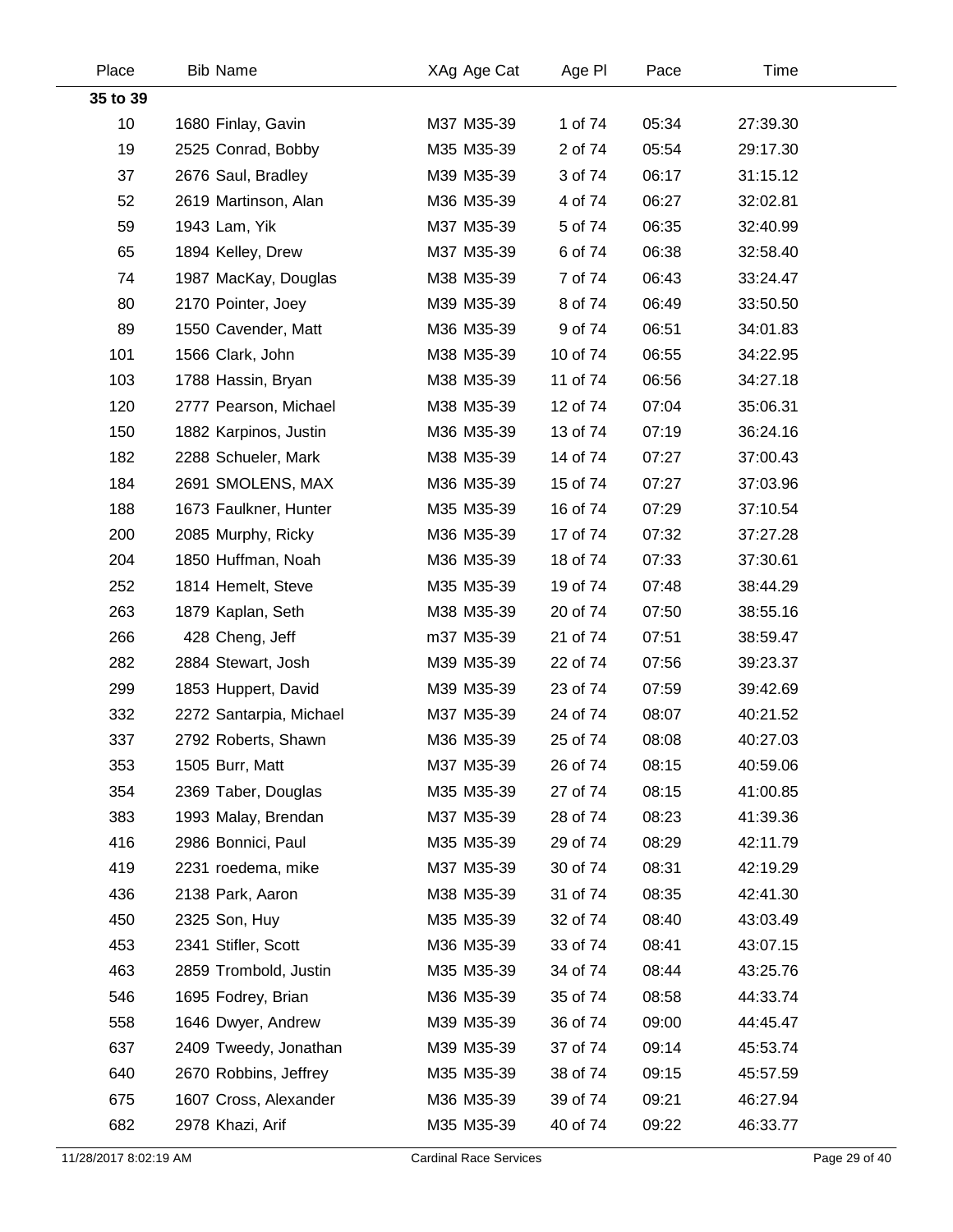| Place                 | <b>Bib Name</b>             | XAg Age Cat                   | Age PI   | Pace  | Time        |               |
|-----------------------|-----------------------------|-------------------------------|----------|-------|-------------|---------------|
| 685                   | 1761 Guiteras, Guiteras     | M39 M35-39                    | 41 of 74 | 09:23 | 46:37.38    |               |
| 691                   | 2117 Norwood, Hollin        | M37 M35-39                    | 42 of 74 | 09:24 | 46:41.50    |               |
| 695                   | 1616 Daley, Ryan            | M35 M35-39                    | 43 of 74 | 09:24 | 46:45.30    |               |
| 727                   | 1686 Fitzgerald, Chris      | M39 M35-39                    | 44 of 74 | 09:31 | 47:19.75    |               |
| 744                   | 2493 Amenta, Tom            | M36 M35-39                    | 45 of 74 | 09:34 | 47:32.78    |               |
| 745                   | 2033 McShane, Patrick       | M35 M35-39                    | 46 of 74 | 09:34 | 47:35.16    |               |
| 759                   | 2638 Morris, Neal           | M38 M35-39                    | 47 of 74 | 09:38 | 47:53.52    |               |
| 837                   | 2742 Bhavsar, Nrupen        | M37 M35-39                    | 48 of 74 | 09:54 | 49:09.72    |               |
| 885                   | 2656 O'Brien, Richard       | M37 M35-39                    | 49 of 74 | 10:01 | 49:48.44    |               |
| 887                   | 1626 Della Vecchia, Timothy | M36 M35-39                    | 50 of 74 | 10:02 | 49:51.90    |               |
| 930                   | 2838 Ordronneau, Roger      | M39 M35-39                    | 51 of 74 | 10:12 | 50:40.47    |               |
| 931                   | 2155 Perlmutt, Lars         | M36 M35-39                    | 52 of 74 | 10:12 | 50:41.46    |               |
| 967                   | 2540 DiFranco, Richie       | M39 M35-39                    | 53 of 74 | 10:17 | 51:07.77    |               |
| 969                   | 2299 Sevy, michale          | M36 M35-39                    | 54 of 74 | 10:18 | 51:11.34    |               |
| 1045                  | 1502 Bunn, Paul             | M39 M35-39                    | 55 of 74 | 10:34 | 52:30.66    |               |
| 1070                  | 2239 Rooney, John           | M36 M35-39                    | 56 of 74 | 10:41 | 53:04.90    |               |
| 1180                  | 426 Wojdynski, Bart         | m37 M35-39                    | 57 of 74 | 11:13 | 55:45.96    |               |
| 1187                  | 1866 jewitt, scott          | m37 M35-39                    | 58 of 74 | 11:17 | 56:06.86    |               |
| 1221                  | 2541 Dirito, David          | M37 M35-39                    | 59 of 74 | 11:31 | 57:12.66    |               |
| 1229                  | 2221 Roberts, Michael       | M37 M35-39                    | 60 of 74 | 11:33 | 57:26.58    |               |
| 1238                  | 2189 Ramamurti, Bharat      | M35 M35-39                    | 61 of 74 | 11:37 | 57:43.27    |               |
| 1252                  | 2144 Parks, John            | M35 M35-39                    | 62 of 74 | 11:43 | 58:12.01    |               |
| 1254                  | 2867 King, Desmond          | M35 M35-39                    | 63 of 74 | 11:44 | 58:17.23    |               |
| 1262                  | 2666 Reed, Jason            | M35 M35-39                    | 64 of 74 | 11:49 | 58:42.80    |               |
| 1271                  | 2154 Perlmutt, Bent-Jorgen  | M38 M35-39                    | 65 of 74 | 11:53 | 59:01.85    |               |
| 1312                  | 1443 Berger, Miles          | M38 M35-39                    | 66 of 74 | 12:14 | 01:00:46.03 |               |
| 1354                  | 2330 Sparrow, William       | M37 M35-39                    | 67 of 74 | 12:43 | 01:03:10.69 |               |
| 1360                  | 2988 Matos, Michael         | M39 M35-39                    | 68 of 74 | 12:44 | 01:03:18.72 |               |
| 1387                  | 1574 Cobert, Joseph         | M37 M35-39                    | 69 of 74 | 13:17 | 01:05:59.39 |               |
| 1393                  | 2624 McDonald, Robert       | M39 M35-39                    | 70 of 74 | 13:21 | 01:06:21.52 |               |
| 1413                  | 2031 mcnulty, james         | m37 M35-39                    | 71 of 74 | 13:48 | 01:08:37.17 |               |
| 1433                  | 2077 Morris, Rodney         | M36 M35-39                    | 72 of 74 | 14:18 | 01:11:05.84 |               |
| 1447                  | 1660 Embree, Stephen        | M37 M35-39                    | 73 of 74 | 14:34 | 01:12:24.66 |               |
| 1449                  | 1629 Deniz, Baris           | M39 M35-39                    | 74 of 74 | 14:38 | 01:12:42.16 |               |
| 40 to 44              |                             |                               |          |       |             |               |
| 9                     | 1983 Mabe, Dave             | M42 M40-44                    | 1 of 90  | 05:33 | 27:33.55    |               |
| 40                    | 2168 Platts-Mills, Tim      | M43 M40-44                    | 2 of 90  | 06:19 | 31:22.92    |               |
| 45                    | 2861 Hendricks, Lewis       | M44 M40-44                    | 3 of 90  | 06:23 | 31:42.77    |               |
| 46                    | 1974 Lowry, Joshua          | M40 M40-44                    | 4 of 90  | 06:23 | 31:43.19    |               |
| 51                    | 1497 Bulleri, Michael       | M40 M40-44                    | 5 of 90  | 06:26 | 32:00.39    |               |
| 54                    | 2692 Soth, Thomas           | M44 M40-44                    | 6 of 90  | 06:28 | 32:10.12    |               |
| 11/28/2017 8:02:20 AM |                             | <b>Cardinal Race Services</b> |          |       |             | Page 30 of 40 |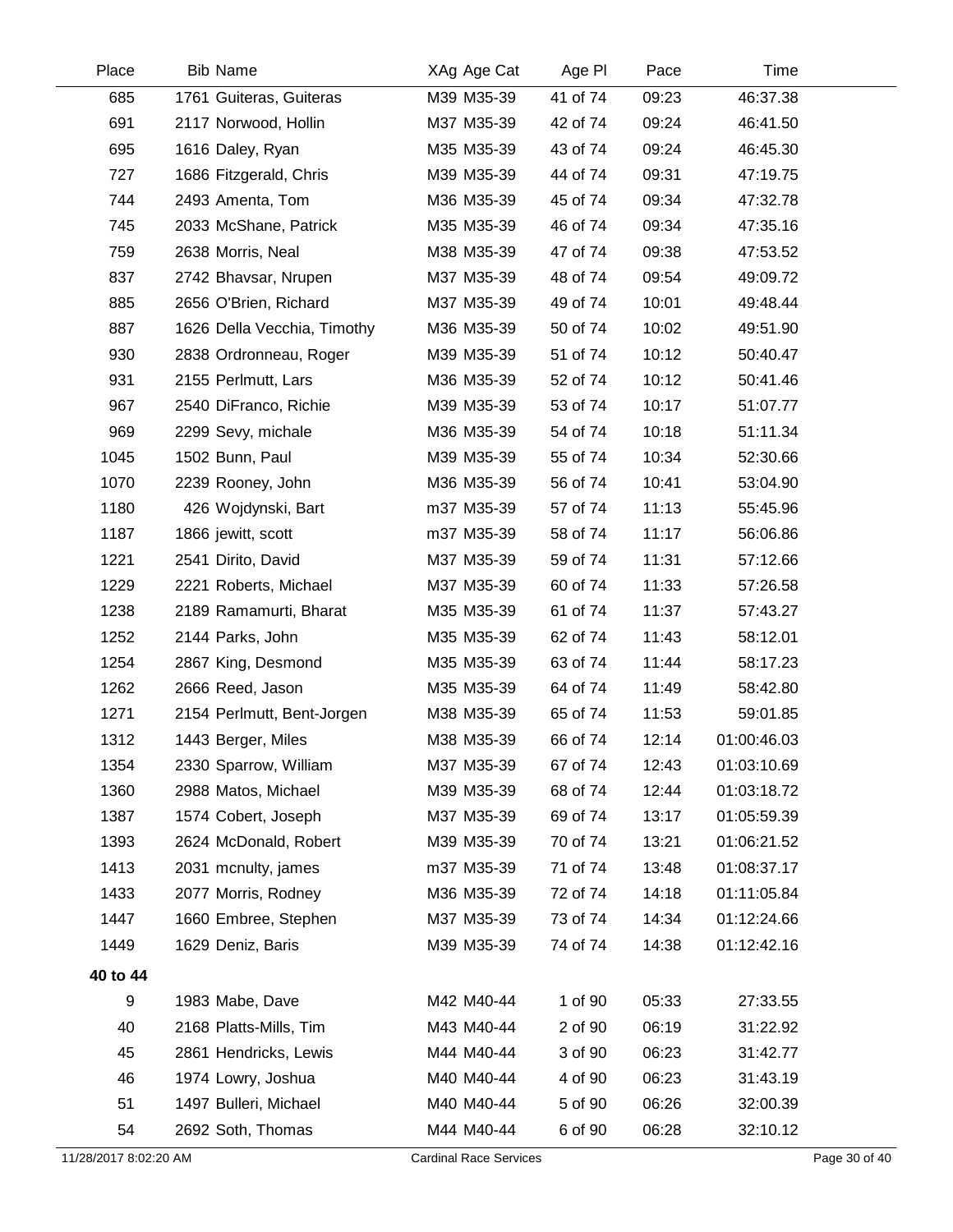| Place | <b>Bib Name</b>         | XAg Age Cat | Age PI   | Pace  | Time     |  |
|-------|-------------------------|-------------|----------|-------|----------|--|
| 61    | 1825 Higgins, Josh      | M40 M40-44  | 7 of 90  | 06:36 | 32:50.33 |  |
| 75    | 2443 Weed, Ronnie       | M42 M40-44  | 8 of 90  | 06:44 | 33:26.57 |  |
| 81    | 2319 Sneddon, Tam       | M42 M40-44  | 9 of 90  | 06:49 | 33:50.89 |  |
| 95    | 1570 Clewley, Derek     | M44 M40-44  | 10 of 90 | 06:52 | 34:08.58 |  |
| 104   | 2912 Hirschman, Dan     | M44 M40-44  | 11 of 90 | 06:56 | 34:28.76 |  |
| 115   | 2427 walker, craig      | m44 M40-44  | 12 of 90 | 07:01 | 34:52.56 |  |
| 117   | 2806 Odgers, Jon        | M43 M40-44  | 13 of 90 | 07:02 | 34:57.21 |  |
| 129   | 1599 Coward, Will       | M43 M40-44  | 14 of 90 | 07:11 | 35:42.90 |  |
| 131   | 1398 Baas, Brian        | M43 M40-44  | 15 of 90 | 07:12 | 35:47.89 |  |
| 134   | 1820 Hensel, Douglas    | M44 M40-44  | 16 of 90 | 07:14 | 35:55.23 |  |
| 143   | 1819 Henry, Thomas      | M41 M40-44  | 17 of 90 | 07:17 | 36:10.70 |  |
| 144   | 2502 Barbeito, Atilio   | M44 M40-44  | 18 of 90 | 07:17 | 36:12.61 |  |
| 145   | 2110 Niemeyer, John     | M41 M40-44  | 19 of 90 | 07:17 | 36:12.67 |  |
| 147   | 2555 Fugelso, Otis      | M40 M40-44  | 20 of 90 | 07:19 | 36:19.64 |  |
| 153   | 2965 Nieman, Jeffrey    | M40 M40-44  | 21 of 90 | 07:20 | 36:26.04 |  |
| 160   | 2215 Riveros, Diego     | M41 M40-44  | 22 of 90 | 07:21 | 36:33.20 |  |
| 180   | 2827 Godfrey, Jake      | M44 M40-44  | 23 of 90 | 07:26 | 36:59.04 |  |
| 181   | 1785 harris, william    | m41 M40-44  | 24 of 90 | 07:27 | 36:59.27 |  |
| 209   | 1900 kennedy, brian     | M40 M40-44  | 25 of 90 | 07:35 | 37:42.41 |  |
| 218   | 2629 Mersereau, Adam    | M44 M40-44  | 26 of 90 | 07:38 | 37:53.91 |  |
| 232   | 2219 Roberts, Jason     | M41 M40-44  | 27 of 90 | 07:41 | 38:12.87 |  |
| 234   | 2989 Anderson, Paul     | M42 M40-44  | 28 of 90 | 07:42 | 38:14.64 |  |
| 235   | 1568 Clark, Kevin       | M43 M40-44  | 29 of 90 | 07:42 | 38:14.95 |  |
| 244   | 2291 Seils, Damon       | M44 M40-44  | 30 of 90 | 07:45 | 38:31.82 |  |
| 295   | 2254 Ruff, JW           | M41 M40-44  | 31 of 90 | 07:57 | 39:31.44 |  |
| 308   | 2761 McKay, Daniel      | M42 M40-44  | 32 of 90 | 08:01 | 39:53.02 |  |
| 341   | 2910 Morse, Troy        | M42 M40-44  | 33 of 90 | 08:11 | 40:38.95 |  |
| 359   | 1710 Gale, w. Patrick   | M43 M40-44  | 34 of 90 | 08:16 | 41:07.06 |  |
| 363   | 1516 Calderini, Adelqui | M43 M40-44  | 35 of 90 | 08:18 | 41:15.30 |  |
| 364   | 1901 Kenney, Nicholas   | M42 M40-44  | 36 of 90 | 08:18 | 41:16.62 |  |
| 388   | 2337 Steinberg, Michael | M44 M40-44  | 37 of 90 | 08:24 | 41:42.54 |  |
| 391   | 2487 Zengerle, Jason    | M44 M40-44  | 38 of 90 | 08:24 | 41:46.48 |  |
| 398   | 2655 nunez, josh        | M44 M40-44  | 39 of 90 | 08:26 | 41:53.37 |  |
| 403   | 1776 Handly, Brian      | M40 M40-44  | 40 of 90 | 08:27 | 41:58.14 |  |
| 425   | 2673 Safferstone, Todd  | M42 M40-44  | 41 of 90 | 08:32 | 42:25.46 |  |
| 440   | 2757 Lee, Cal           | M44 M40-44  | 42 of 90 | 08:37 | 42:48.56 |  |
| 467   | 2286 Scholl, Ben        | M43 M40-44  | 43 of 90 | 08:46 | 43:32.78 |  |
| 468   | 2049 Miller, Kevin      | M42 M40-44  | 44 of 90 | 08:46 | 43:33.26 |  |
| 471   | 1732 gill, matthew      | m41 M40-44  | 45 of 90 | 08:46 | 43:36.05 |  |
| 513   | 1434 Beesley, Glen      | M42 M40-44  | 46 of 90 | 08:53 | 44:09.40 |  |
| 521   | 2983 Holt, Chris        | M40 M40-44  | 47 of 90 | 08:55 | 44:21.30 |  |
|       |                         |             |          |       |          |  |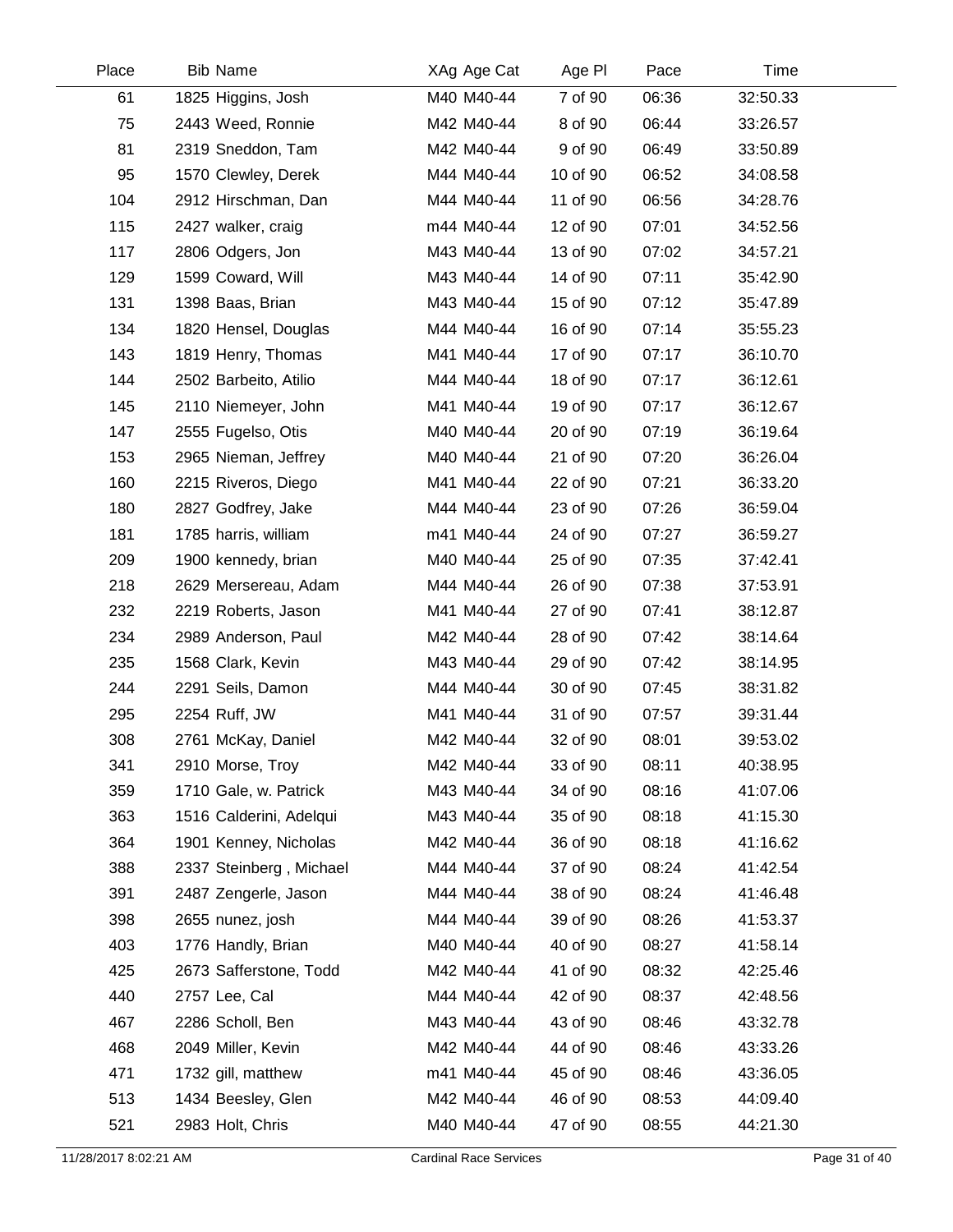| Place | <b>Bib Name</b>           | XAg Age Cat | Age PI   | Pace  | Time        |  |
|-------|---------------------------|-------------|----------|-------|-------------|--|
| 526   | 2751 Dayton, Paul         | M44 M40-44  | 48 of 90 | 08:56 | 44:22.89    |  |
| 571   | 1770 Hall, Walter         | M43 M40-44  | 49 of 90 | 09:02 | 44:54.51    |  |
| 577   | 1548 Cavanaugh, Mark      | m44 M40-44  | 50 of 90 | 09:03 | 44:57.53    |  |
| 620   | 1526 Caren, Neal          | M44 M40-44  | 51 of 90 | 09:11 | 45:39.99    |  |
| 636   | 1588 Cook, Jonathon       | M42 M40-44  | 52 of 90 | 09:14 | 45:51.39    |  |
| 638   | 2534 DeMarcus, Forrest    | M40 M40-44  | 53 of 90 | 09:15 | 45:56.67    |  |
| 672   | 2754 Engelland, Justin    | M42 M40-44  | 54 of 90 | 09:20 | 46:25.46    |  |
| 697   | 1719 Gauger, Matthew      | M40 M40-44  | 55 of 90 | 09:25 | 46:46.60    |  |
| 698   | 1417 Barnes, Edward       | M44 M40-44  | 56 of 90 | 09:25 | 46:49.38    |  |
| 704   | 2561 Glick, Jesse         | M43 M40-44  | 57 of 90 | 09:27 | 46:58.20    |  |
| 722   | 2516 Brodrick, Brian      | M42 M40-44  | 58 of 90 | 09:31 | 47:18.07    |  |
| 725   | 1731 Gill, Jonathan       | M43 M40-44  | 59 of 90 | 09:31 | 47:19.22    |  |
| 737   | 387 Skolnik, Jeff         | M44 M40-44  | 60 of 90 | 09:33 | 47:26.60    |  |
| 739   | 1605 Crockett, Jason      | M41 M40-44  | 61 of 90 | 09:33 | 47:29.50    |  |
| 755   | 1647 dye, aaron           | m44 M40-44  | 62 of 90 | 09:38 | 47:51.20    |  |
| 784   | 2048 Miller, Don          | M41 M40-44  | 63 of 90 | 09:42 | 48:14.75    |  |
| 819   | 2805 Wong, Frank          | M44 M40-44  | 64 of 90 | 09:51 | 48:55.72    |  |
| 820   | 2376 Taylor, Will         | m43 M40-44  | 65 of 90 | 09:51 | 48:56.71    |  |
| 850   | 1826 Hill, James          | M43 M40-44  | 66 of 90 | 09:56 | 49:20.55    |  |
| 858   | 2007 Matthews, David      | M41 M40-44  | 67 of 90 | 09:57 | 49:26.13    |  |
| 859   | 2279 Schliebe, Erich      | M42 M40-44  | 68 of 90 | 09:57 | 49:26.25    |  |
| 897   | 2601 Lenhardt, Jason      | M40 M40-44  | 69 of 90 | 10:06 | 50:13.55    |  |
| 909   | 1831 Hoffman, Steve       | M42 M40-44  | 70 of 90 | 10:09 | 50:26.07    |  |
| 934   | 2216 Robers, Marshall     | M44 M40-44  | 71 of 90 | 10:12 | 50:43.99    |  |
| 974   | 1362 Adams, Ned           | M44 M40-44  | 72 of 90 | 10:19 | 51:14.91    |  |
| 991   | 2448 Westrick, Aaron      | M41 M40-44  | 73 of 90 | 10:23 | 51:36.83    |  |
| 995   | 2719 Tuttle, Chris        | M40 M40-44  | 74 of 90 | 10:24 | 51:40.43    |  |
| 1017  | 2844 Miller, Jason        | M41 M40-44  | 75 of 90 | 10:29 | 52:04.12    |  |
| 1028  | 2603 Leyden, Brad         | M44 M40-44  | 76 of 90 | 10:31 | 52:18.10    |  |
| 1043  | 2533 DeFranco, Michael    | M40 M40-44  | 77 of 90 | 10:33 | 52:28.14    |  |
| 1062  | 1640 Donald, Jeff         | M41 M40-44  | 78 of 90 | 10:39 | 52:58.00    |  |
| 1095  | 2740 Zielazinski, Joey    | M41 M40-44  | 79 of 90 | 10:48 | 53:38.77    |  |
| 1103  | 2019 McFarland, Josh      | M40 M40-44  | 80 of 90 | 10:52 | 53:58.25    |  |
| 1124  | 2492 Altmueller, Stephan  | M44 M40-44  | 81 of 90 | 10:56 | 54:20.63    |  |
| 1150  | 2408 Turnbull, Jeff       | M44 M40-44  | 82 of 90 | 11:02 | 54:51.21    |  |
| 1242  | 2810 Steffens, Tyson      | M44 M40-44  | 83 of 90 | 11:38 | 57:48.22    |  |
| 1250  | 2510 Binkowski, Christian | M42 M40-44  | 84 of 90 | 11:42 | 58:08.38    |  |
| 1256  | 1875 Kalavsky, Mickey     | M41 M40-44  | 85 of 90 | 11:44 | 58:20.17    |  |
| 1279  | 1729 gibson, scott        | M44 M40-44  | 86 of 90 | 11:55 | 59:14.59    |  |
| 1361  | 2511 Binkowski, Philip    | M44 M40-44  | 87 of 90 | 12:44 | 01:03:19.04 |  |
| 1382  | 2553 Flowers, Bryan       | M42 M40-44  | 88 of 90 | 13:12 | 01:05:34.76 |  |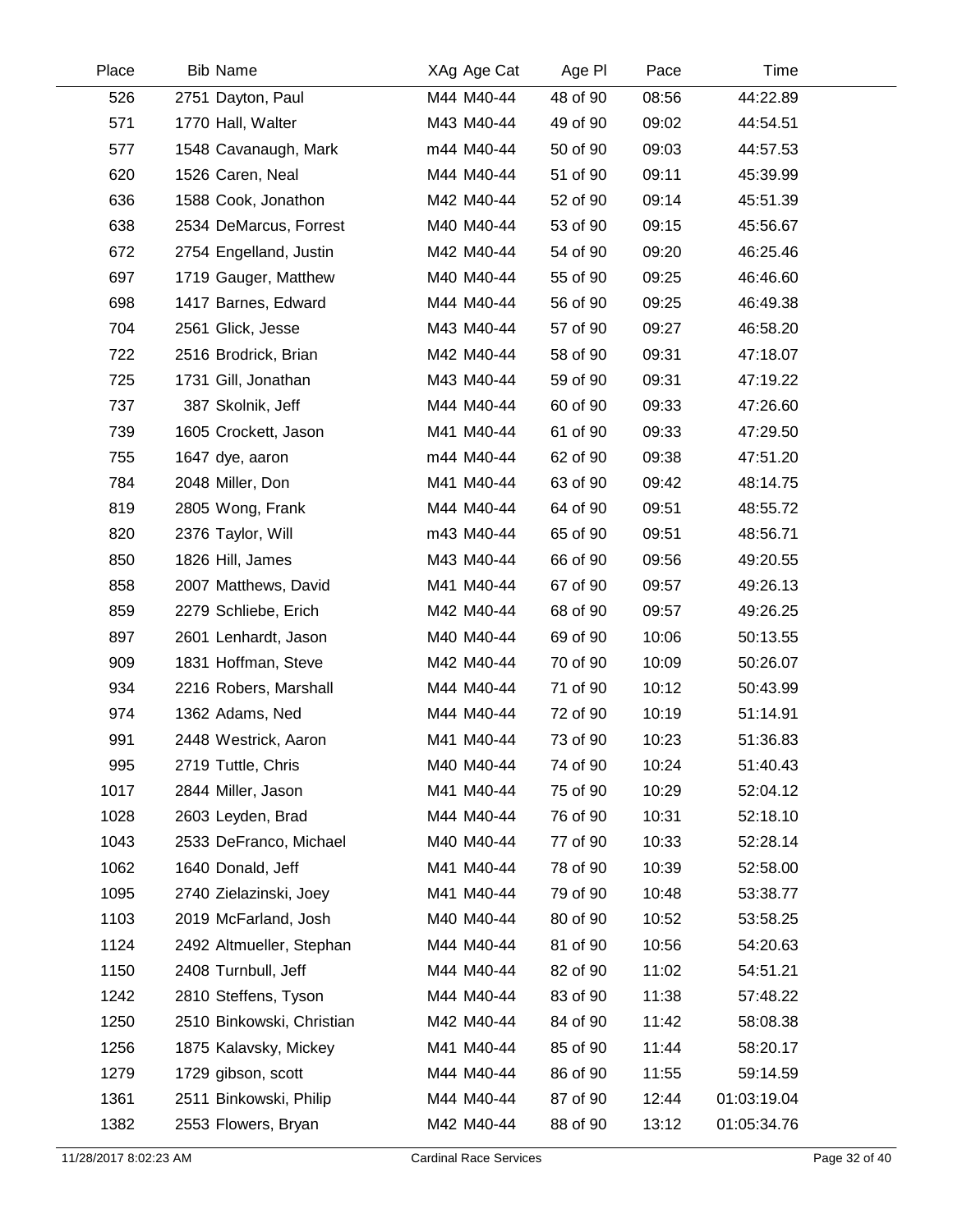| Place                 | <b>Bib Name</b>           | XAg Age Cat                   | Age PI   | Pace  | Time        |               |
|-----------------------|---------------------------|-------------------------------|----------|-------|-------------|---------------|
| 1477                  | 2347 Strassel, Keith      | M44 M40-44                    | 89 of 90 | 15:34 | 01:17:23.34 |               |
| 1545                  | 1703 Friedberg, Jon       | M43 M40-44                    | 90 of 90 | 17:48 | 01:28:28.58 |               |
| 45 to 49              |                           |                               |          |       |             |               |
| 12                    | 1400 Baddour, Allen       | M46 M45-49                    | 1 of 83  | 05:35 | 27:43.65    |               |
| 18                    | 2946 Benjamin, Robert     | M48 M45-49                    | 2 of 83  | 05:38 | 27:59.93    |               |
| 63                    | 2975 Oldham, Phil         | M49 M45-49                    | 3 of 83  | 06:37 | 32:53.57    |               |
| 70                    | 1859 Iverson, William     | M49 M45-49                    | 4 of 83  | 06:40 | 33:07.36    |               |
| 72                    | 1806 Hecker, Brad         | M46 M45-49                    | 5 of 83  | 06:42 | 33:18.91    |               |
| 77                    | 417 Reid, eric            | m45 M45-49                    | 6 of 83  | 06:46 | 33:35.48    |               |
| 105                   | 1528 carlinnia, brian     | M47 M45-49                    | 7 of 83  | 06:57 | 34:31.29    |               |
| 114                   | 1652 Ehlers, Ben          | m47 M45-49                    | 8 of 83  | 07:01 | 34:51.00    |               |
| 116                   | 1584 Cook, Brian          | M47 M45-49                    | 9 of 83  | 07:01 | 34:54.82    |               |
| 154                   | 2915 Parker, Jay          | M46 M45-49                    | 10 of 83 | 07:20 | 36:29.05    |               |
| 159                   | 2968 Kallepalli, Satya    | M47 M45-49                    | 11 of 83 | 07:21 | 36:32.38    |               |
| 164                   | 2816 Hoover, Chris        | M46 M45-49                    | 12 of 83 | 07:22 | 36:38.83    |               |
| 170                   | 2918 Yaekel, Erik         | M45 M45-49                    | 13 of 83 | 07:24 | 36:45.07    |               |
| 171                   | 2385 Thomas, Jody         | M46 M45-49                    | 14 of 83 | 07:24 | 36:47.43    |               |
| 183                   | 2187 Rahn, Blake          | M45 M45-49                    | 15 of 83 | 07:27 | 37:01.95    |               |
| 213                   | 1867 jhaveri, ravi        | M47 M45-49                    | 16 of 83 | 07:36 | 37:48.13    |               |
| 216                   | 1916 Kim, Jungsang        | M48 M45-49                    | 17 of 83 | 07:37 | 37:49.09    |               |
| 228                   | 2904 MacKinnon, Matthew   | M45 M45-49                    | 18 of 83 | 07:40 | 38:05.76    |               |
| 229                   | 2275 Savage, Eric         | M47 M45-49                    | 19 of 83 | 07:40 | 38:08.48    |               |
| 237                   | 1978 Lutz, Alejandro      | M48 M45-49                    | 20 of 83 | 07:43 | 38:19.98    |               |
| 239                   | 2886 Yoder, Jason         | M45 M45-49                    | 21 of 83 | 07:44 | 38:23.91    |               |
| 240                   | 2928 Pirone, Jason        | M47 M45-49                    | 22 of 83 | 07:44 | 38:24.98    |               |
| 243                   | 2047 Miller, Dean         | M47 M45-49                    | 23 of 83 | 07:44 | 38:28.15    |               |
| 260                   | 1707 Funk, John           | M47 M45-49                    | 24 of 83 | 07:49 | 38:50.75    |               |
| 285                   | 2527 Cook, Raymond        | M46 M45-49                    | 25 of 83 | 07:56 | 39:26.79    |               |
| 313                   | 2344 stinchcombe, tom     | m48 M45-49                    | 26 of 83 | 08:03 | 39:59.26    |               |
| 328                   | 2206 Rhoads, Donald       | M45 M45-49                    | 27 of 83 | 08:06 | 40:17.85    |               |
| 331                   | 2285 Schmitz, William     | M45 M45-49                    | 28 of 83 | 08:07 | 40:21.21    |               |
| 333                   | 2917 Gualtieri-Reed, Tom  | M49 M45-49                    | 29 of 83 | 08:07 | 40:22.13    |               |
| 343                   | 1786 Harrison, Stuart     | M45 M45-49                    | 30 of 83 | 08:13 | 40:47.84    |               |
| 345                   | 2439 Weaver, Chris        | M48 M45-49                    | 31 of 83 | 08:13 | 40:49.96    |               |
| 369                   | 1752 Graham, Nicholas     | M45 M45-49                    | 32 of 83 | 08:20 | 41:24.88    |               |
| 373                   | 2520 Caruana, Marc        | M48 M45-49                    | 33 of 83 | 08:21 | 41:29.26    |               |
| 449                   | 2390 Thomas, Trevor       | M49 M45-49                    | 34 of 83 | 08:39 | 43:00.81    |               |
| 454                   | 1422 Baucom, Martin       | M49 M45-49                    | 35 of 83 | 08:41 | 43:09.77    |               |
| 460                   | 1843 Hoogervorst, Douglas | M47 M45-49                    | 36 of 83 | 08:43 | 43:21.60    |               |
| 485                   | 2247 Rosenthal, Jeffrey   | M45 M45-49                    | 37 of 83 | 08:49 | 43:46.96    |               |
| 486                   | 2264 Salemson, Jeremy     | M48 M45-49                    | 38 of 83 | 08:49 | 43:47.10    |               |
| 11/28/2017 8:02:24 AM |                           | <b>Cardinal Race Services</b> |          |       |             | Page 33 of 40 |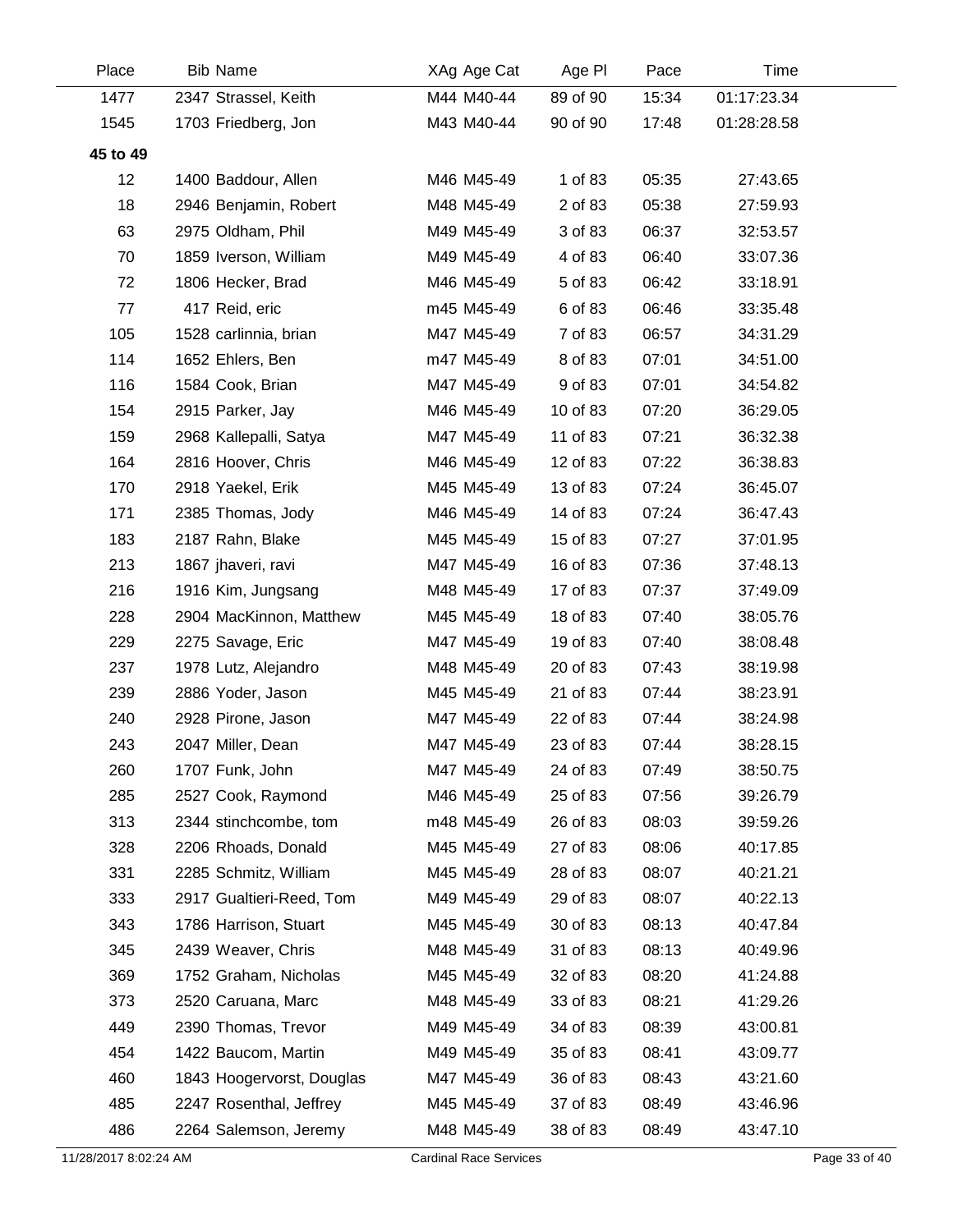| Place | <b>Bib Name</b>          | XAg Age Cat | Age PI   | Pace  | Time        |  |
|-------|--------------------------|-------------|----------|-------|-------------|--|
| 490   | 2971 Gordon, Andrew      | M48 M45-49  | 39 of 83 | 08:49 | 43:49.29    |  |
| 493   | 2874 Windham, Scott      | M47 M45-49  | 40 of 83 | 08:50 | 43:52.02    |  |
| 535   | 1683 Fiorito, Agustin    | M46 M45-49  | 41 of 83 | 08:57 | 44:27.78    |  |
| 548   | 2872 Verma, Lalit        | M49 M45-49  | 42 of 83 | 08:58 | 44:34.79    |  |
| 586   | 1523 Cantrell, Todd      | M48 M45-49  | 43 of 83 | 09:05 | 45:07.54    |  |
| 618   | 2227 Rodgers, Philip     | M49 M45-49  | 44 of 83 | 09:11 | 45:38.92    |  |
| 619   | 2287 Scholl, Lawrence    | M45 M45-49  | 45 of 83 | 09:11 | 45:39.07    |  |
| 632   | 2136 Papazoglou, Michael | M46 M45-49  | 46 of 83 | 09:13 | 45:49.35    |  |
| 633   | 1455 Blue, Christopher   | M49 M45-49  | 47 of 83 | 09:13 | 45:50.09    |  |
| 661   | 1636 Desormeau, Marc     | M47 M45-49  | 48 of 83 | 09:19 | 46:18.36    |  |
| 667   | 2323 Solum, Derek        | M45 M45-49  | 49 of 83 | 09:20 | 46:22.13    |  |
| 670   | 2797 Shepard, Rodney     | M47 M45-49  | 50 of 83 | 09:20 | 46:24.65    |  |
| 673   | 1579 Collis, Stewart     | M49 M45-49  | 51 of 83 | 09:21 | 46:25.73    |  |
| 707   | 2750 Dallesandro, James  | M48 M45-49  | 52 of 83 | 09:28 | 47:02.21    |  |
| 735   | 1628 Dempsey, Lee        | M46 M45-49  | 53 of 83 | 09:33 | 47:26.44    |  |
| 748   | 2547 Engle, Bryan        | M45 M45-49  | 54 of 83 | 09:36 | 47:41.52    |  |
| 753   | 390 Galloway, Thomas     | M47 M45-49  | 55 of 83 | 09:37 | 47:49.80    |  |
| 757   | 2058 Mockridge, Britton  | M46 M45-49  | 56 of 83 | 09:38 | 47:53.24    |  |
| 767   | 2182 Prinzhorn, Brad     | M49 M45-49  | 57 of 83 | 09:39 | 47:59.04    |  |
| 801   | 1696 foster, andrew      | m48 M45-49  | 58 of 83 | 09:46 | 48:31.30    |  |
| 805   | 2982 Ramirez, Steven     | M47 M45-49  | 59 of 83 | 09:47 | 48:38.13    |  |
| 821   | 1557 Chatain, Miles      | M47 M45-49  | 60 of 83 | 09:51 | 48:56.78    |  |
| 882   | 1705 Friedrich, Chris    | M46 M45-49  | 61 of 83 | 10:01 | 49:45.87    |  |
| 896   | 2045 Millar, Jamey       | M49 M45-49  | 62 of 83 | 10:06 | 50:13.23    |  |
| 900   | 2809 Blazer, Trey        | M47 M45-49  | 63 of 83 | 10:07 | 50:16.72    |  |
| 942   | 2663 Purves, Todd        | M48 M45-49  | 64 of 83 | 10:13 | 50:47.86    |  |
| 946   | 1416 Barnes, Donnie      | M45 M45-49  | 65 of 83 | 10:14 | 50:49.75    |  |
| 1001  | 2069 Morano, Bill        | M47 M45-49  | 66 of 83 | 10:25 | 51:48.34    |  |
| 1014  | 1766 Haithcock, Benjamin | M46 M45-49  | 67 of 83 | 10:28 | 52:00.90    |  |
| 1042  | 2425 Wahlstrom, Erik     | M48 M45-49  | 68 of 83 | 10:33 | 52:26.07    |  |
| 1130  | 1949 Leach, John         | M47 M45-49  | 69 of 83 | 10:57 | 54:24.68    |  |
| 1143  | 2382 Thomas, Brett       | M46 M45-49  | 70 of 83 | 11:00 | 54:41.78    |  |
| 1205  | 2053 Min, John           | M47 M45-49  | 71 of 83 | 11:22 | 56:31.01    |  |
| 1243  | 2277 Schaal, Michael     | M49 M45-49  | 72 of 83 | 11:38 | 57:49.56    |  |
| 1260  | 1376 Altaffer, Nathan    | M47 M45-49  | 73 of 83 | 11:48 | 58:40.08    |  |
| 1261  | 1375 Altaffer, Kellie    | M46 M45-49  | 74 of 83 | 11:48 | 58:40.13    |  |
| 1277  | 2769 Norris, Trevor      | M49 M45-49  | 75 of 83 | 11:54 | 59:07.95    |  |
| 1309  | 1827 Hinson, Josh        | M45 M45-49  | 76 of 83 | 12:10 | 01:00:29.24 |  |
| 1318  | 2489 Zuercher, William   | M46 M45-49  | 77 of 83 | 12:15 | 01:00:52.32 |  |
| 1376  | 1905 Kern, Eric          | M48 M45-49  | 78 of 83 | 13:05 | 01:04:59.19 |  |
| 1385  | 2119 Novak, Adam         | M45 M45-49  | 79 of 83 | 13:14 | 01:05:45.27 |  |
|       |                          |             |          |       |             |  |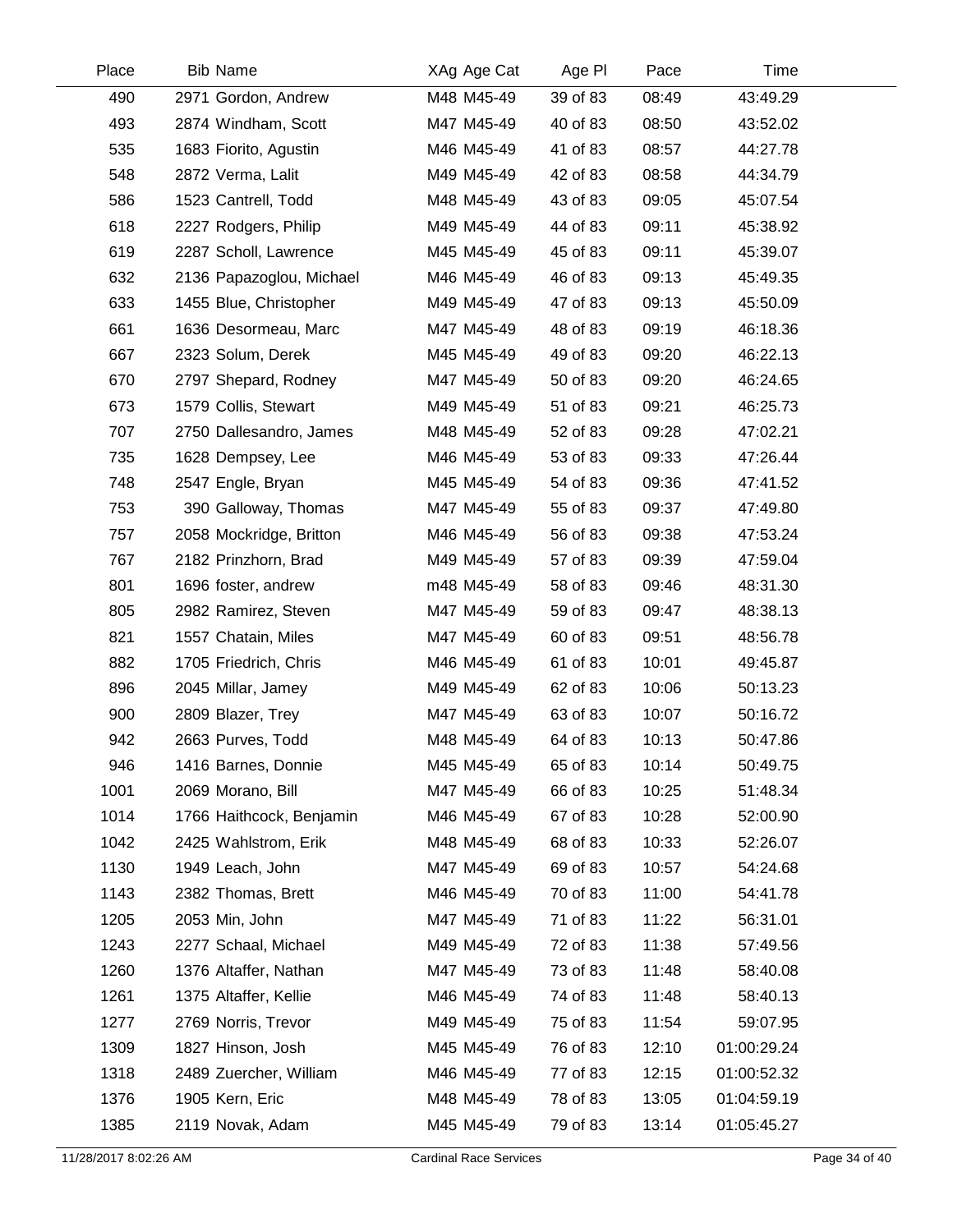| Place    | <b>Bib Name</b>         | XAg Age Cat | Age PI   | Pace  | Time        |  |
|----------|-------------------------|-------------|----------|-------|-------------|--|
| 1399     | 2467 Willis, Monte      | M48 M45-49  | 80 of 83 | 13:28 | 01:06:56.59 |  |
| 1470     | 1395 Ast, Steve         | M45 M45-49  | 81 of 83 | 15:24 | 01:16:33.55 |  |
| 1509     | 2957 Wright, David      | M47 M45-49  | 82 of 83 | 16:41 | 01:22:56.03 |  |
| 1569     | 2645 Mullins, Michael   | M47 M45-49  | 83 of 83 | 18:30 | 01:31:57.10 |  |
| 50 to 54 |                         |             |          |       |             |  |
| 13       | 1430 Bechard, Barton    | M53 M50-54  | 1 of 76  | 05:35 | 27:47.06    |  |
| 26       | 2165 Pitts, Frank       | M52 M50-54  | 2 of 76  | 06:08 | 30:29.76    |  |
| 31       | 1370 Alexander, Marcus  | M52 M50-54  | 3 of 76  | 06:12 | 30:48.70    |  |
| 82       | 1461 Bolon, Todd        | M51 M50-54  | 4 of 76  | 06:49 | 33:51.59    |  |
| 90       | 2483 Younts, Kenneth    | M51 M50-54  | 5 of 76  | 06:51 | 34:03.24    |  |
| 93       | 2037 Meyer, David       | M54 M50-54  | 6 of 76  | 06:52 | 34:05.91    |  |
| 98       | 2355 strong, john       | m50 M50-54  | 7 of 76  | 06:53 | 34:13.42    |  |
| 109      | 2689 Smith, David       | M52 M50-54  | 8 of 76  | 06:58 | 34:38.34    |  |
| 163      | 2284 Schmidt, Blaine    | m50 M50-54  | 9 of 76  | 07:22 | 36:35.90    |  |
| 172      | 2583 Hoole, Brunson     | M51 M50-54  | 10 of 76 | 07:24 | 36:48.03    |  |
| 173      | 2997 Falk, Adam         | M52 M50-54  | 11 of 76 | 07:25 | 36:50.60    |  |
| 186      | 1643 Duronio, Bob       | M53 M50-54  | 12 of 76 | 07:28 | 37:06.88    |  |
| 212      | 2509 Binkowski, Arthut  | M54 M50-54  | 13 of 76 | 07:36 | 37:45.60    |  |
| 222      | 2731 Weeks, Kevin       | M54 M50-54  | 14 of 76 | 07:39 | 38:00.98    |  |
| 241      | 1642 duncan, richard    | M52 M50-54  | 15 of 76 | 07:44 | 38:26.38    |  |
| 248      | 1428 Beatty, Brian      | M54 M50-54  | 16 of 76 | 07:47 | 38:42.44    |  |
| 269      | 1580 Combs, Chris       | M50 M50-54  | 17 of 76 | 07:52 | 39:06.08    |  |
| 286      | 1458 Boggess, John      | M53 M50-54  | 18 of 76 | 07:56 | 39:27.89    |  |
| 300      | 2959 Crabill, Robert    | M51 M50-54  | 19 of 76 | 08:00 | 39:43.51    |  |
| 323      | 1368 Alexander, John    | M51 M50-54  | 20 of 76 | 08:05 | 40:09.96    |  |
| 325      | 2702 Swartz, Troy       | M54 M50-54  | 21 of 76 | 08:05 | 40:12.39    |  |
| 362      | 2198 Reed, Mike         | M54 M50-54  | 22 of 76 | 08:18 | 41:13.65    |  |
| 384      | 2999 Hessini, Patrick   | M50 M50-54  | 23 of 76 | 08:23 | 41:39.39    |  |
| 413      | 1944 Lamme, Rob         | M54 M50-54  | 24 of 76 | 08:29 | 42:10.32    |  |
| 422      | 1488 Brown, Chris       | M50 M50-54  | 25 of 76 | 08:31 | 42:20.41    |  |
| 426      | 2752 Dellinger, Hampton | M50 M50-54  | 26 of 76 | 08:32 | 42:26.32    |  |
| 447      | 2446 Werden, Andrew     | M51 M50-54  | 27 of 76 | 08:39 | 42:58.19    |  |
| 456      | 2680 Schaller, Bill     | M52 M50-54  | 28 of 76 | 08:42 | 43:13.20    |  |
| 464      | 2358 Stuneck, Michael   | M54 M50-54  | 29 of 76 | 08:45 | 43:27.08    |  |
| 469      | 1547 Causey, Jeff       | M52 M50-54  | 30 of 76 | 08:46 | 43:33.37    |  |
| 474      | 2767 Murphy, Brian      | M53 M50-54  | 31 of 76 | 08:47 | 43:41.35    |  |
| 487      | 2736 Wilson, Kevin      | M53 M50-54  | 32 of 76 | 08:49 | 43:48.49    |  |
| 500      | 1840 Holt, Paul         | M54 M50-54  | 33 of 76 | 08:51 | 43:58.70    |  |
| 539      | 2191 Ramsden, Dale      | M53 M50-54  | 34 of 76 | 08:57 | 44:30.09    |  |
| 541      | 2303 Shemer, Gidi       | M52 M50-54  | 35 of 76 | 08:58 | 44:31.87    |  |
| 563      | 2813 Stone, Pete        | M51 M50-54  | 36 of 76 | 09:01 | 44:50.99    |  |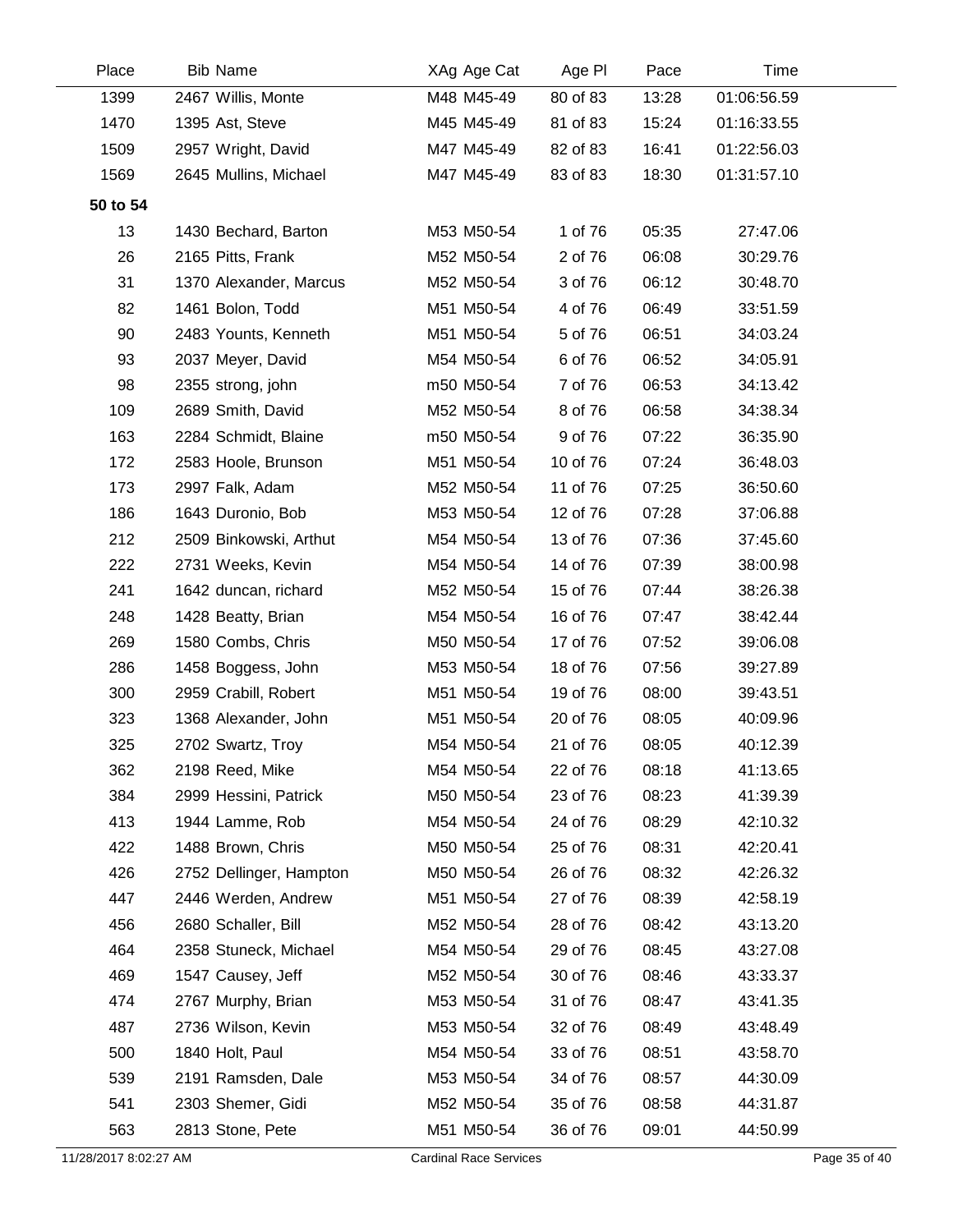| Place | <b>Bib Name</b>         | XAg Age Cat | Age PI   | Pace  | Time        |  |
|-------|-------------------------|-------------|----------|-------|-------------|--|
| 594   | 2300 Shaffer, Gary      | M51 M50-54  | 37 of 76 | 09:06 | 45:13.84    |  |
| 597   | 400 Firestine, Dwight   | M52 M50-54  | 38 of 76 | 09:07 | 45:19.85    |  |
| 600   | 2267 Sampson, John      | M51 M50-54  | 39 of 76 | 09:08 | 45:21.59    |  |
| 605   | 2576 Hayman, Ken        | M54 M50-54  | 40 of 76 | 09:09 | 45:27.38    |  |
| 623   | 1671 Fanning, Alan      | M53 M50-54  | 41 of 76 | 09:11 | 45:40.81    |  |
| 624   | 2374 Taylor, Ken        | M54 M50-54  | 42 of 76 | 09:12 | 45:41.65    |  |
| 634   | 2210 Riek, Jim          | M52 M50-54  | 43 of 76 | 09:13 | 45:50.28    |  |
| 720   | 1562 Chesser, William   | M54 M50-54  | 44 of 76 | 09:31 | 47:15.90    |  |
| 743   | 2795 Schneider, Eric    | m53 M50-54  | 45 of 76 | 09:34 | 47:32.52    |  |
| 776   | 2338 Stern, Rich        | M50 M50-54  | 46 of 76 | 09:41 | 48:07.50    |  |
| 864   | 1387 Archer, John       | m53 M50-54  | 47 of 76 | 09:57 | 49:27.41    |  |
| 916   | 2088 Musso, Alan        | M53 M50-54  | 48 of 76 | 10:11 | 50:34.79    |  |
| 932   | 1389 Arnel, Tom         | M54 M50-54  | 49 of 76 | 10:12 | 50:42.54    |  |
| 970   | 1594 Correia, Joao      | M50 M50-54  | 50 of 76 | 10:18 | 51:13.03    |  |
| 975   | 2992 Grant, Stuart      | M50 M50-54  | 51 of 76 | 10:19 | 51:15.59    |  |
| 1006  | 1621 Davis, Robert      | M54 M50-54  | 52 of 76 | 10:27 | 51:55.42    |  |
| 1063  | 1803 Heafner, Greg      | M54 M50-54  | 53 of 76 | 10:39 | 52:58.07    |  |
| 1071  | 2640 Muha, Joe          | M52 M50-54  | 54 of 76 | 10:41 | 53:05.56    |  |
| 1079  | 2496 asaro, andrew      | M50 M50-54  | 55 of 76 | 10:44 | 53:19.69    |  |
| 1082  | 411 Sharpless, Norman   | M51 M50-54  | 56 of 76 | 10:44 | 53:21.67    |  |
| 1093  | 1979 Lutz, Peter        | M51 M50-54  | 57 of 76 | 10:47 | 53:36.49    |  |
| 1118  | 2212 Rieth, Peter       | M53 M50-54  | 58 of 76 | 10:55 | 54:13.52    |  |
| 1125  | 2537 DePeal, Thomas     | M50 M50-54  | 59 of 76 | 10:56 | 54:20.64    |  |
| 1128  | 2308 simmonds, junior   | M50 M50-54  | 60 of 76 | 10:57 | 54:23.31    |  |
| 1217  | 2856 Buck, Lee          | M54 M50-54  | 61 of 76 | 11:29 | 57:04.32    |  |
| 1222  | 2770 O'Donnell, Drew    | M52 M50-54  | 62 of 76 | 11:31 | 57:13.20    |  |
| 1232  | 1757 Griesser, Grant    | M50 M50-54  | 63 of 76 | 11:34 | 57:31.50    |  |
| 1316  | 2380 ter Horst, Marc    | M52 M50-54  | 64 of 76 | 12:15 | 01:00:50.91 |  |
| 1326  | 1910 Kern, Randall      | M52 M50-54  | 65 of 76 | 12:21 | 01:01:22.43 |  |
| 1332  | 1614 Cummings, Stirling | M50 M50-54  | 66 of 76 | 12:23 | 01:01:33.60 |  |
| 1339  | 2566 Hannapel, Andrew   | M54 M50-54  | 67 of 76 | 12:29 | 01:02:01.53 |  |
| 1344  | 2393 Thompson, Patrick  | M53 M50-54  | 68 of 76 | 12:35 | 01:02:32.36 |  |
| 1348  | 1934 Korfas, James      | M51 M50-54  | 69 of 76 | 12:39 | 01:02:53.08 |  |
| 1353  | 2437 watters, jacques   | m50 M50-54  | 70 of 76 | 12:43 | 01:03:10.60 |  |
| 1397  | 2852 Kulkarni, Tanuj    | M51 M50-54  | 71 of 76 | 13:27 | 01:06:48.54 |  |
| 1438  | 1439 bell, john         | M52 M50-54  | 72 of 76 | 14:24 | 01:11:36.50 |  |
| 1445  | 2453 Whitney, David     | M54 M50-54  | 73 of 76 | 14:32 | 01:12:11.91 |  |
| 1502  | 2785 Pritchard, Will    | M50 M50-54  | 74 of 76 | 16:25 | 01:21:37.09 |  |
| 1505  | 2103 Nerkar, Atul       | M50 M50-54  | 75 of 76 | 16:35 | 01:22:23.75 |  |
| 1562  | 2938 Field, Scott       | M52 M50-54  | 76 of 76 | 18:26 | 01:31:36.40 |  |
|       |                         |             |          |       |             |  |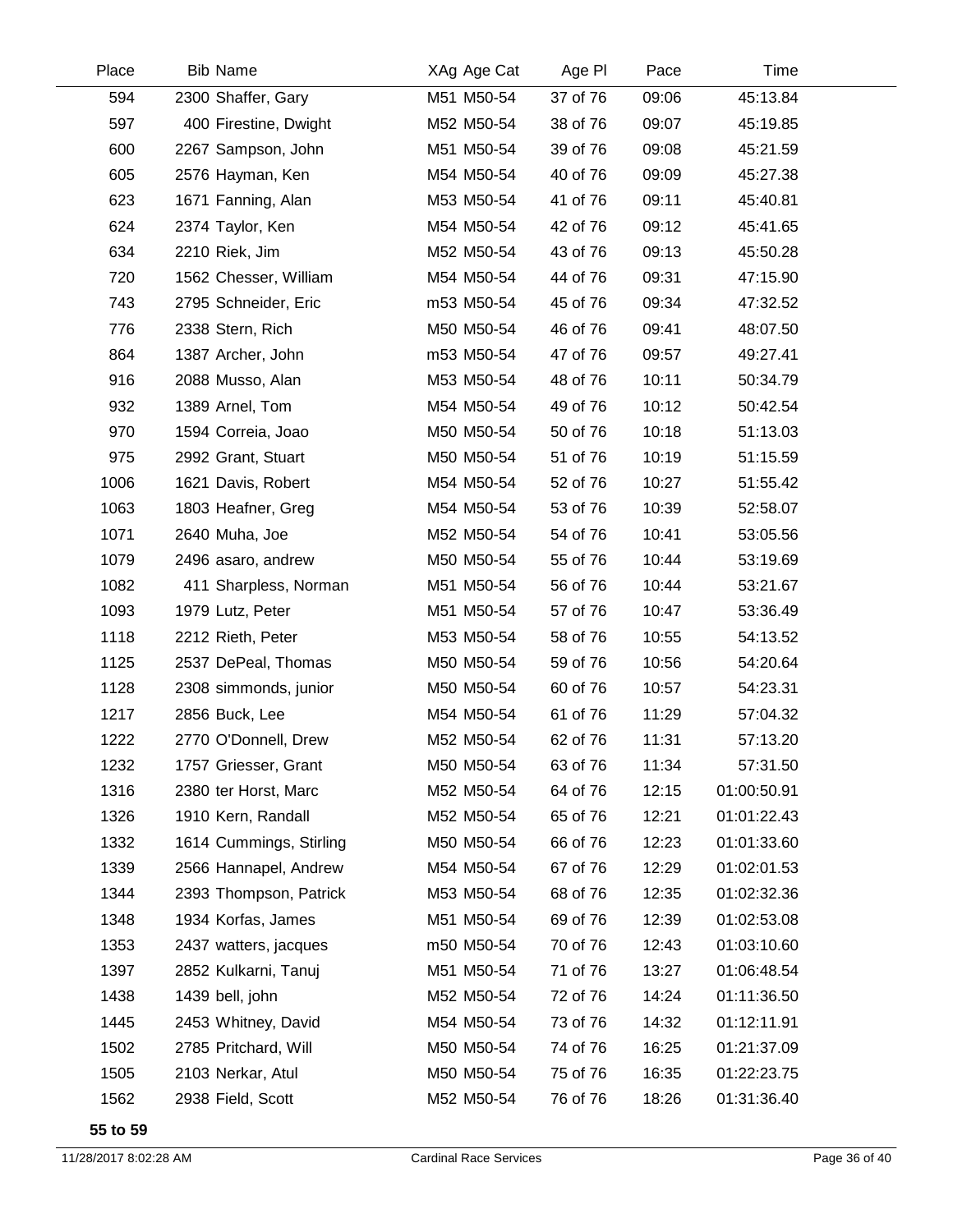| Place | <b>Bib Name</b>          | XAg Age Cat | Age PI   | Pace  | Time        |  |
|-------|--------------------------|-------------|----------|-------|-------------|--|
| 50    | 2494 anderson, john      | m56 M55-59  | 1 of 41  | 06:26 | 31:58.29    |  |
| 67    | 2179 Prabucki, Bernard   | M56 M55-59  | 2 of 41  | 06:39 | 33:04.83    |  |
| 69    | 1855 Hussey, Jon         | M55 M55-59  | 3 of 41  | 06:40 | 33:07.24    |  |
| 96    | 2034 Merron, Jeff        | M56 M55-59  | 4 of 41  | 06:53 | 34:11.09    |  |
| 102   | 2592 Knight, Rodney      | M56 M55-59  | 5 of 41  | 06:55 | 34:24.69    |  |
| 141   | 2669 Rice, Gary          | M57 M55-59  | 6 of 41  | 07:16 | 36:08.51    |  |
| 149   | 2061 montelli, john      | M58 M55-59  | 7 of 41  | 07:19 | 36:23.27    |  |
| 165   | 2875 McDonnell, Donald   | M56 M55-59  | 8 of 41  | 07:23 | 36:39.63    |  |
| 201   | 1829 Hoerger, Tom        | M58 M55-59  | 9 of 41  | 07:32 | 37:28.38    |  |
| 223   | 2200 Rees, John          | M58 M55-59  | 10 of 41 | 07:39 | 38:01.65    |  |
| 236   | 2250 Rothwell, George    | M58 M55-59  | 11 of 41 | 07:42 | 38:18.26    |  |
| 276   | 1782 Hardy, David        | M57 M55-59  | 12 of 41 | 07:53 | 39:12.34    |  |
| 278   | 2307 Shur, Jim           | M57 M55-59  | 13 of 41 | 07:54 | 39:13.67    |  |
| 346   | 2687 Shank, James        | M57 M55-59  | 14 of 41 | 08:13 | 40:50.02    |  |
| 349   | 2632 Mingoue, Mike       | M56 M55-59  | 15 of 41 | 08:14 | 40:55.69    |  |
| 374   | 2460 wilkinson, michael  | m57 M55-59  | 16 of 41 | 08:21 | 41:29.29    |  |
| 379   | 2718 tullo, john         | M59 M55-59  | 17 of 41 | 08:22 | 41:35.75    |  |
| 402   | 2586 Jacobs, George      | M58 M55-59  | 18 of 41 | 08:26 | 41:55.88    |  |
| 510   | 1472 Branton, Mike       | M57 M55-59  | 19 of 41 | 08:52 | 44:05.47    |  |
| 543   | 2080 Mullis, Randy       | M57 M55-59  | 20 of 41 | 08:58 | 44:32.63    |  |
| 567   | 2966 Copeland, Henru     | M55 M55-59  | 21 of 41 | 09:02 | 44:53.66    |  |
| 614   | 2417 Verbiest, Dirk      | M56 M55-59  | 22 of 41 | 09:10 | 45:35.75    |  |
| 621   | 2725 Wade, Michael       | M59 M55-59  | 23 of 41 | 09:11 | 45:40.41    |  |
| 641   | 2940 Vandearford, Teresa | M57 M55-59  | 24 of 41 | 09:15 | 45:58.23    |  |
| 679   | 2753 Dohlman, Henrik     | M57 M55-59  | 25 of 41 | 09:22 | 46:32.07    |  |
| 688   | 1885 Kauftheil, Randy    | M59 M55-59  | 26 of 41 | 09:23 | 46:40.13    |  |
| 716   | 2818 Fussman, Chet       | M58 M55-59  | 27 of 41 | 09:30 | 47:10.44    |  |
| 782   | 2958 Edwards, Don        | M55 M55-59  | 28 of 41 | 09:42 | 48:11.77    |  |
| 818   | 2001 Martin, Robert      | M56 M55-59  | 29 of 41 | 09:51 | 48:54.85    |  |
| 870   | 2801 Walsh, Kevin        | M56 M55-59  | 30 of 41 | 09:58 | 49:32.49    |  |
| 886   | 1666 Ervin, Michael      | M59 M55-59  | 31 of 41 | 10:02 | 49:51.32    |  |
| 937   | 1773 Hamilton, Michael   | M59 M55-59  | 32 of 41 | 10:13 | 50:44.92    |  |
| 978   | 1693 Flynn, Tim          | M58 M55-59  | 33 of 41 | 10:20 | 51:20.88    |  |
| 1005  | 1817 Henriquez, Craig    | M58 M55-59  | 34 of 41 | 10:26 | 51:52.87    |  |
| 1033  | 1977 Lucente, Stephen    | M57 M55-59  | 35 of 41 | 10:32 | 52:20.82    |  |
| 1117  | 1638 Dixon, Bob          | M58 M55-59  | 36 of 41 | 10:55 | 54:12.99    |  |
| 1245  | 2072 Morgan, Joseph      | M57 M55-59  | 37 of 41 | 11:40 | 57:59.97    |  |
| 1333  | 2130 Outlaw, Ben         | M57 M55-59  | 38 of 41 | 12:25 | 01:01:41.83 |  |
| 1418  | 2224 Robin, Dave         | M57 M55-59  | 39 of 41 | 13:56 | 01:09:15.59 |  |
| 1486  | 2097 nanney, joe         | m56 M55-59  | 40 of 41 | 15:46 | 01:18:24.01 |  |
| 1548  | 2610 Lynch, Bob          | M59 M55-59  | 41 of 41 | 17:54 | 01:28:56.78 |  |
|       |                          |             |          |       |             |  |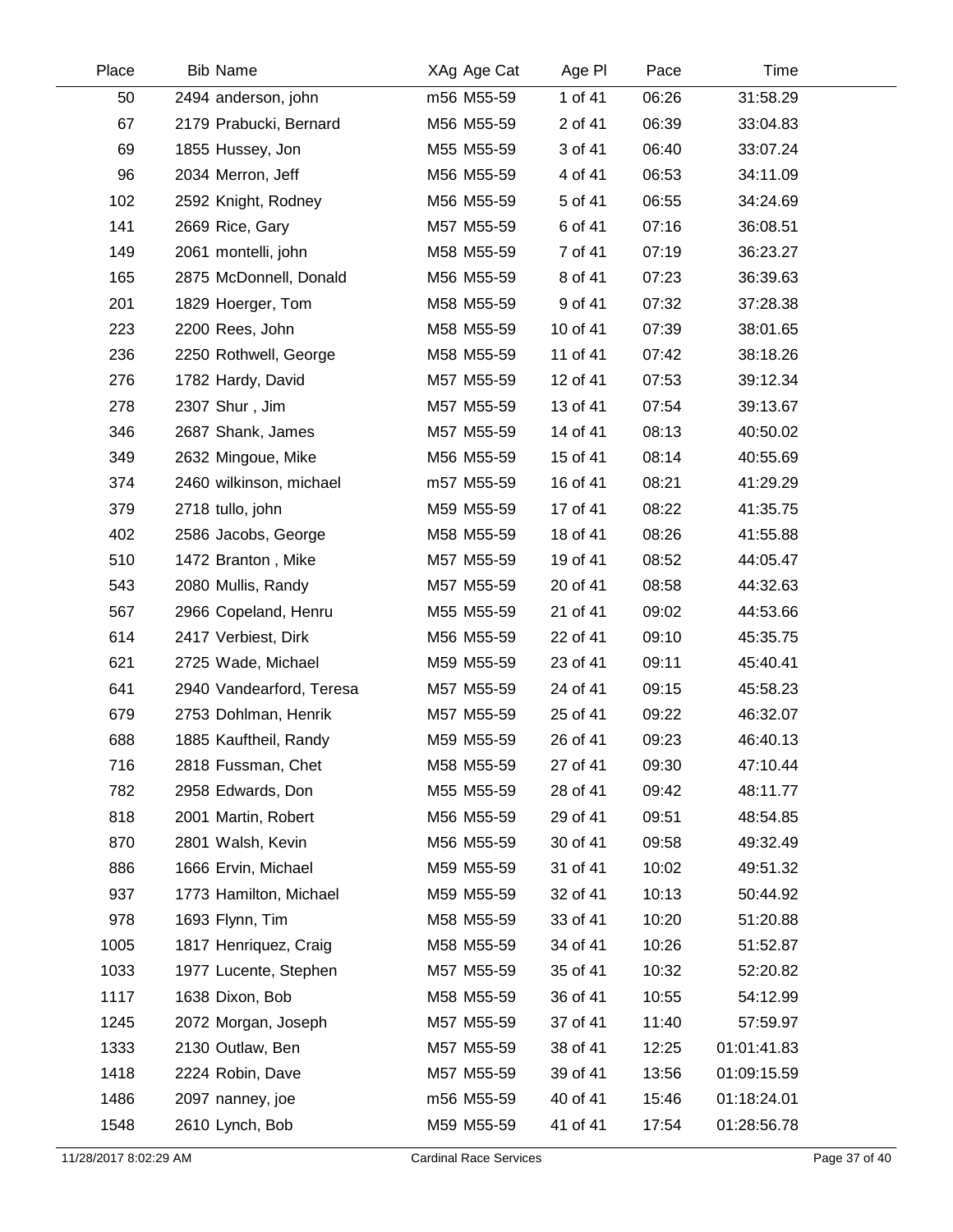| Place    | <b>Bib Name</b>         | XAg Age Cat | Age PI   | Pace  | Time        |  |
|----------|-------------------------|-------------|----------|-------|-------------|--|
| 60 to 64 |                         |             |          |       |             |  |
| 27       | 2109 Nickodem, Kevin    | M61 M60-64  | 1 of 48  | 06:10 | 30:39.69    |  |
| 108      | 2461 Will, Roch         | M61 M60-64  | 2 of 48  | 06:57 | 34:34.19    |  |
| 127      | 1598 Couper, David      | M63 M60-64  | 3 of 48  | 07:10 | 35:39.31    |  |
| 138      | 1396 Astrachan, Owen    | M61 M60-64  | 4 of 48  | 07:15 | 36:01.62    |  |
| 258      | 1930 Kopec, Doug        | M60 M60-64  | 5 of 48  | 07:48 | 38:48.38    |  |
| 267      | 2012 Matti, Michael     | M60 M60-64  | 6 of 48  | 07:51 | 39:00.95    |  |
| 315      | 2798 Smith, Richard     | M64 M60-64  | 7 of 48  | 08:03 | 40:02.20    |  |
| 361      | 1765 Hadler, Wayne      | M63 M60-64  | 8 of 48  | 08:18 | 41:13.23    |  |
| 366      | 2815 Wipper, Dennis     | M63 M60-64  | 9 of 48  | 08:19 | 41:19.43    |  |
| 399      | 2709 Thompson, Steve    | M62 M60-64  | 10 of 48 | 08:26 | 41:53.72    |  |
| 448      | 2851 Vaught, Mike       | M60 M60-64  | 11 of 48 | 08:39 | 42:59.57    |  |
| 457      | 1485 Broscious, Steven  | M60 M60-64  | 12 of 48 | 08:42 | 43:13.63    |  |
| 472      | 2274 Saunders, Gary     | M64 M60-64  | 13 of 48 | 08:46 | 43:36.49    |  |
| 506      | 2741 Atchison, Gregory  | M61 M60-64  | 14 of 48 | 08:51 | 44:01.06    |  |
| 554      | 1556 chase, william     | M63 M60-64  | 15 of 48 | 08:59 | 44:40.64    |  |
| 570      | 1512 Byerly, Wesley     | M60 M60-64  | 16 of 48 | 09:02 | 44:54.39    |  |
| 680      | 2674 Sammon, Larry      | M61 M60-64  | 17 of 48 | 09:22 | 46:32.31    |  |
| 699      | 2259 Ryan, Jeffrey      | M62 M60-64  | 18 of 48 | 09:26 | 46:53.11    |  |
| 786      | 1474 Brecher, Mark      | M61 M60-64  | 19 of 48 | 09:43 | 48:16.80    |  |
| 816      | 2682 Schiff, Douglas    | M64 M60-64  | 20 of 48 | 09:50 | 48:50.44    |  |
| 822      | 1724 Germenis, Jerry    | M62 M60-64  | 21 of 48 | 09:51 | 48:58.17    |  |
| 861      | 2441 Webb, Michael      | M64 M60-64  | 22 of 48 | 09:57 | 49:26.70    |  |
| 949      | 2634 Morelli, David     | M60 M60-64  | 23 of 48 | 10:14 | 50:52.43    |  |
| 950      | 1726 Ghio, Andrew       | M62 M60-64  | 24 of 48 | 10:14 | 50:53.32    |  |
| 1002     | 2814 Koelsch, Pete      | M62 M60-64  | 25 of 48 | 10:26 | 51:49.36    |  |
| 1075     | 2894 Petrin, Pete       | M61 M60-64  | 26 of 48 | 10:42 | 53:10.98    |  |
| 1111     | 2363 Superak, Peter     | M61 M60-64  | 27 of 48 | 10:53 | 54:04.04    |  |
| 1149     | 2246 Rosen, Norm        | m64 M60-64  | 28 of 48 | 11:02 | 54:51.05    |  |
| 1153     | 2463 Willcox, Bill      | M60 M60-64  | 29 of 48 | 11:04 | 54:57.67    |  |
| 1155     | 2177 Pooley, Paul       | m62 M60-64  | 30 of 48 | 11:04 | 55:01.18    |  |
| 1164     | 2473 Woodward, Brian    | M62 M60-64  | 31 of 48 | 11:07 | 55:14.37    |  |
| 1213     | 2008 Matthews, Gary     | M60 M60-64  | 32 of 48 | 11:26 | 56:51.49    |  |
| 1265     | 1596 Cotton, David      | M62 M60-64  | 33 of 48 | 11:50 | 58:46.44    |  |
| 1288     | 1778 Haney, Rich        | M64 M60-64  | 34 of 48 | 12:00 | 59:36.08    |  |
| 1295     | 1632 Dennis, Bill       | M63 M60-64  | 35 of 48 | 12:04 | 59:59.32    |  |
| 1304     | 1657 Eischen, Jeffrey   | M61 M60-64  | 36 of 48 | 12:09 | 01:00:22.19 |  |
| 1320     | 2554 Frazier, Michael   | M61 M60-64  | 37 of 48 | 12:16 | 01:00:57.46 |  |
| 1328     | 2450 WHALEN, CHARLES    | M60 M60-64  | 38 of 48 | 12:21 | 01:01:25.19 |  |
| 1335     | 1718 Gasior, Kim        | M62 M60-64  | 39 of 48 | 12:26 | 01:01:47.44 |  |
| 1368     | 1961 Lieberum, Randolph | M64 M60-64  | 40 of 48 | 12:58 | 01:04:25.96 |  |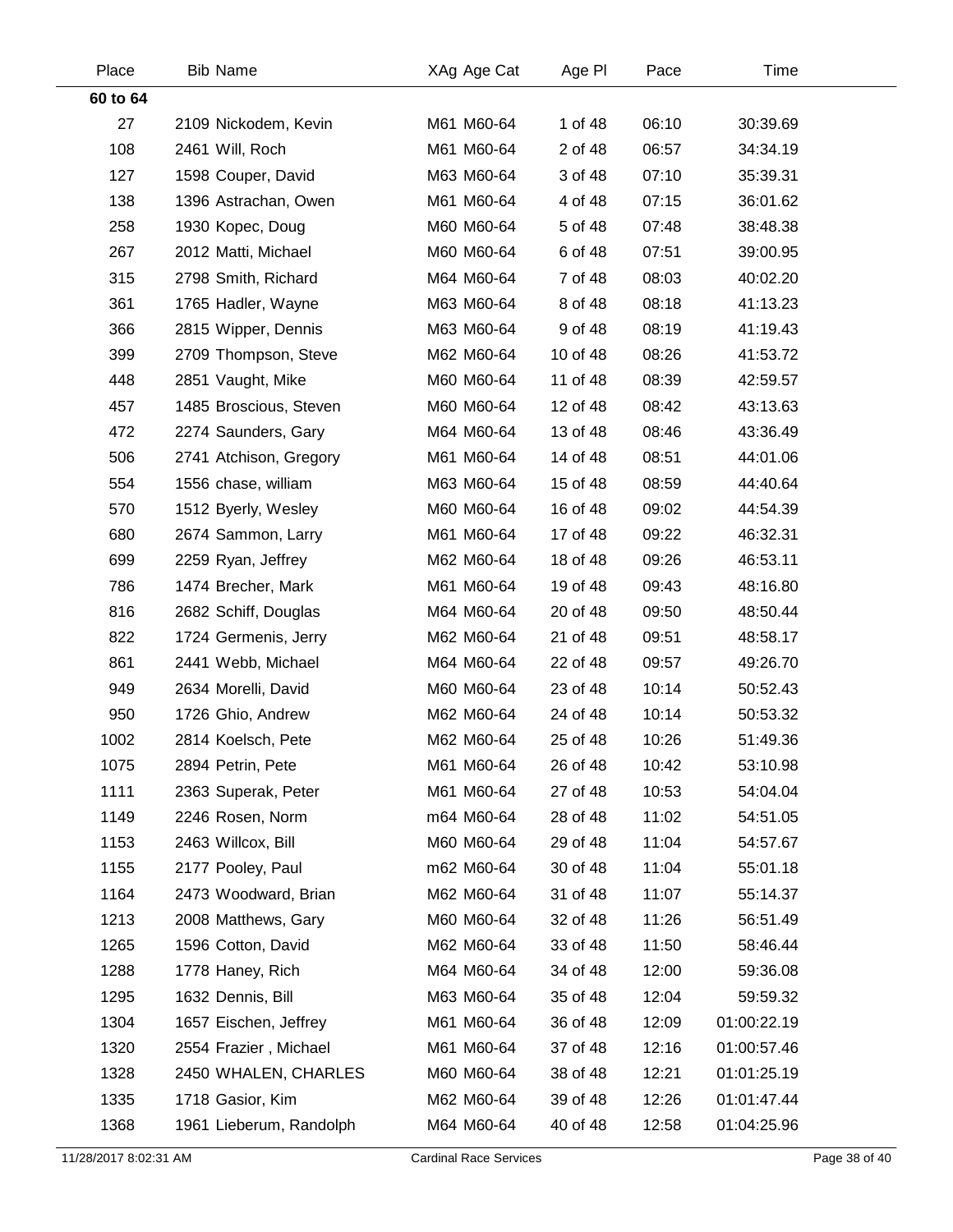| Place    | <b>Bib Name</b>             | XAg Age Cat | Age PI   | Pace  | Time        |  |
|----------|-----------------------------|-------------|----------|-------|-------------|--|
| 1410     | 2571 Hart, Robert           | M63 M60-64  | 41 of 48 | 13:39 | 01:07:51.56 |  |
| 1415     | 1990 Madden, Michael        | M62 M60-64  | 42 of 48 | 13:52 | 01:08:56.44 |  |
| 1434     | 2394 Thorn, Mike            | M62 M60-64  | 43 of 48 | 14:19 | 01:11:10.40 |  |
| 1485     | 1525 Cappelletti, Richard   | M61 M60-64  | 44 of 48 | 15:46 | 01:18:23.06 |  |
| 1527     | 2523 Cocowitch, Vic         | M64 M60-64  | 45 of 48 | 17:04 | 01:24:49.72 |  |
| 1546     | 424 Fussman, Cal            | m61 M60-64  | 46 of 48 | 17:53 | 01:28:50.46 |  |
| 1556     | 1938 Krier, Robert          | M61 M60-64  | 47 of 48 | 18:09 | 01:30:14.28 |  |
| 1560     | 1491 Bryant-Comstock, Scott | M61 M60-64  | 48 of 48 | 18:12 | 01:30:29.70 |  |
| 65 to 69 |                             |             |          |       |             |  |
| 211      | 2114 Northen, John          | M67 M65-69  | 1 of 27  | 07:36 | 37:44.81    |  |
| 225      | 2057 Mitchell, Roger        | M67 M65-69  | 2 of 27  | 07:39 | 38:03.53    |  |
| 390      | 2998 Valley, Howard         | M69 M65-69  | 3 of 27  | 08:24 | 41:45.94    |  |
| 452      | 2596 Lachiewicz, Paul       | M66 M65-69  | 4 of 27  | 08:40 | 43:05.75    |  |
| 560      | 2934 Brown, Les             | M66 M65-69  | 5 of 27  | 09:01 | 44:48.74    |  |
| 696      | 2293 sellers, don           | M67 M65-69  | 6 of 27  | 09:25 | 46:46.09    |  |
| 726      | 2651 Nadolski, Keith        | M68 M65-69  | 7 of 27  | 09:31 | 47:19.72    |  |
| 827      | 2163 Piontak, Gary          | M65 M65-69  | 8 of 27  | 09:52 | 49:02.90    |  |
| 846      | 1603 Crews, FULTON          | M68 M65-69  | 9 of 27  | 09:55 | 49:17.72    |  |
| 907      | 1412 Baldwin, Keith         | M67 M65-69  | 10 of 27 | 10:09 | 50:25.27    |  |
| 945      | 1883 Karpinos, Ralph        | M67 M65-69  | 11 of 27 | 10:13 | 50:48.42    |  |
| 988      | 1923 Kleinhammes, Alfred    | M66 M65-69  | 12 of 27 | 10:23 | 51:35.51    |  |
| 992      | 1824 Hessling, Peter        | M65 M65-69  | 13 of 27 | 10:23 | 51:37.06    |  |
| 1044     | 1625 Della Vecchia, Leo     | M67 M65-69  | 14 of 27 | 10:33 | 52:28.19    |  |
| 1109     | 1928 Kohrman, Richard       | M69 M65-69  | 15 of 27 | 10:53 | 54:03.56    |  |
| 1112     | 2608 Ludlow, John           | M65 M65-69  | 16 of 27 | 10:53 | 54:05.66    |  |
| 1175     | 2970 Hails, Dick            | M65 M65-69  | 17 of 27 | 11:12 | 55:39.65    |  |
| 1182     | 2123 Oliver, Ted            | M65 M65-69  | 18 of 27 | 11:13 | 55:47.23    |  |
| 1193     | 1538 Carson, Lewis          | M65 M65-69  | 19 of 27 | 11:19 | 56:16.20    |  |
| 1206     | 1410 Baker, Raleigh         | M65 M65-69  | 20 of 27 | 11:23 | 56:34.61    |  |
| 1291     | 398 Pratt, Andy             | M66 M65-69  | 21 of 27 | 12:01 | 59:44.29    |  |
| 1293     | 1583 Conolly, Rory          | M69 M65-69  | 22 of 27 | 12:04 | 59:58.40    |  |
| 1380     | 2890 Kuritzky, Alan         | M66 M65-69  | 23 of 27 | 13:11 | 01:05:29.29 |  |
| 1465     | 2860 long, robert           | m66 M65-69  | 24 of 27 | 15:11 | 01:15:27.77 |  |
| 1494     | 2173 Pollak, Thomas         | M69 M65-69  | 25 of 27 | 16:07 | 01:20:03.78 |  |
| 1524     | 2134 paisner, james         | M69 M65-69  | 26 of 27 | 17:00 | 01:24:28.31 |  |
| 1540     | 2848 Pratt, Ted             | M68 M65-69  | 27 of 27 | 17:16 | 01:25:49.54 |  |
| 70 to 74 |                             |             |          |       |             |  |
| 371      | 1759 Griffin, Thomas        | M72 M70-74  | 1 of 9   | 08:21 | 41:28.53    |  |
| 466      | 1602 Craige, Ernest         | M70 M70-74  | 2 of 9   | 08:46 | 43:32.54    |  |
| 1086     | 2084 Murphy, Rich           | M71 M70-74  | 3 of 9   | 10:45 | 53:24.98    |  |
|          |                             |             |          |       |             |  |